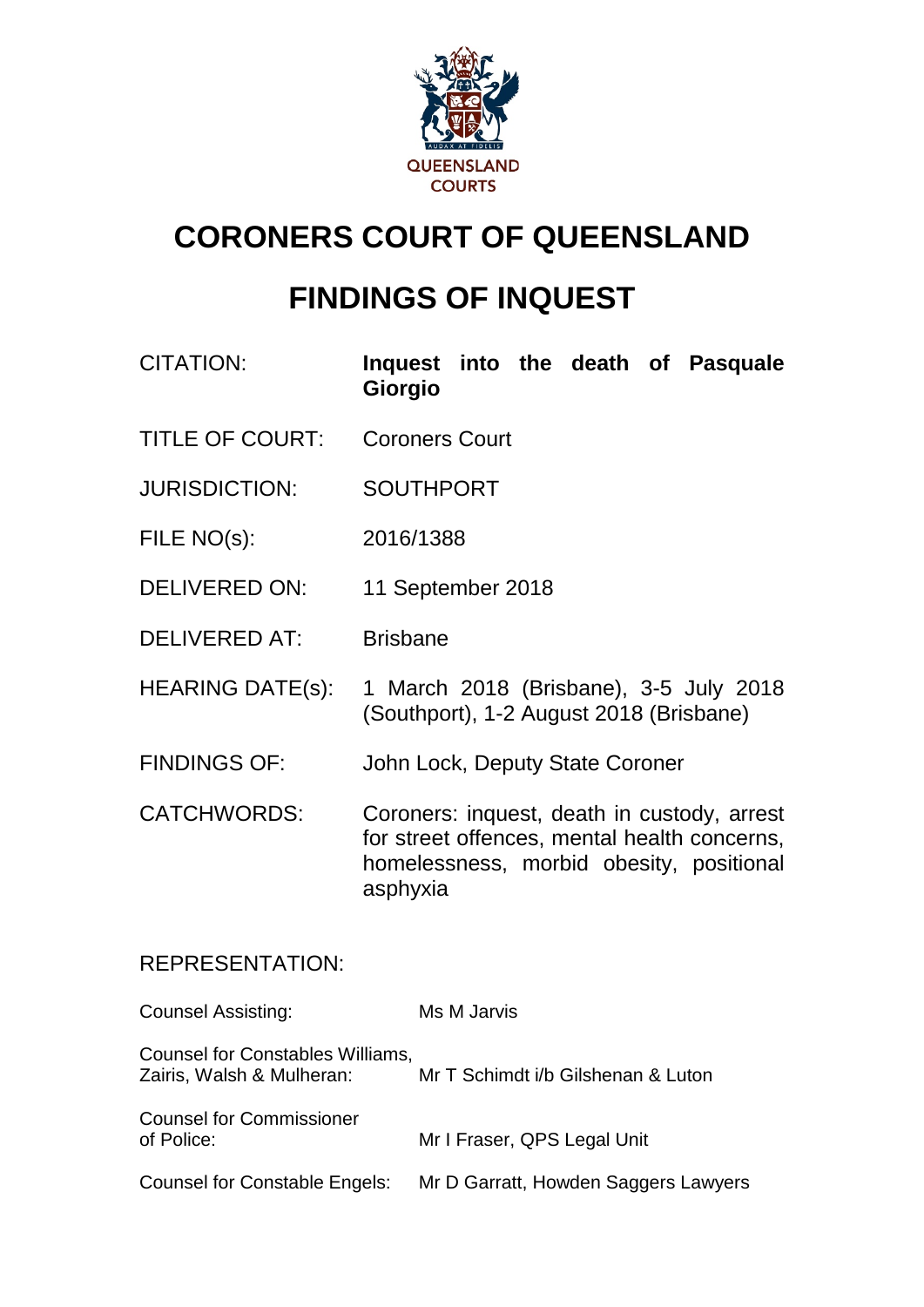# Table of Contents

| Whether there was a missed opportunity, the day before Mr Giorgio's death, |  |
|----------------------------------------------------------------------------|--|
| for QPS officers to take him into custody for mental health issues34       |  |
|                                                                            |  |
| Whether Mr Giorgio should have been removed from the van earlier than he   |  |
|                                                                            |  |
|                                                                            |  |
|                                                                            |  |
|                                                                            |  |
|                                                                            |  |
|                                                                            |  |
|                                                                            |  |
|                                                                            |  |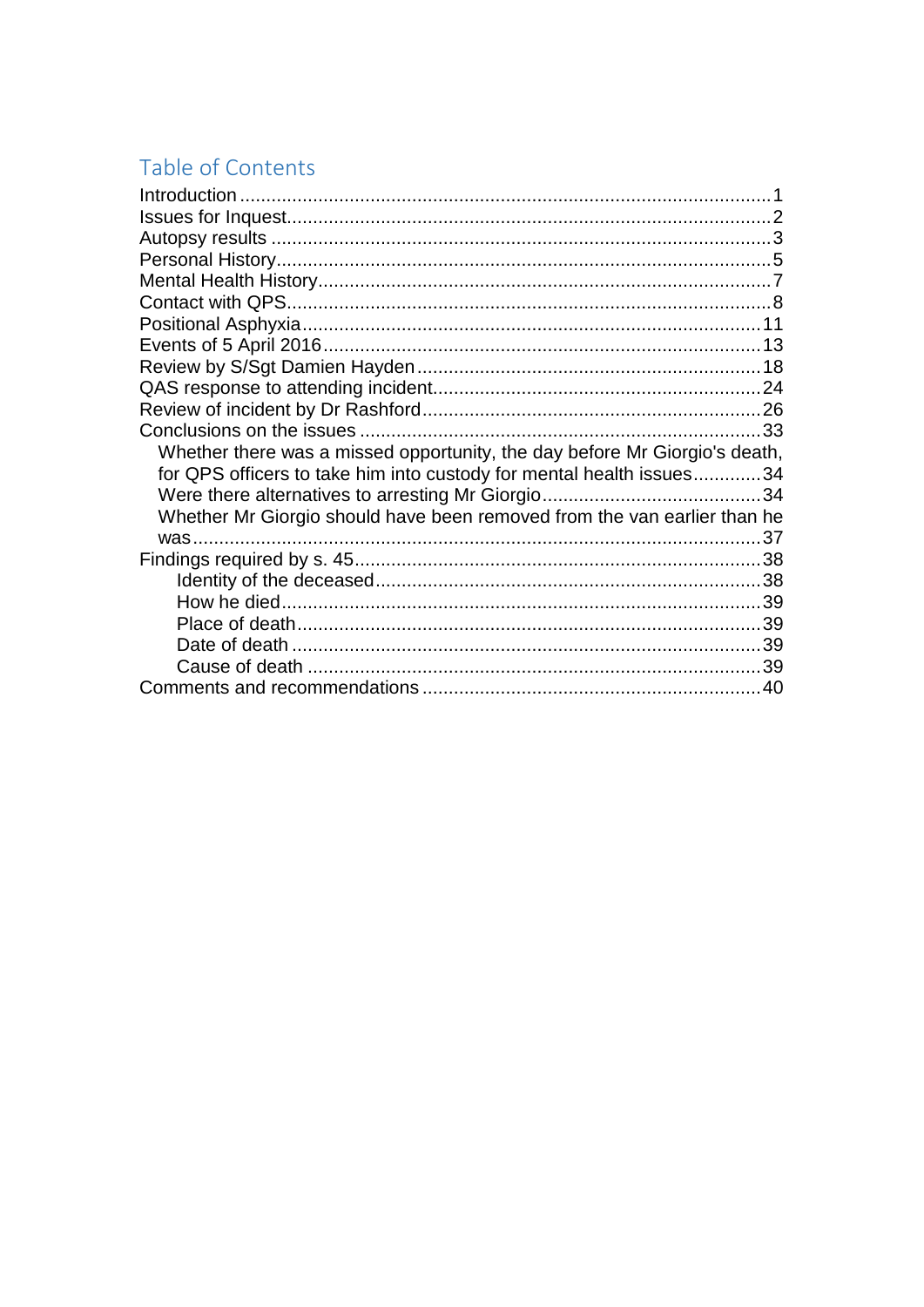# <span id="page-2-0"></span>**Introduction**

- 1. On 5 April 2016 Pasquale Rosario Giorgio was arrested by a member of the Queensland Police Service (QPS) for wilful exposure in a public place, disorderly behaviour and obstructing police at Victoria Park, Broadbeach on the Gold Coast, Queensland.
- 2. Mr Giorgio was a man with a background history of schizophrenia and homelessness. The incident was recorded on QPS body worn camera and video. During the arrest process, Mr Giorgio required physical restraint and was brought to the ground and handcuffed behind his back. He was lying face down on the ground for some time. He was then placed in the rear of a police paddy wagon (POD). Queensland Ambulance Services (QAS) were asked to attend due to concerns he seemed unwell but not critically.
- 3. A more senior police officer arrived and instructed that Mr Giorgio be brought out of the POD and the handcuffs removed. Mr Giorgio was found to be unconscious. Cardio-pulmonary resuscitation (CPR) was commenced by QPS officers. QAS were now requested to attend urgently. An automated external defibrillator (AED) was brought to the scene by a local hotel and applied. The AED did not recommend a shock, indicating a non-defibrillatable cardiac rhythm was present.
- 4. A medical practitioner who was passing by arrived on the scene and performed cardiac compressions. QAS staff then arrived at the scene. The staff included advanced care and critical care paramedics, along with a QAS specialist emergency physician. Despite resuscitative efforts, no return of spontaneous cardiac output was achieved and Mr Giorgio was declared deceased at the scene.
- 5. When QAS arrived it was evident Mr Giorgio was critically unresponsive but CPR commenced as in accordance with QAS cardiac protocol until it was clear further CPR was futile. The period of time between Mr Giorgio being first approached by police and his death certification was approximately 45 minutes.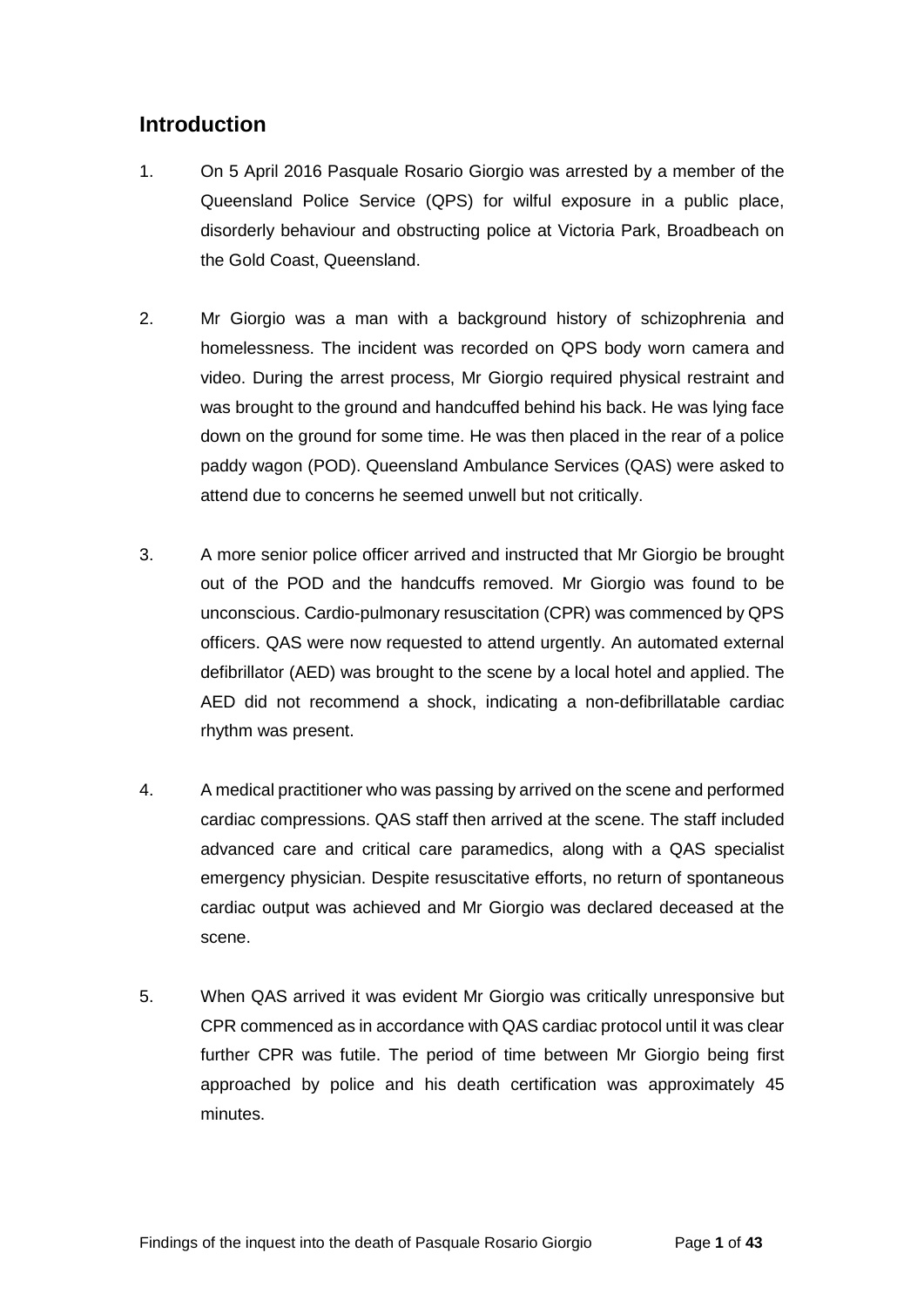6. Mr Giorgio had a long history of chronic paranoid schizophrenia with numerous admissions to hospitals in both South Australia (SA) and New South Wales (NSW) related to his mental health. It appears Mr Giorgio was difficult to care for as he denied having a mental illness and would refuse to take medications or comply with community treatment orders. Mr Giorgio had made his way to Queensland in early March 2016.

# <span id="page-3-0"></span>**Issues for Inquest**

- 7. As Mr Giorgio died whilst detained by the Queensland Police Service under an arrest, his death is a 'death in custody' under the *Coroners Act 2003[1](#page-3-1)* and must be investigated by the State Coroner or Deputy State Coroner<sup>[2](#page-3-2)</sup> and an inquest must be held. [3](#page-3-3) The death was reported to me as Acting State Coroner and the investigation was continued in my role as Deputy State Coroner.
- 8. The following issues were determined for the inquest:
	- *i.* The findings required by s. 45(2) of the *Coroners Act 2003*; namely the identity of the deceased, when, where and how he died and what caused his death.
	- ii. The circumstances surrounding the death of the deceased whilst in police custody in Victoria Park, Broadbeach on Tuesday 5 April 2016 (including police interaction with the deceased on the day of his death and the day prior, Monday 4 April 2016).
	- iii. Whether there are any matters about which preventative recommendations might be made pursuant to section 46 of the *Coroners Act 2003*.
- 9. The following witness were called :-

### Queensland Police Service

- Detective Sergeant Sandra PFEFFER (author of the QPS Ethical Standards Command (ESC) investigation report)
- Constable Glenn ENGELS (interacted with Mr GIORGIO the day prior, 4 April 2016)
- Constable David WILLIAMS (one of the two arresting officers)

 $1 s10$  $\overline{a}$ 

<span id="page-3-2"></span><span id="page-3-1"></span><sup>2</sup> S11(7)

<span id="page-3-3"></span> $3$  s27(1)(a)(i)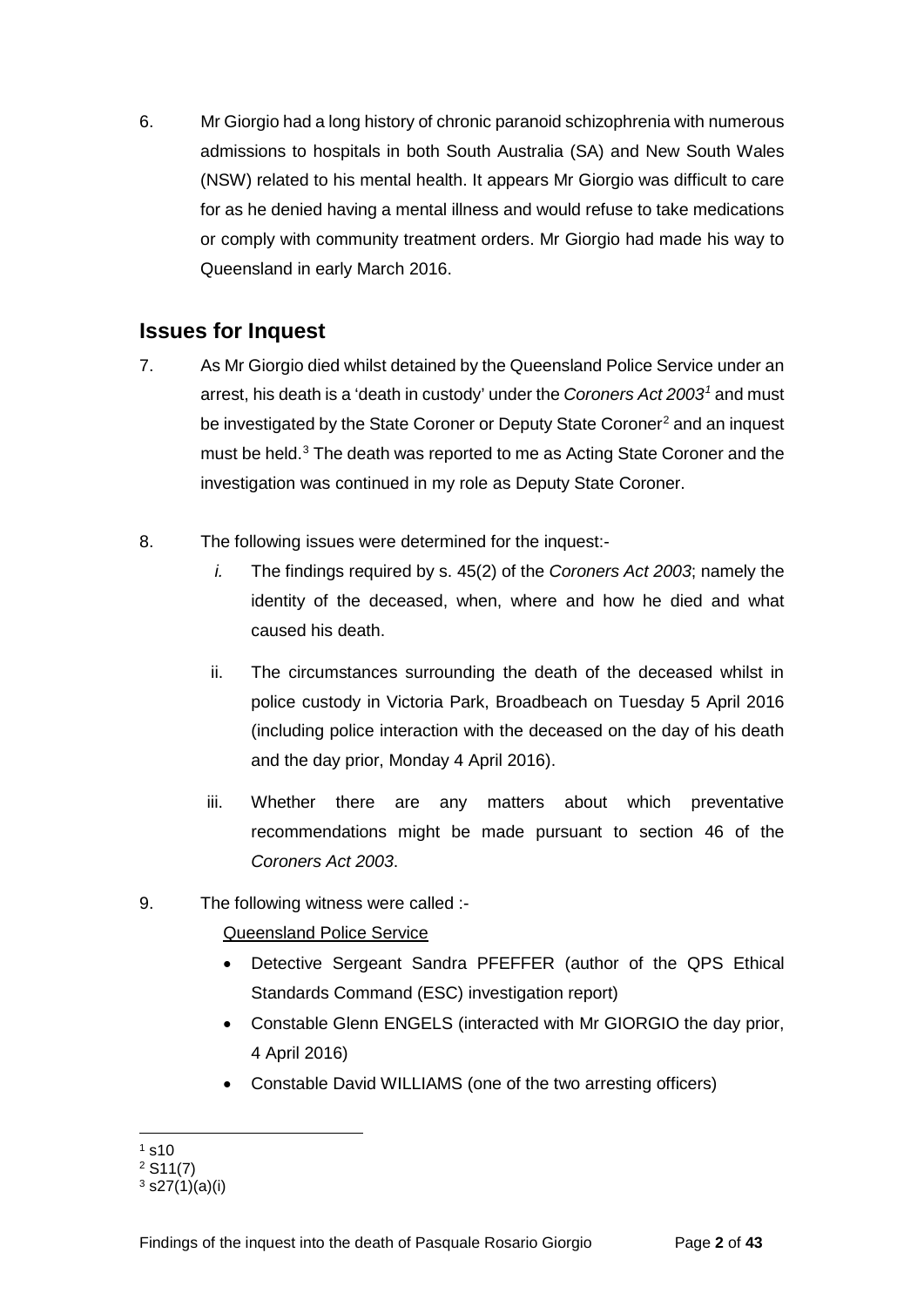- Constable Michael ZAIRIS (one of the two arresting officers)
- Constable Simon WALSH (attended the incident after the arrest but before the death)
- Constable Mark MULHERAN (attended the incident after the arrest but before the death)
- Senior Sergeant Damien HAYDEN (provided advice to the QPS ESC investigation as to use of force policies, procedures and training within QPS)
- Inspector Michael DWYER (to provide further information as to training provided to first response officers)

### Queensland Ambulance Service

- Advanced Care Paramedic Kate SCRIVEN (QAS first response officer)
- Advanced Care Paramedic Mathew GAMBLE (QAS first response officer)
- QAS Medical Director, Dr Stephen RASHFORD (provided advice to the Deputy State Coroner as to QAS' review of its response to the incident as well as an expert review of the clinical course that ended in Mr Giorgio's death and if there are any learnings that might help prevent deaths from happening in similar circumstances in the future).

### Queensland Health

• Senior Forensic Pathologist, Queensland Health Forensic and Scientific Services, Dr Alex OLUMBE (performed autopsy and formed opinion as to cause of death)

## <span id="page-4-0"></span>**Autopsy results**

- 10. The senior forensic pathologist who performed the autopsy, Dr Alex Olumbe, also had the benefit of attending the scene of the death, arriving at 1320hrs on 5 April 2016. He was able to observe the body (which had been moved from the police van in order to provide emergency medical care), as well as the interior of the van and the traffic island where Mr Giorgio was initially restrained by the two police officers. Dr Olumbe also received a short briefing from officers with QPS ESC, and reviewed footage of Mr Giorgio being restrained, placed in the police van and the subsequent attempts to resuscitate him.
- 11. An external and full post mortem examination was performed the following day, 6 April 2016, and a number of other investigations were arranged including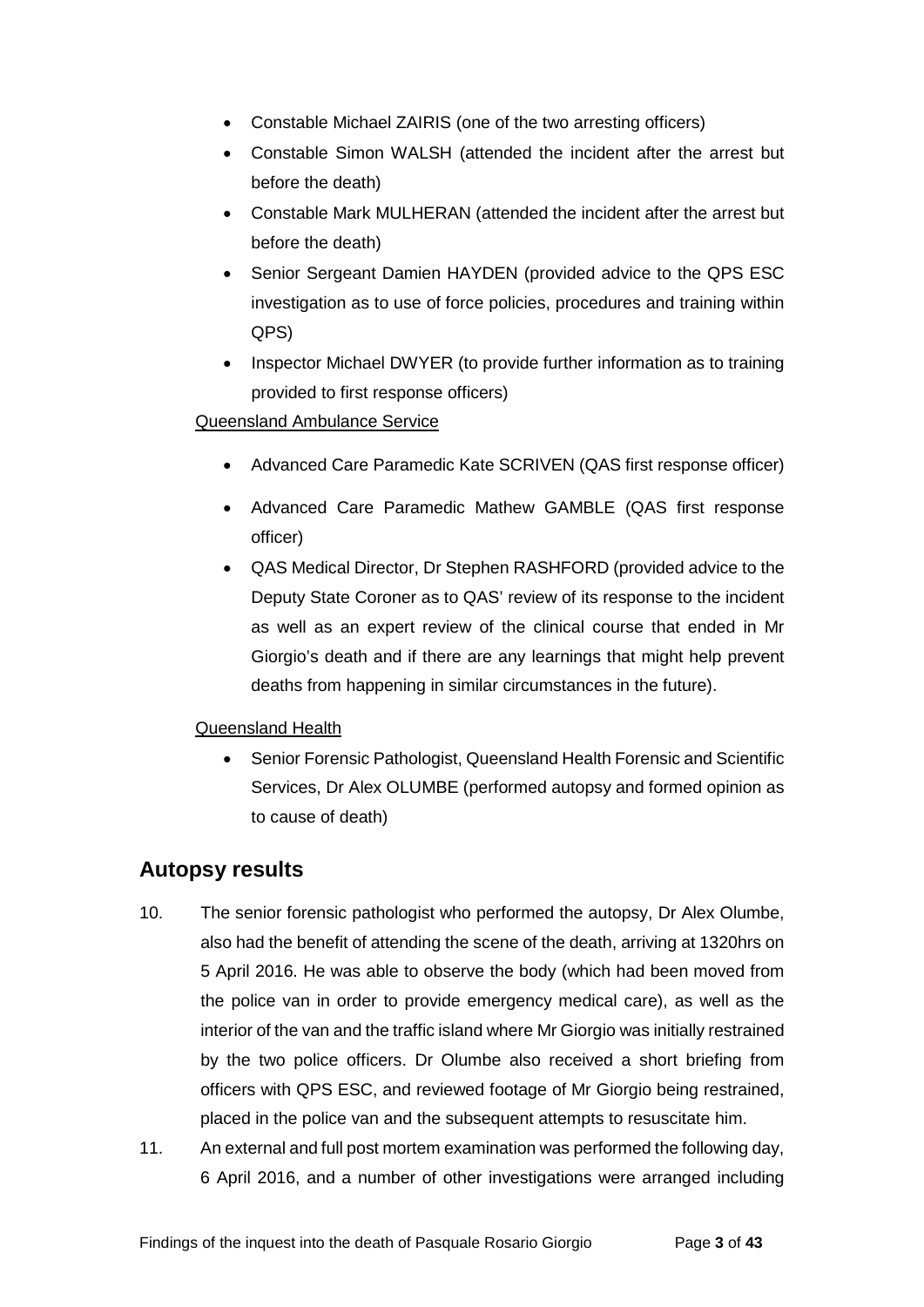neuropathology, toxicology and CT scans. Of note, the toxicology analysis did not detect any alcohol in the blood, and no other drugs apart from flupenthixol, a medication used in the treatment of schizophrenia.

- 12. With reference to the results of these post mortem investigations, Dr Olumbe made a number of observations he considered relevant to Mr Giorgio's death, including:
	- Mr Giorgio was restrained in a prone position (lying on the front of the torso/face down) with his wrists behind the back but his legs unrestrained.
	- There was bruising on his right lower back, consistent with local pressure being applied.
	- The presence of fresh abrasions on the front of the knees suggests there could have been a struggle while being restrained before his efforts subsided.
	- Mr Giorgio was morbidly obese, which in view of the circumstances is a possible risk factor for death, having been exposed to positional asphyxia where excessive body weight makes chest wall movement more difficult and triggers a chain of events from being in the prone position and the excess abdominal fat limits diaphragmatic motion, culminating in difficulty breathing.
	- There was some pin point bleeding in the eyes consistent with a possible asphyxial episode, however this could also be due to resuscitation attempts, especially considering the fact there was prolonged cardiopulmonary resuscitation.
	- There was no injury to the head, neck or any other significant structures that would have contributed to the death.
	- Fractures to the front of the right hand side of the rib cage would be associated with either resuscitation efforts and/or the fall to the ground in the process of being restrained.
	- There was evidence of pre-existing heart disease in the form of hypertensive cardiomyopathy related to his high blood pressure.
	- Mr Giorgio's obesity also placed him at increased risk of sudden cardiac death in activity, related to the physiological effects obesity has on both the respiratory system and the heart.
- 13. Dr Olumbe concluded: "[T]he cause of death is not a single entity but a chained/linked series of events and/or interaction of factors between pre-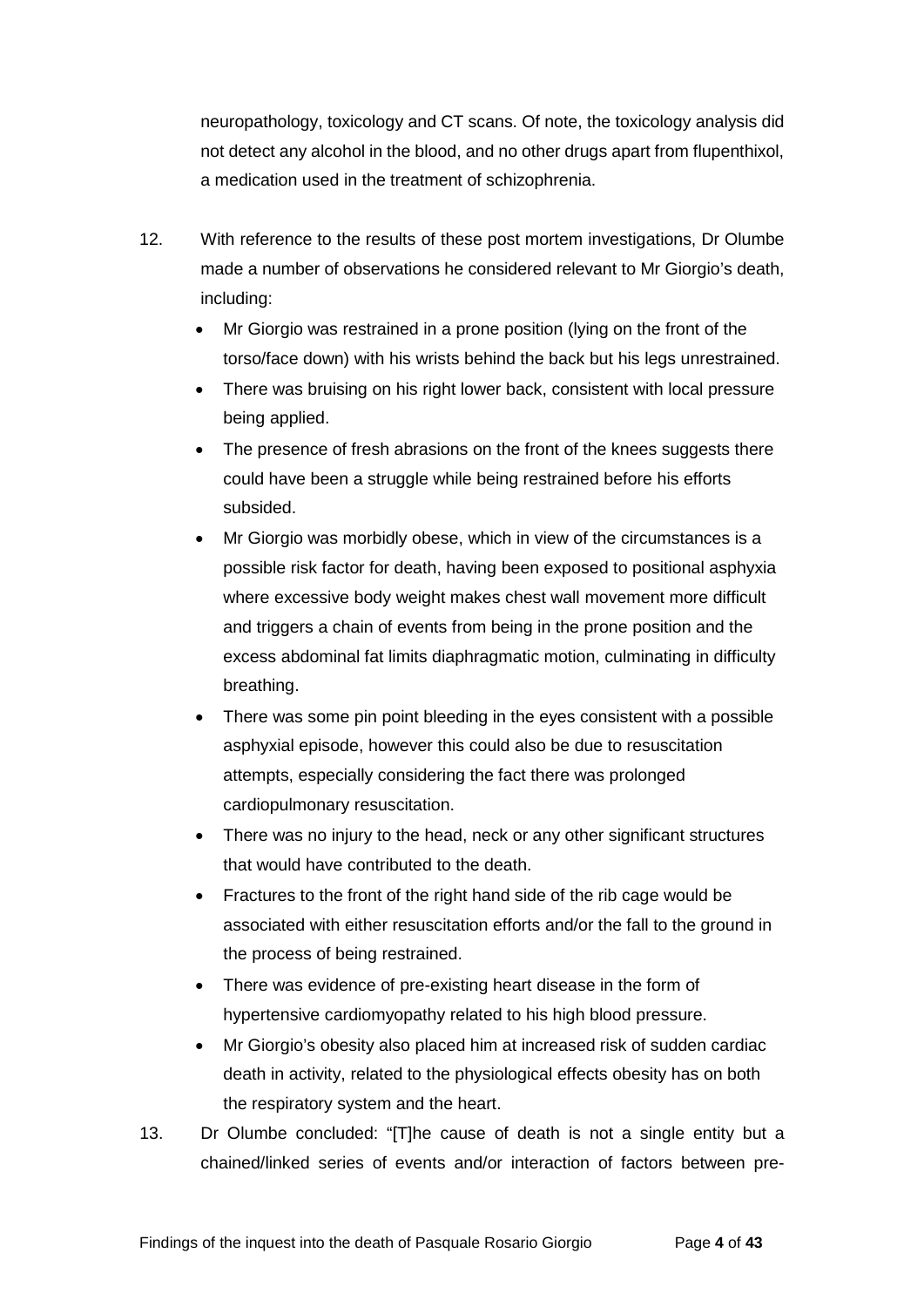existing conditions in the form of cardiovascular disease (obesity related dilated cardiomyopathy/ischaemic cardiomyopathy), morbid obesity, severe coronary atherosclerosis and potential consequences arising from the restrained prone position in a man with a history of chronic paranoid schizophrenia and hypertension (high blood pressure). There is no objective conclusion to determine which is a potential or equally probable cause of death. Therefore, the cause of death is undetermined."

- 14. At inquest and also with the benefit of Dr Rashford's clinical opinion as to Mr Giorgio's clinical course, Dr Olumbe on reflection felt more confident to describe Mr Giorgio's death as being due to ischaemic cardiomyopathy following a period of restraint on a background of morbid obesity.
- 15. I am satisfied, on the balance of probability, that this can be described as Mr Giorgio's medical cause of death.

## <span id="page-6-0"></span>**Personal History**

- 16. The ESC investigation obtained documents from South Australian (SA) and New South Wales (NSW) mental health authorities and spoke to a number of persons in South Australia who had responsibility for decision making for Mr Giorgio. Detective Sergeant Pfeffer also travelled to South Australia and spoke to Mr Giorgio's family.
- 17. Mr Giorgio was aged 54 at the time of his death. He had three older surviving sisters and they have been kept informed of issues being examined at the inquest. Mr Giorgio had never married and did not have any children. His mental health issues were long-term. Mr Giorgio was passionate about opals and travelled throughout opal mining areas in various states for extended periods of time and traded in opals for a period. It was reported that when he was not travelling he resided with his mother until her death in 2006. After 2006 he was subject to a Level 2 Community Treatment Order (CTO) under the SA mental health legislation, which allows for involuntary treatment if the person refuses treatment. He was not on a CTO at the time of his death.
- 18. After his mother's death Mr Giorgio's mental health was in severe decline and it was considered he was not capable of caring for himself. He received a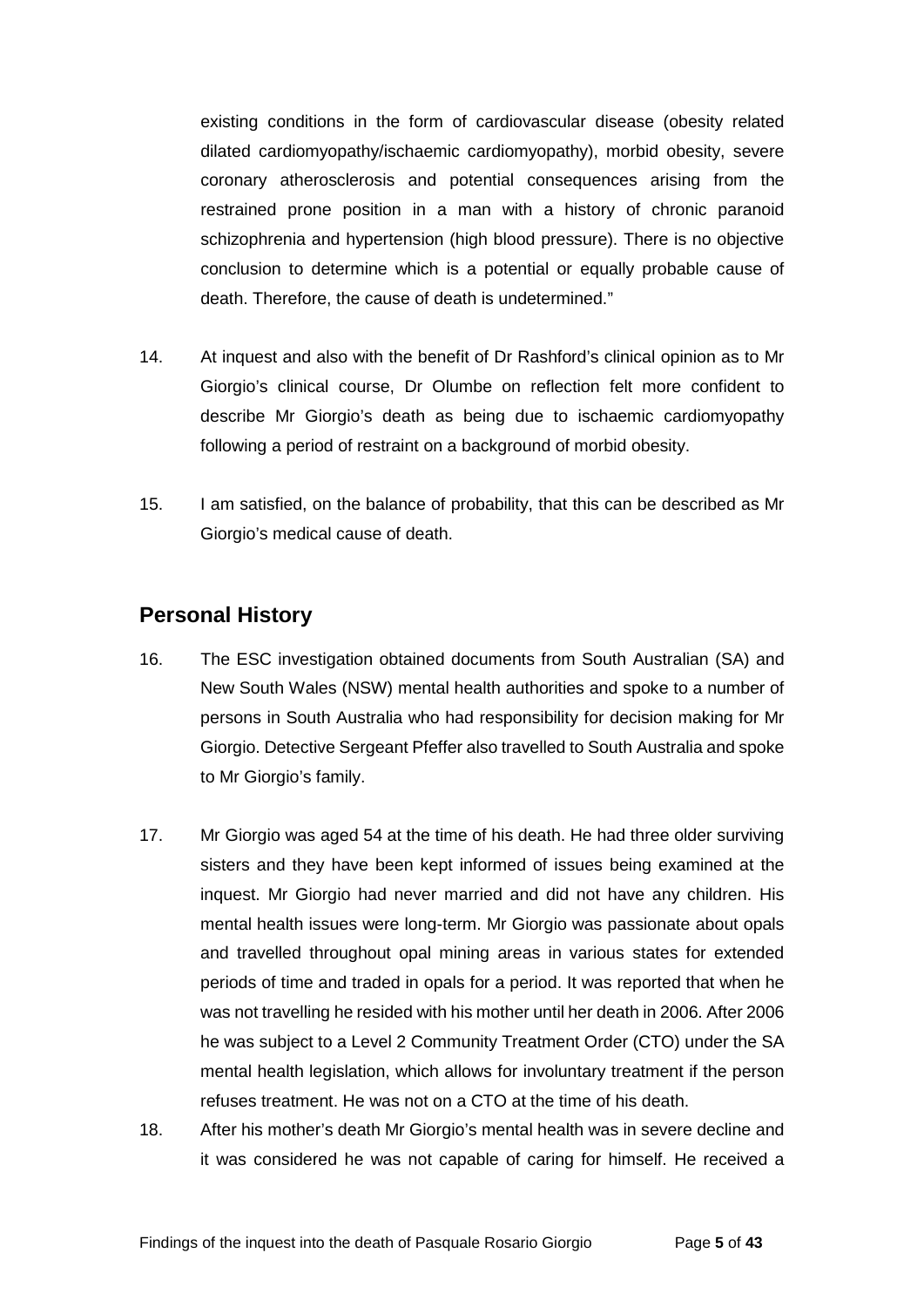Disability Support pension. He had limited contact with other family members. At this stage he was residing in the family home. There was reference to an estrangement in the family after Mr Giorgio was bequeathed his mother's house and a caveat was placed on the dwelling by his sisters. His family explained, and I accept, this was simply to prevent its sale in circumstances where there was a potential estate dispute. I also accept no one from the family sought to prevent Mr Giorgio from living there. However, it is evident there were times he was not living in the home and there were reports he was at times living in squalid conditions and exhibited bizarre behaviours. This appears to have been decisions made by Mr Giorgio, no doubt in the context of his unwell mental health.

- 19. Mr Giorgio was diagnosed with schizophrenia and in June 2008 he became subject to a Guardianship and Administration Order in SA. The SA Public Trustee administered his finances and the SA Public Advocate had limited guardianship over some aspects of his accommodation and lifestyle decisions.
- 20. Mr Giorgio had developed a distrust of medication and therefore did not take his medication. He developed diabetes and a testicular tumour, for which he refused treatment. His weight increased.
- 21. Mr Giorgio also had a distrust of police and had been taken into custody by police on a number of occasions. Public exposure of his genitals was a common behaviour. He could at times also act aggressively at financial institutions such as banks due to his difficulties in dealing with his finances. He often requested assistance from his manager at the Public Trustee.
- 22. Family had also asked the SA Public Advocate to prevent him from leaving SA but were told this was not possible as Mr Giorgio had not harmed anyone and was not at risk of doing so.
- 23. Alternative accommodation had also been arranged for him but he often left to return to opal mining towns. In August 2015 he made his way to Lightning Ridge, NSW and quickly came to the attention of police. He received some treatment at Lightning Ridge Hospital but it was considered there were insufficient grounds to involuntarily treat him. He was offered a bed in hospital but declined and left. One of his sisters last saw him in September 2015.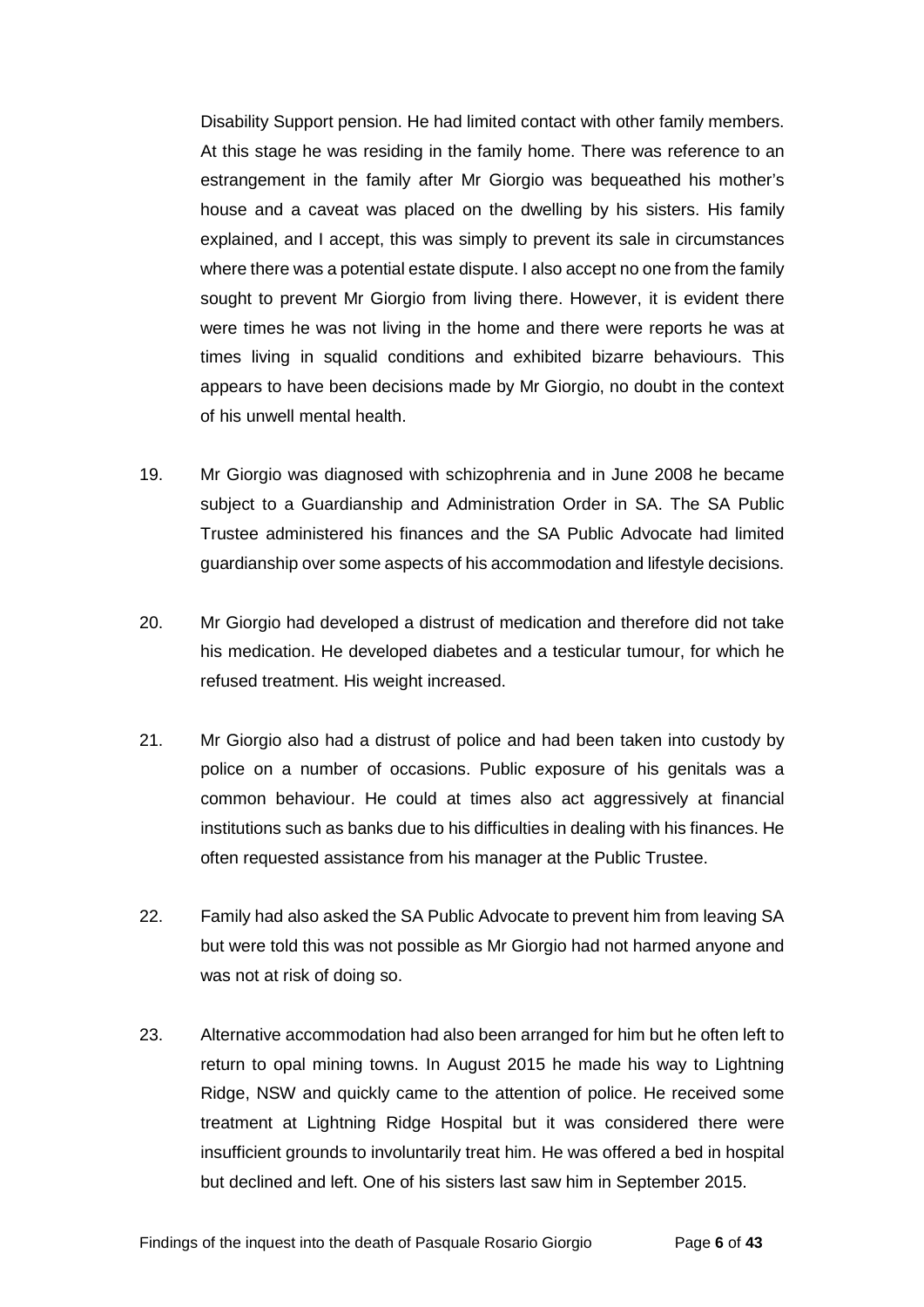- 24. On 6 November 2015 he was in Gilgandra and had contact with police due to his behaviour including running in front of vehicles, exposing himself, not eating, drinking or taking medication, soiling himself and paranoia. He was taken to Dubbo Hospital but it is unclear what treatment he received.
- 25. By December 2015 he had once more left his accommodation in SA. A nephew received a letter from him about a month prior to his death but it had not made any sense.
- 26. Mr Giorgio made his way to Queensland, with police investigations revealing a flight booked with Qantas in Mr Giorgio's name from Dubbo to Coolangatta on 9 March 2016.

# <span id="page-8-0"></span>**Mental Health History**

- 27. Mr Giorgio had a past history in relation to mental health care received in SA and NSW.
- 28. From review of his mental health records it is clear Mr Giorgio had a long history of chronic paranoid schizophrenia and numerous admissions to hospitals in both SA and NSW related to his mental health. It appears Mr Giorgio was difficult to care for as he denied having a mental illness and would refuse to take medications or comply with community treatment orders.
- 29. Mr Giorgio's last known contact with mental health services was in November 2015 in NSW, when he was conveyed to the Dubbo Base Hospital by police officers concerned about his antisocial behaviours (including running in front of vehicles, exposing himself, not eating/drinking or taking his medication, presenting to a service station covered in his own faeces, constantly soiling his trousers and exhibiting paranoia). He was living homeless in the Gilgandra area. Mr Giorgio was reported to have assaulted one of the police officers as they were trying to speak with him.
- 30. During Mr Giorgio's admission to the Dubbo Hospital, hospital staff made contact with SA mental health services as well as the SA Public Advocate, who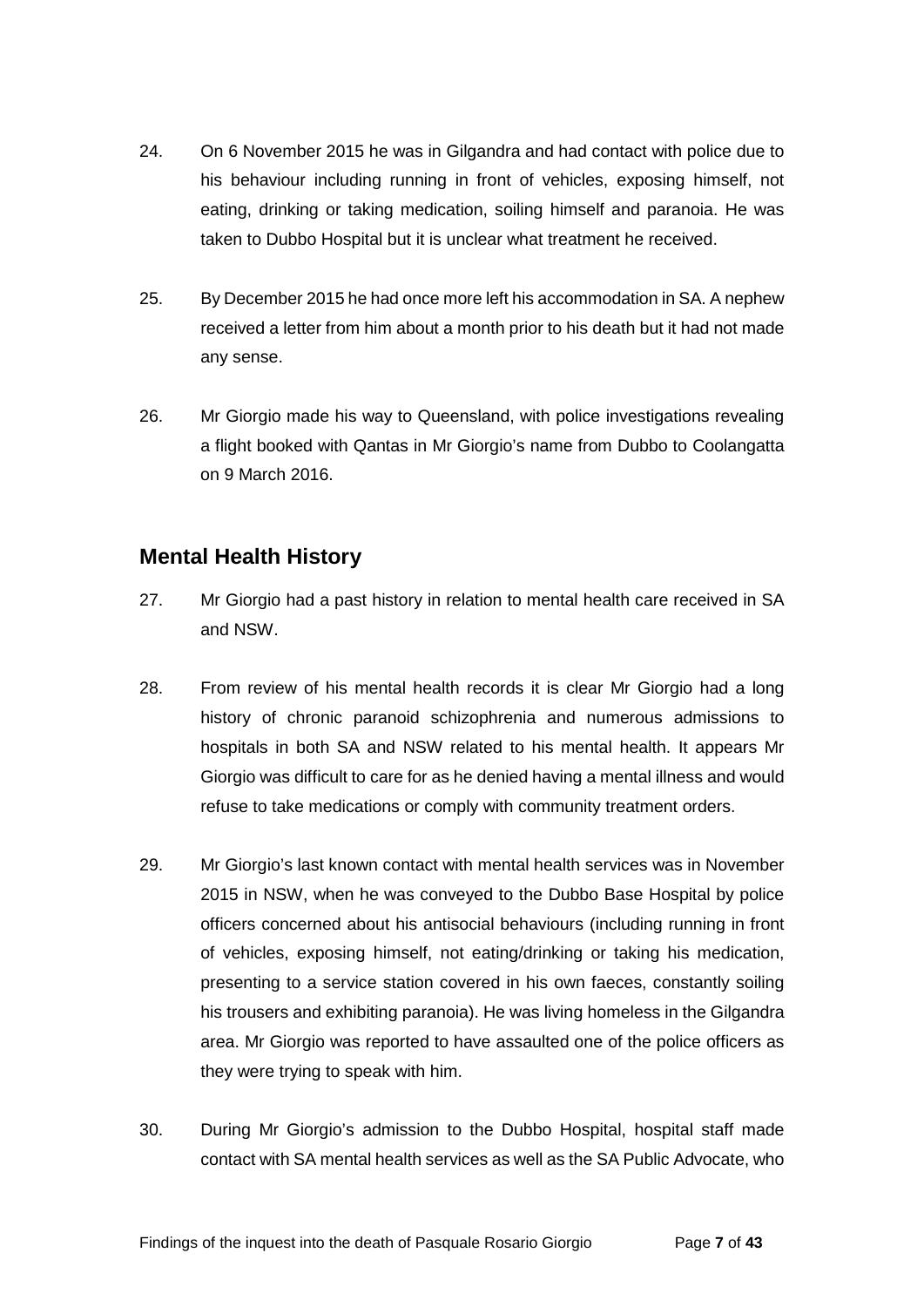had limited guardianship of Mr Giorgio with regards to accommodation and some lifestyle decisions following an order made in June 2008. The Public Advocate was advised that following psychiatric review, it was decided there were insufficient grounds to hold Mr Giorgio involuntarily under NSW mental health legislation, and he was released from the Dubbo Hospital.

31. Mr Giorgio's family made contact with the Public Advocate in January 2016 whilst he was still living in NSW, expressing concerns for his safety, but were advised the guardianship order could not be enforced in NSW and he could not otherwise be forced to return to SA.

## <span id="page-9-0"></span>**Contact with QPS**

- 32. From 15 to 29 March 2016 there are a number of recorded interactions with police in the Nerang and Canungra areas of South East Queensland. All were recorded as street checks related to anti-social behaviours and homelessness.
- 33. The first interaction was a street check at Nerang Plaza on 15 March 2016. This resulted in QPS creating a '*flag*' on its computer systems in relation to Mr Giorgio having '*psychological/psychiatric disorder, schizophrenia, warning from interstate SA*'. There was a further check the next day when he was stated to be causing a disturbance outside the ANZ Bank and he stated he was homeless. He was moved on from the area.
- 34. On 28 March 2016 he was in Canungra and was located in the public toilets in a park, seated on a cubicle with the door open. There were numerous families in the area and he was moved on.
- 35. On 29 March 2016 he was still in Canungra and a number of local businesses had complained about him loitering and asking for food. Police discussed with him about returning to the Gold Coast where he would have access to Centrelink and other services. He accepted a lift from Police to Southport on 30 March 2016.
- 36. Also on 30 March 2016 at 1830hrs, Mr Giorgio is recorded as being spoken to by members of the Australian Federal Police (AFP) at the Gold Coast Airport in relation to reports he was harassing passengers for money. Mr Giorgio told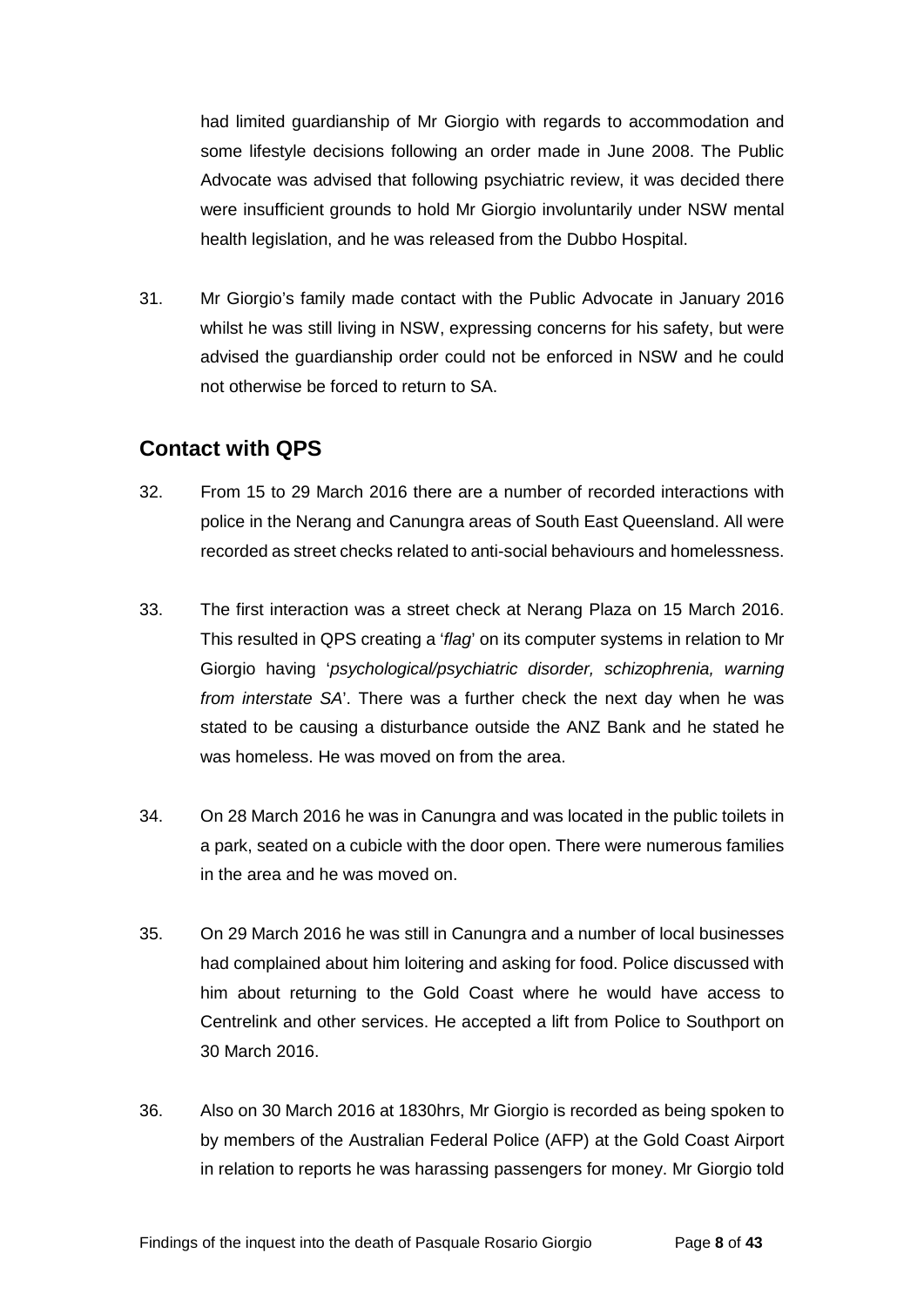police he wanted to travel to Adelaide but had insufficient funds. He was referred to a hostel and left the airport in a taxi. AFP officers conducted checks, which confirmed Mr Giorgio had numerous mental health warnings and other confrontations with police, however his interaction with officers on this occasion was described as 'fairly benign'.

- 37. Mr Giorgio's last contact with police prior to his death was one day earlier, on 4 April 2016, in Cavill Avenue at Surfers Paradise. Police received a report of a male behaving strangely outside the McDonald's Restaurant, including pulling faces at the customers of the restaurant. Constables Glenn Engels and Corey Glen of Surfers Paradise station took up with Mr Giorgio at that location. This interaction was recorded on the officers body worn cameras and subsequently investigated by QPS following concerns expressed by Mr Giorgio's family, after his death, as to why police did not take him into custody for mental health issues on that occasion and whether this was a missed opportunity to take Mr Giorgio into custody for mental health issues, which may have prevented the tragic events that occurred the very next day.
- 38. A copy of the audio recording of an interview with one of the attending officers Constable Engels has been provided and is summarised in the Police Investigation Report into Mr Giorgio's death. Constable Engels was completing the end of his first year as a QPS officer and was on a four month rotation in the Surfers Paradise station.
- 39. In summary, whilst the officers observed some odd behaviours, Mr Giorgio was otherwise coherent and explained that he was homeless and wanted some help with a 'community assist'. Constable Engels stated Mr Giorgio was calm when approached and Mr Giorgio said he did not believe he had bothered anyone. He walked back into McDonald's to approach any staff who made the complaint and was escorted out by Constable Engels. He accused Constable Engels of assaulting him when he placed his arms on him to escort him out. At this stage Constable Engels activated his body worn camera. Mr Giorgio expressed some paranoia regarding mobile telephones. Mr Giorgio was told that the complaint about him had come from building management and Mr Giorgio stated he owned the building.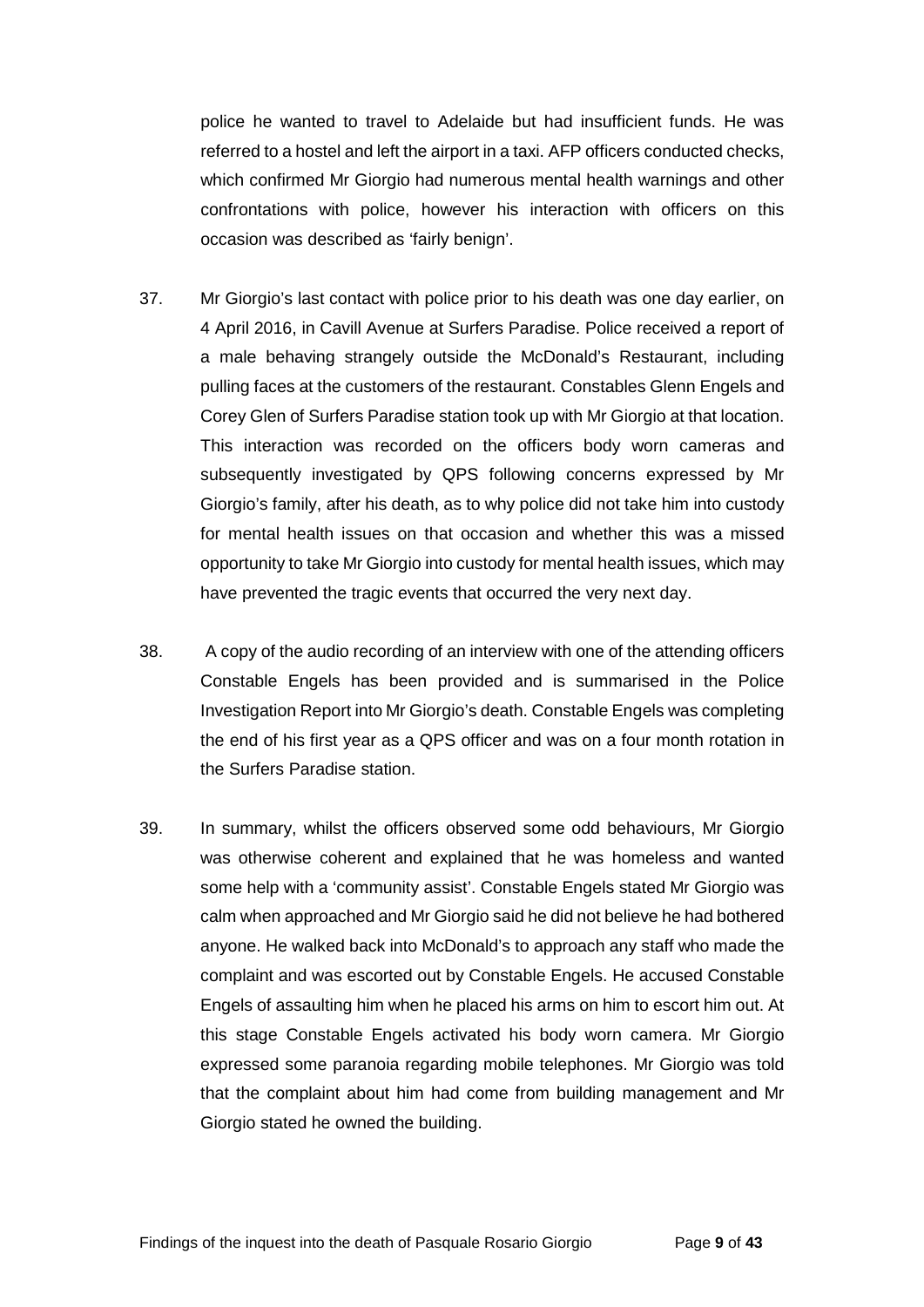- 40. Constable Engels did not otherwise deem it necessary to refer Mr Giorgio to a mental health service as he '*had a slight touch of humour in his conversation, was calm and (ultimately) cooperative with no mention of self-harm*'. As well it was noted that the behaviour complained of was not an offence as such and was well down the list of seriousness of behaviours investigated by police. Mr Giorgio also appeared fine physically aside from obvious signs of being homeless. There was nothing in his behaviour that gave officers cause to detain him for an Emergency Examination Order under the (former) *Mental Health Act 2000* (now an Emergency Examination Authority under the *Public Health Act 2005*). To do so meant they had to be satisfied he was at an immediate risk of self-harm or harm to others, or was making threats of harm to himself or others. Constable Engels properly identified there was no evidence to support this. Constable Engels therefore did not consider it necessary or lawful to refer him to a mental health service.
- 41. Constable Engels stated that Mr Giorgio was at all times coherent and stated he was homeless and requested help with a "community assist". Constable Engels considered referring him to Support Link but as Mr Giorgio did not have a mobile telephone or fixed address for support agencies to contact him, this was not able to be utilised.
- 42. Mr Giorgio then said he did not need shelter but he needed a lot of money and asked the police to give him cash. The police told him they could not do that and recommended he go to the Southport Courthouse to obtain more information on support services. Mr Giorgio said he would do that and walked off in a northerly direction along the Esplanade. Constable Engels believed he knew the location of the courthouse so made no attempt to transport him.
- 43. Constable Engels stated it was an amicable discussion and Mr Giorgio was voluntarily leaving the area. He was comforted in the knowledge that in referring him to the courthouse he would also have been able to access Rosies, which operated from a carpark across the road from the courthouse.
- 44. The ESC investigation found there was nothing in Mr Giorgio's behaviour, which would have given the officers cause to detain him under an Emergency Examination Order under the then *Mental Health Act 2000*. It is noted that under the legislation for police to complete an EEO the officer has to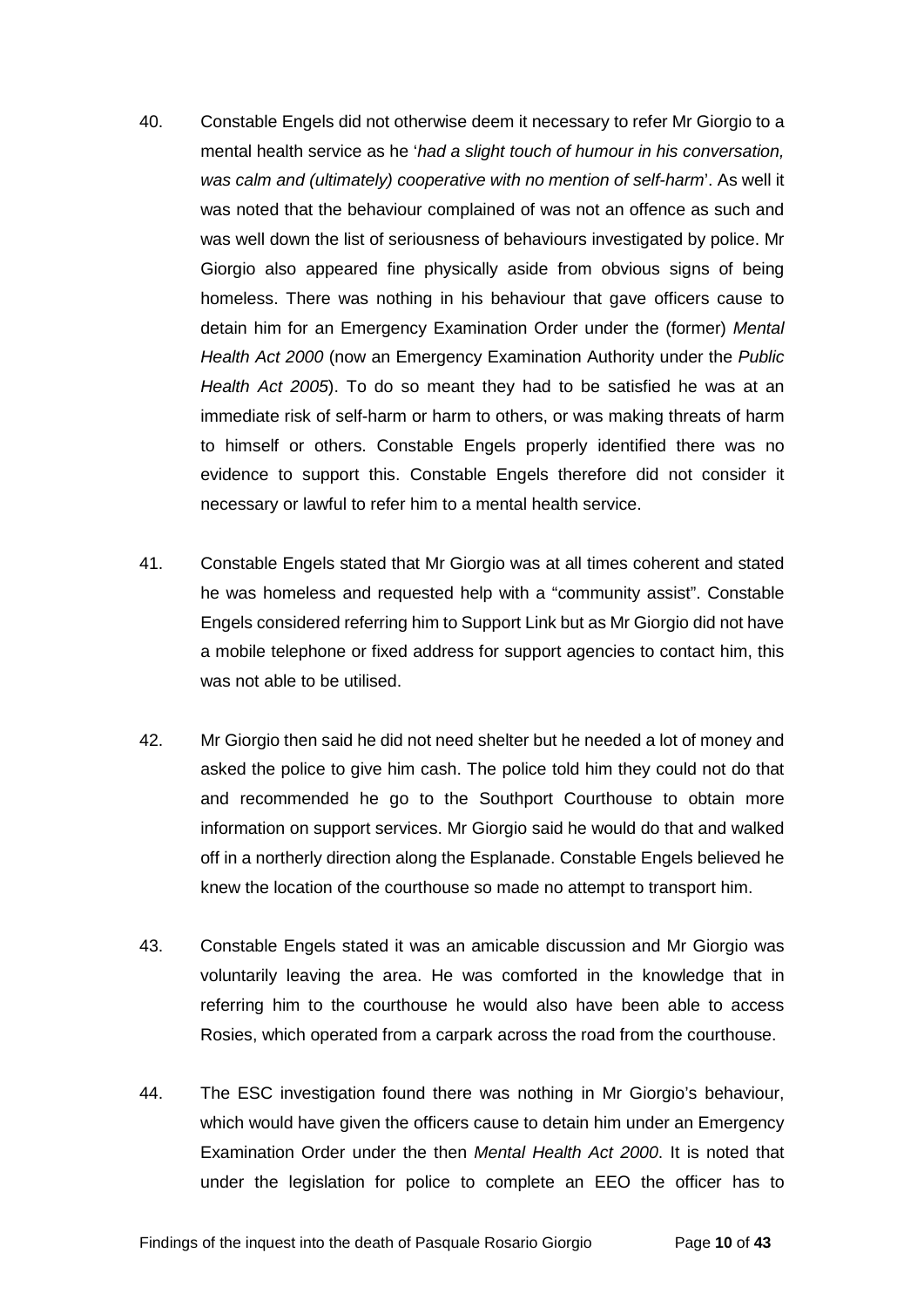reasonably believe a person has a mental illness and there is an imminent risk of significant physical harm being sustained by the person or someone else.

- 45. The QPS Operational Procedures Manual (OPM) 6.6 provides that where an officer considers a person may be in need of assessment or treatment but there is no immediate risk to persons or property, they should ask the person if they will voluntarily obtain an assessment or treatment from the nearest mental health service. Officers can also make a referral to an authorised mental health service provided the person is informed by the officer they intend to make such a referral and the person is informed they can refuse an offer of service if they are contacted.
- 46. OPM 6.3.11 also notes that officers who come in contact with a homeless person should refer that person to an agency for assistance so that emergency accommodation and resources can be provided.
- 47. In this instance Constable Engels ultimately referred him to the courthouse but admitted during his interview he had no idea how the courthouse would be able to assist. As far as he was aware he did not believe there was any accommodation for homeless people in the Surfers Paradise District. He stated that he knew there were a percentage of homeless people that live at Surfers Paradise and the policy was to try to move them on, out of Surfers Paradise. He had not received any specific training on how to directly deal with homeless people in Surfers Paradise. Police were told to street check them, gather information, try to get them to leave to go to somewhere in Southport or somewhere where there were shelters but he was not aware of the whereabouts of such shelters. In hindsight, Constable Engels agreed it would have been better if he knew more of the resources available in the area.

# <span id="page-12-0"></span>**Positional Asphyxia**

48. In recent years policing services, including those in Queensland, have recognised a correlation between restraint positions and the sudden, unexpected death of subjects in police custody. This is referred to as "Positional Asphyxia" (PA). PA is defined as a potential critical situation when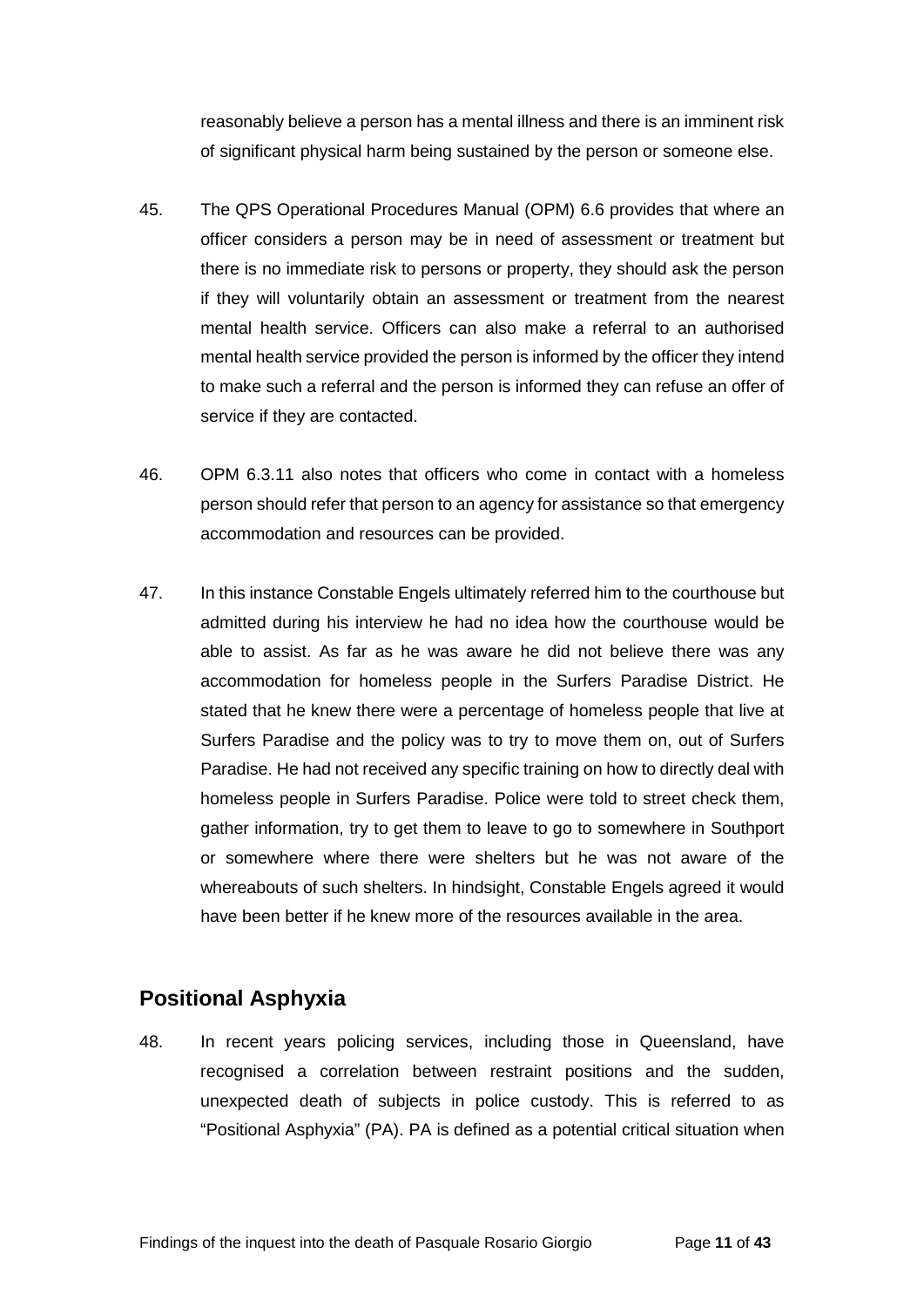the position of a subject's body interferes with respiration. The result can be a loss of consciousness and death, due to asphyxia or suffocation.

- 49. As a result QPS had developed a *Good Practice Guide Positional*  Asphyxia.<sup>[4](#page-13-0)</sup>The guide sets out a number of contributing factors including relevantly for this case:
	- a. Evidence of psychosis or a mental illness;
	- b. Obesity subjects with large protruding stomachs or 'beer bellies" are at risk from PA as the contents of the abdomen can be forced up within the abdominal chest cavity when the subject is in the prone position;
	- c. Diaphragm muscle fatigue this may occur after a foot chase or violent struggle with police;
	- d. Multiple police sometimes situations arise where several police are required to hold a subject down in the prone position, placing pressure on the subject's rib cage and restricting respiration. The policy and guide states that police should be aware the more officers holding the subject down, the higher likelihood that the person will not be able to breathe sufficiently.
- 50. The guide notes that there is a common sequence of events associated with PA related deaths. In the first stage the subject exhibits violent, irrational behaviour accompanied by aggressive and/or delusional episodes resulting in vigorous agitation and physical exertion. Drug abuse and/or a mental illness are the most likely cause of the subject's behaviour.
- 51. In the second stage the police recognise the need to restrain the subject and a struggle begins. Often the subject is out-numbered and expends considerable energy running from, or grappling with, the responding police. In an attempt to further restrain and handcuff the subject, police place the subject in the prone position. More police may be summoned to achieve this. Experiencing breathing difficulty and pain, the subject may struggle harder to get relief.
- 52. In the third stage, due to continued psychosis, panic, or desperation, the subject continues to struggle in an attempt to breathe. Responding police may perceive this as a continued threat and apply even more force to restrain the

<span id="page-13-0"></span><sup>4</sup> Exhibit C41  $\overline{a}$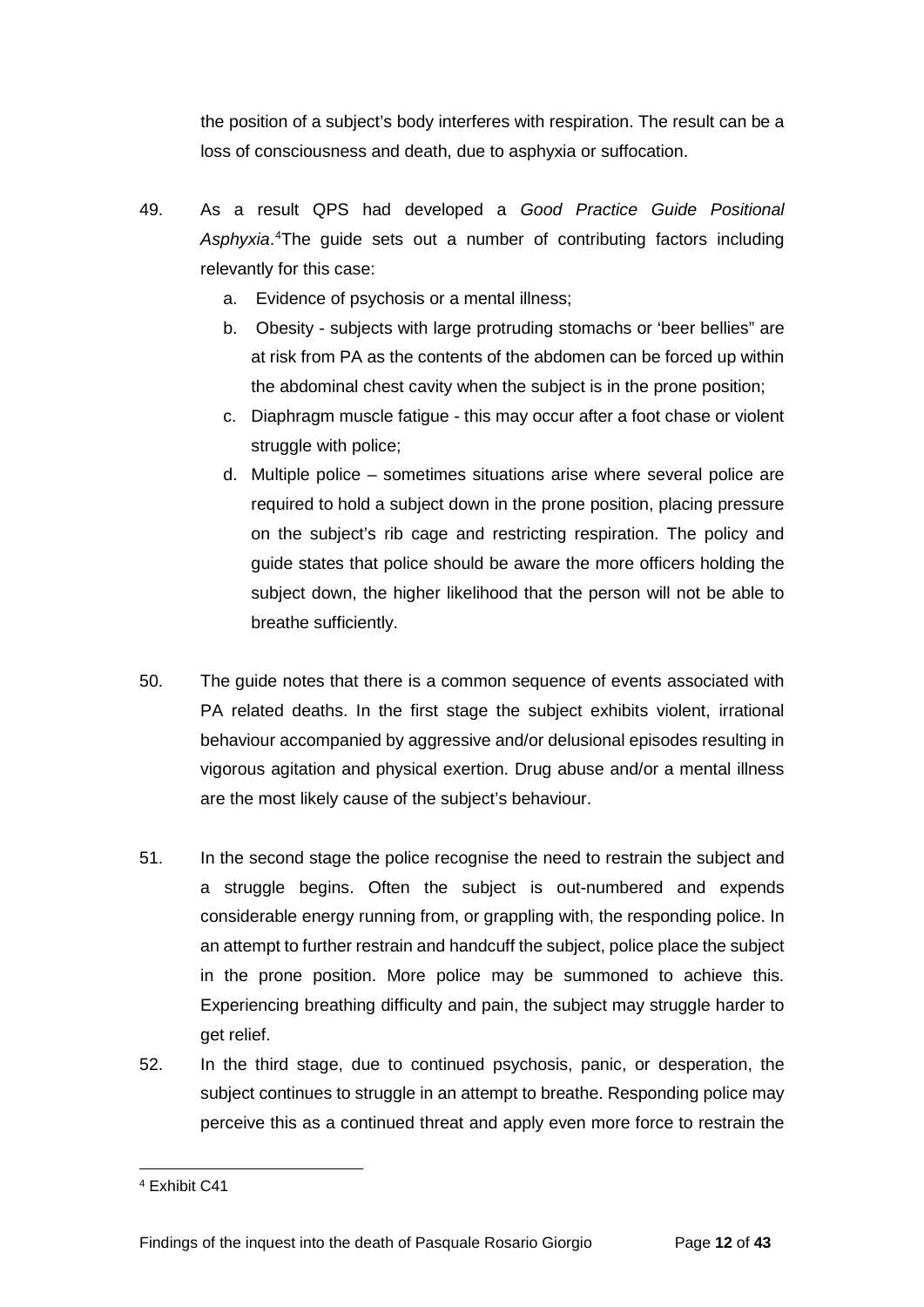subject. The subject, totally restrained in the prone position, is unable to move and expends what energy they have the left trying to inflate the chest in an attempt to breathe. It is at this point the subject may become lethally exhausted and die.

- 53. The guide states the police should be aware of and pay close attention to various signs and symptoms including:
	- a. Gurgling and/or gasping sounds;
	- b. Cyanosis-lips and face turned blue due to lack of oxygen;
	- c. Subject saying they cannot breathe;
	- d. Prolonged resistance;
	- e. Sudden tranquillity where a violent struggling subject suddenly stops moving;
	- f. Profuse sweating accompanied by high body temperature.
- 54. Police are advised they should never compromise their own safety, or that of the public, in an attempt to avoid physically restraining an individual where no other option is viable.

## <span id="page-14-0"></span>**Events of 5 April 2016**

- 55. The QPS ESC was tasked with investigating the death on behalf of QPS and the Acting State Coroner. Having spoken to numerous witnesses and reviewed body worn camera footage retrieved from the police officers involved in Mr Giorgio's arrest and detention, the ESC investigation report completed by Detective Sergeant Sandra Pfeffer describes the circumstances of Mr Giorgio's death in some detail.
- 56. Police first became aware of Mr Giorgio that morning after receiving a telephone call from the manager of the Mantra Hotel in Broadbeach, stating a male person had entered a closed restaurant within the hotel complex and was refusing to leave.
- 57. Two officers, Constable David Williams and Constable Michael Zairis, attended the restaurant a short time later and were advised the male person had left. Constable Williams had one year of operational experience and Constable Zairis three years. Constable Williams recalls being given information that Mr Giorgio was quite aggressive but he cannot recall any detail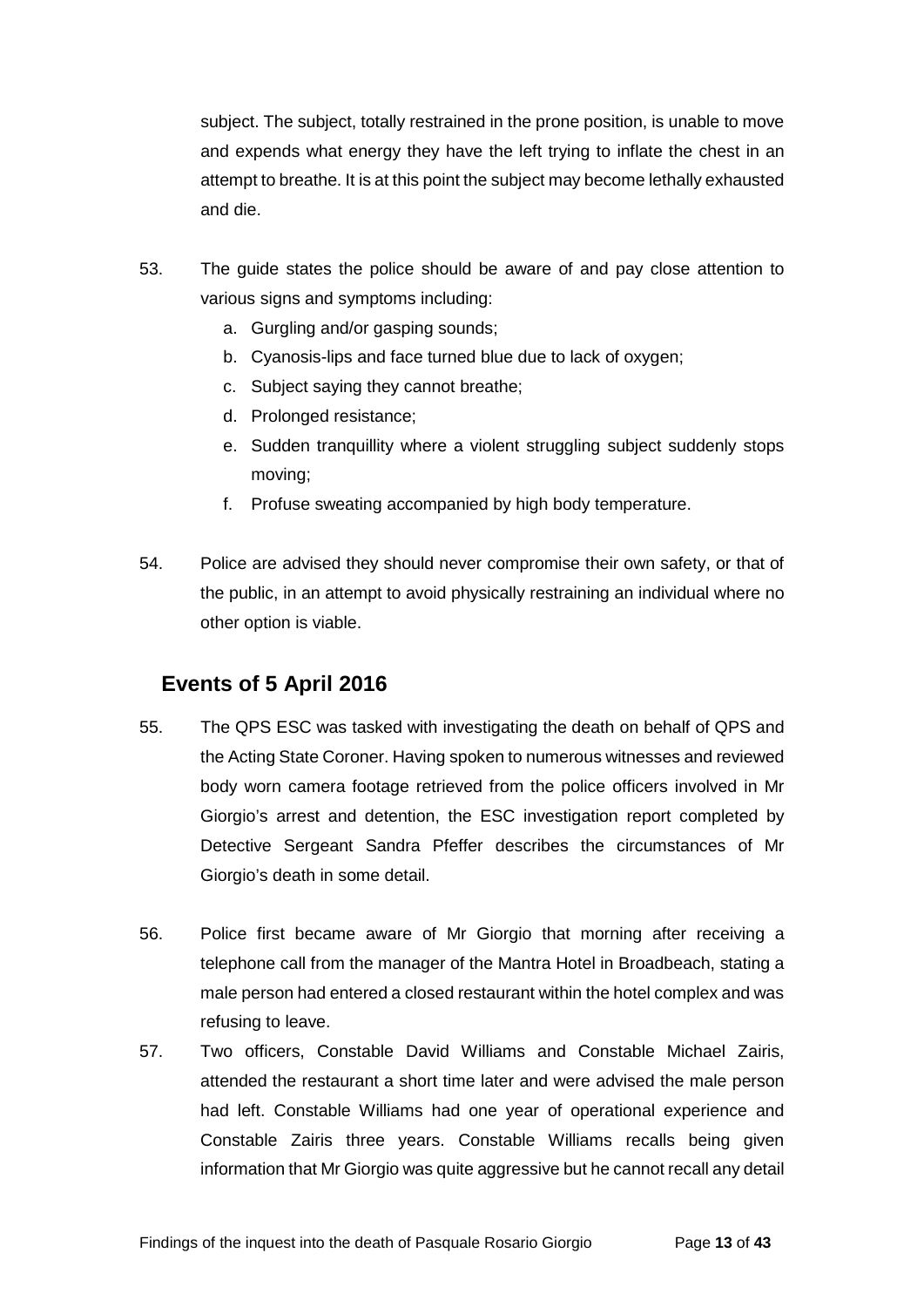of the information he was provided. Staff of the restaurant pointed the officers to a male walking northbound along the Gold Coast Highway. The two police officers got into their vehicle and drove a short distance to where Mr Giorgio was standing on a traffic island close to the highway on the corner with Victoria Avenue.

- 58. Prior to approaching Mr Giorgio one of the officers activated his QPS issued body worn camera. The officers then engaged in conversation with Mr Giorgio who was standing at the intersection of Victoria Avenue and the Gold Coast Highway. Constable Williams told Mr Giorgio they wanted to talk to him about his behaviour at the restaurant. Mr Giorgio was asked for ID and he begins looking for it amongst a number of folded pieces of paper he pulls out of his pockets.
- 59. Constable Zairis stated he was mindful of their position close to the highway and whilst Mr Giorgio was retrieving his paperwork Constable Zairis suggests they walk over to a bench and get off the corner of the intersection. Mr Giorgio said "no" stating he wanted to go to the bank to collect his money. Mr Giorgio then handed a document to the officers, which identifies him to the officers by name. Constable Zairis then begins explaining the complaint that was received and asked Mr Giorgio questions about the incident at the restaurant. At that point Mr Giorgio says something along the lines of '*I'll tell you what I was doing there*' and stepped backwards and pulled his shorts down and lifted his shirt up, exposing his genitals to the officers. Mr Giorgio then pulled his pants back up again.
- 60. Constable Zairis used the back of his right hand to flick Mr Giorgio on his shoulder, as a distraction technique designed to facilitate restraint. Mr Giorgio raised his two hands, and Constable Zairis placed his left hand on Mr Giorgio's left inner wrist and his right hand on Mr Giorgio's upper forearm in what was referred to as a "come along" hold. Mr Giorgio at the same time took hold of Constable Zairis' left forearm with his right hand. Constable Williams was writing information in his notebook but then also came onto Mr Giorgio's right side and took the same hold. Constable Zairis stated he needed to secure Mr Giorgio to stop him going onto the highway.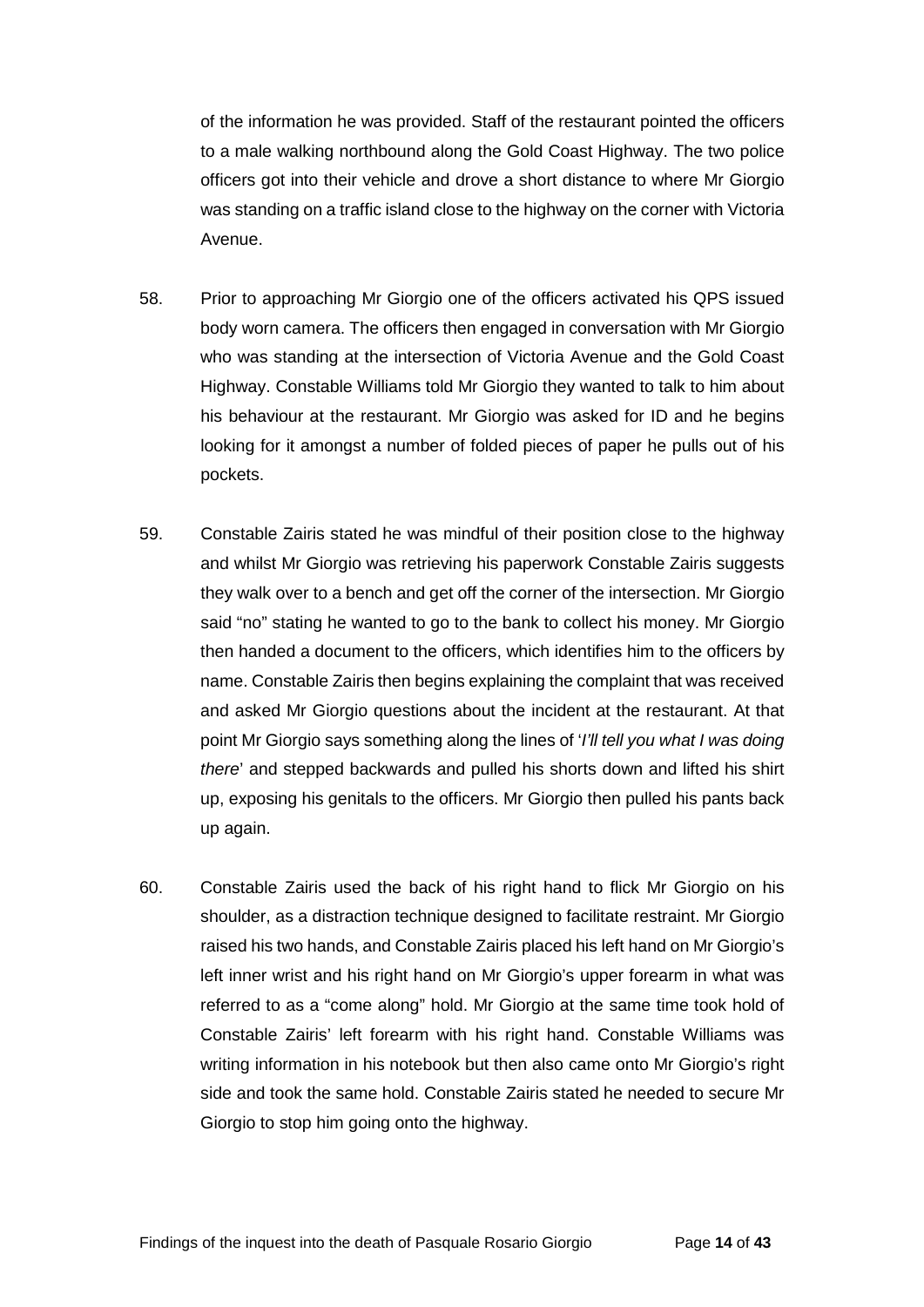- 61. The ESC report describes that Mr Giorgio 'began to resist against Constable Zairis', and that he was transitioned to the ground and after a struggle of almost three minutes handcuffed behind his back. Upon being handcuffed, Constable Zairis told Mr Giorgio he was under arrest for wilful exposure in a public place, disorderly behaviour and obstructing police.
- 62. Constable Williams was unable to say how they came to have Mr Giorgio on the ground as it happened quickly but he said it was not a heavy fall and was controlled. Mr Giorgio then thrashed around with his hands underneath him. Back up was then called for as well as QAS. Constable Williams stated he was aware of the issues regarding positional asphyxia on noting Mr Giorgio's obesity and likely health issues. They applied a three point pin with a knee on one shoulder, a knee on the buttocks and a hand where the handcuffs were to go. After some further thrashing around the officers felt Mr Giorgio relax enough to enable them to get his arms away from underneath him and apply the handcuffs. Soon after Constable Zairis lifted his knees and Mr Giorgio was placed on his side.
- 63. Once handcuffed, the officers moved Mr Giorgio further away from the roadway. Mr Giorgio remained lying face down on the ground for about a minute during which time another officer, Constable Simon Walsh, arrived with a police transport van (POD). Around this time, Mr Giorgio can be heard asking the officers to '*turn me over*' and to '*get off me*'. The officers pulled Mr Giorgio on to his side and then sat him up to search him, in preparation for placing him in the police van.
- 64. After the search Mr Giorgio is assisted to stand up. He was asked to step up into the POD through the rear of the police van but was unable to do so, telling officers he could not get into the POD because he was disabled. The ESC report describes the police officers then '*lean Mr Giorgio forward on his stomach and push him into the pod*'. As the door to the POD was closed, Mr Giorgio can be seen lying on his right hand side against the driver side wall of the POD with his legs extended to the rear and positioned upon a built-in seat. Constable Williams noted Mr Giorgio was breathing quite heavily. This did not cause him any concern as he thought the heavy breathing was a good sign that Mr Giorgio was recovering.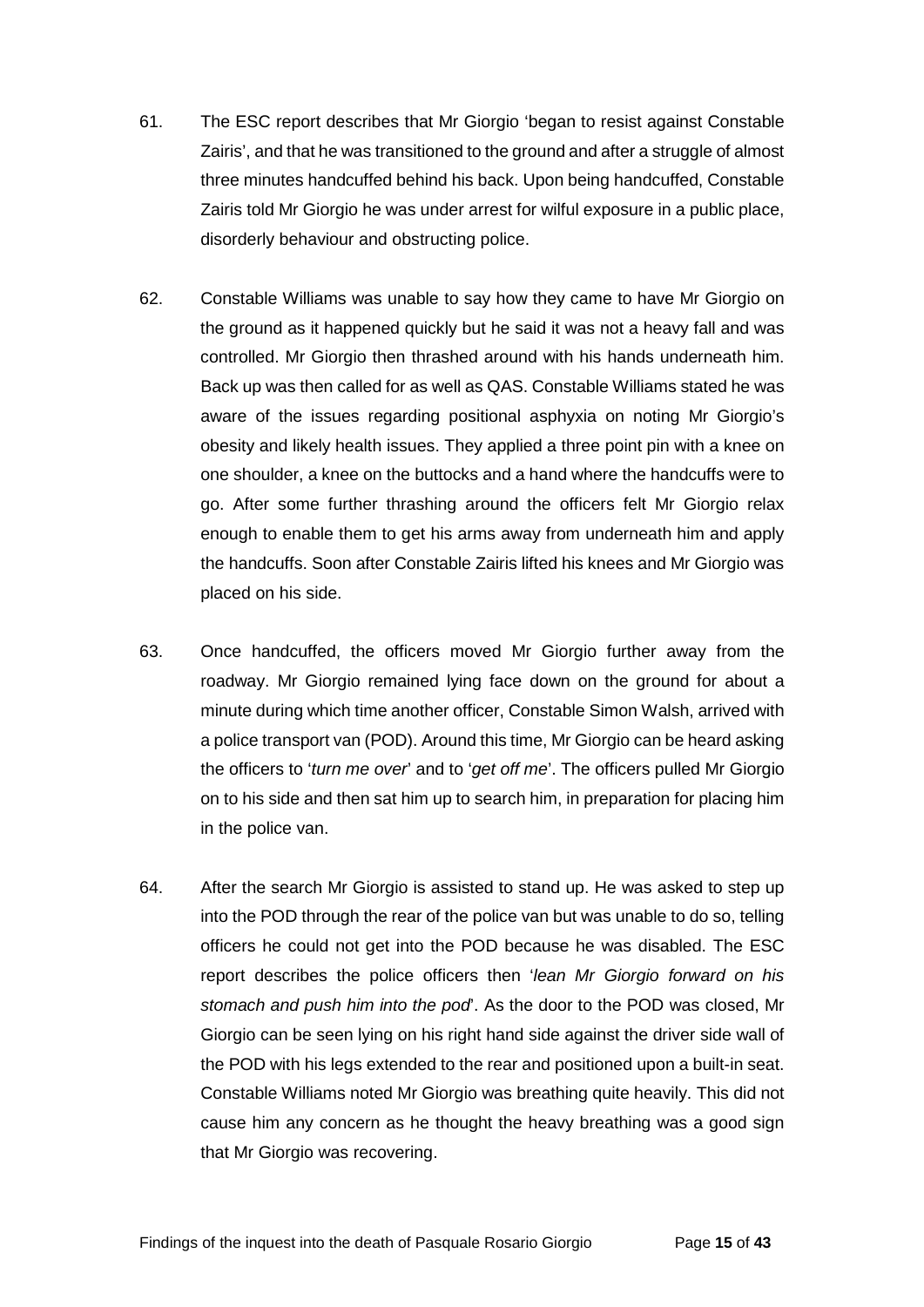- 65. QPS officers then made a decision to call for QAS after noticing some bodily fluid on them (blood or vomit) that Mr Giorgio may have coughed up, with one of the officers mentioning a concern that he may be '*overdosing on something*'. The officer who calls for QAS via the Police Communications Centre asks for QAS attendance '*to check this male out*', stating he has '*a little bit of bleeding from abrasions and is a bit short on breath*'. One minute later officers call again for QAS attendance, this time requesting a 'Code 2'. They state '*this guy's started to froth at the mouth*', and that he is still conscious and breathing but '*doesn't look too well*'.
- 66. From this point on, the report describes efforts made by the officers to monitor and communicate with Mr Giorgio, who had been able to get himself into in a semi-upright seated position, leaning against the driver side wall of the pod. He remains apparently conscious and breathing but otherwise unresponsive to questions asked by officers. Discussion occurs as to whether Mr Giorgio should be sat up further or taken outside and put into a recovery position, but a decision is made to leave him where he is as he appears comfortable and is still able to breath. Constable Walsh continues to check his pulse and breathing and make attempts to communicate with him, but Mr Giorgio remains unresponsive and was not moving. Constable Walsh states he was able to find a pulse at his carotid artery. He was adamant about this despite the opinion of Dr Rashford that this was unlikely due to Mr Giorgio's body habitus. At some point white froth begins coming out of Mr Giorgio's nose, and officers wipe this away. Neither Constables Williams nor Zairis had come across a case where white froth was coming from the mouth and nose. Constable Williams assumed it had something to do with a drug overdose and Constable Zairis thought it was not great and this prompted a further call to QAS to upgrade the incident to a Code 2 in police terms, being "lights and sirens".
- 67. A more senior officer, Sergeant Stephen Wright, then arrives at the scene and almost immediately instructs the officers to remove Mr Giorgio's handcuffs and get him out of the van. Mr Giorgio is placed on the grass and Constable Walsh states he was then unable to obtain a pulse. CPR is immediately commenced, with Sergeant Wright providing chest compressions only. QAS is again updated and asked to attend urgently. Further emergency medical assistance is provided by a doctor who happened to be passing by, and a defibrillator device is also brought over from the Mantra Hotel. The defibrillator is automatic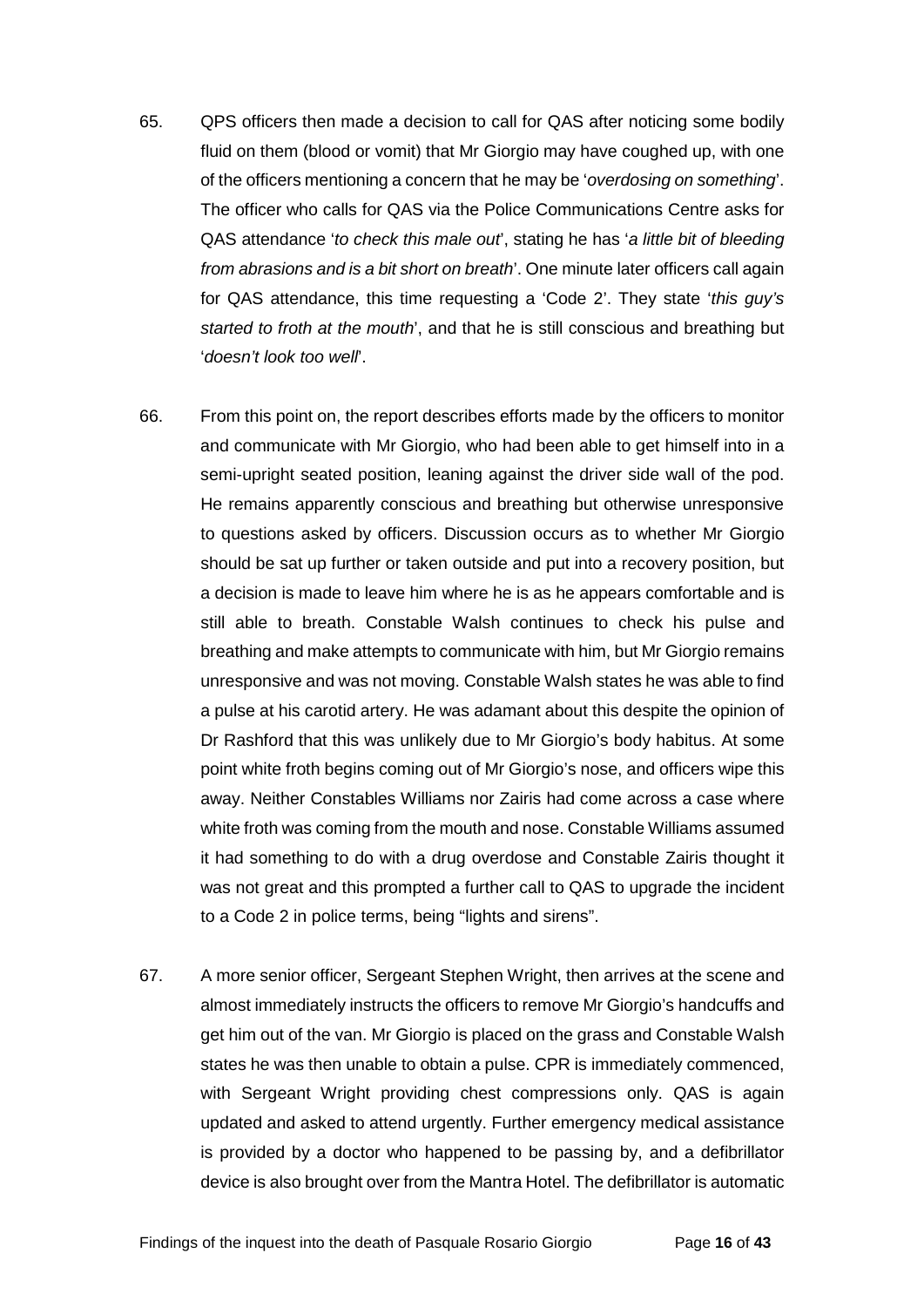and advised that no shockable rhythm was present and to continue chest compressions. Police were unable to find a face mask to provide breathing resuscitation. Two QAS paramedics arrive on scene and continue first aid. Within a short period of time the paramedics decide that further resuscitation attempts would be futile, and treatment is ceased. Mr Giorgio's life is then declared extinct at 1131hrs, which is roughly 45 minutes from the time Mr Giorgio was first approached by police that morning.

- 68. The ESC investigation then examined the actions of the first response officers with reference to policy and legislation. In particular it was found it was appropriate for Mr Giorgio to be placed into the police vehicle with the intention of transporting him to the watch house for charges to be preferred.
- 69. Similarly to Senior Sergeant Hayden, who provided a report, the ESC investigation found the officers complied with legislation and policy with respect to their use of force against Mr Giorgio. The ESC report stated that the use of a threat assessment process using *Person, Object, Place (POP)* was relevant to the circumstances. Using that process it was considered:
	- Person: Mr Giorgio had displayed irrational behaviour when he exposed himself and it was not possible to determine what he would do next
	- Place: The proximity of the highway heightened the risk to all persons including Mr Giorgio
	- The initial attempts to restrain Mr Giorgio was by using open hand techniques to secure his arms while in an upright position, which is consistent with QPS policy to use the minimum amount of force necessary to resolve an incident
- 70. Constables Zairis and Williams stated their initial intent was to restrain Mr Giorgio using open hand techniques by securing his arms while in an upright position. Mr Giorgio was transitioned to the ground when the officers were unable to restrain him in an upright position.
- 71. Looking at the video it is possible the transition was intentional but equally could have occurred due to a fall as a result of the struggle. The officers state Mr Giorgio continued to resist them on the ground by thrashing his body around and holding his arms underneath his body. Constable Zairis attempted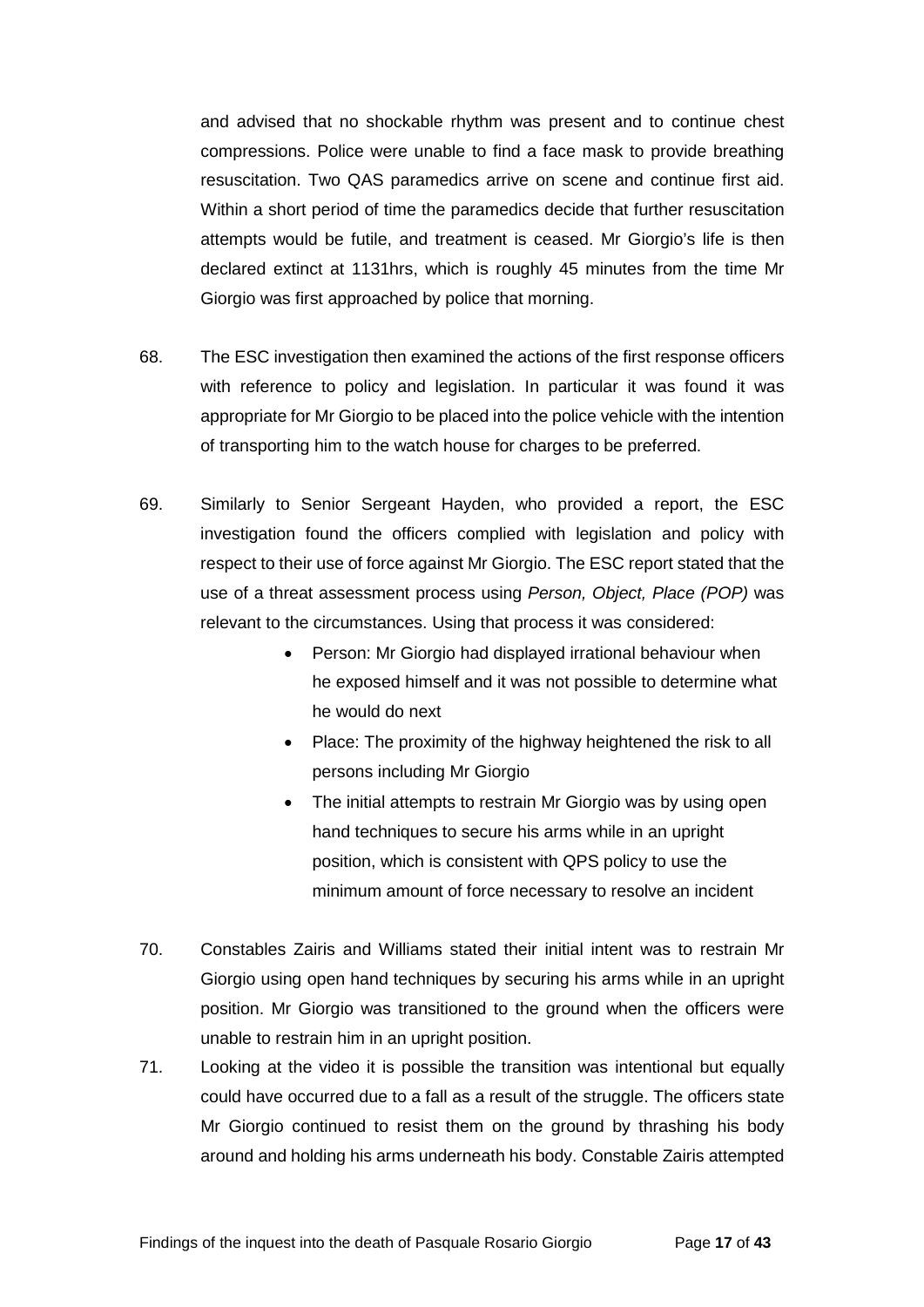pressure points techniques to get him to comply but this was ineffective. Ultimately, Constable Zairis decided that since Mr Giorgio was controlled, but not yet restrained on the ground, it was prudent to call for back up to affect the arrest. While the officers were waiting for assistance, Mr Giorgio moved his arms sufficiently to allow handcuffs to be placed on him. QPS policy is that a person should be handcuffed behind the back and it was stated this action was appropriate and in accordance with the policy to apply handcuffs.

- 72. On the issue of positional asphyxia the ESC report noted that there was a specific QPS *Good Practice Guide: Positional Asphyxia*. The guide states it was developed on the basis that it was recognised there was a correlation between restrained positions and the sudden, unexpected death of the subject in police custody. The guide stated it is well known positional asphyxia is a risk associated with restraining a person on the stomach. Despite the risk, the guide emphasises *'police should never compromise their own safety, or that of the public, in an attempt to avoid physically restraining an individual where no other option is viable'.*
- 73. The ESC report noted that due to the inevitability of police having to restrain certain people, they are trained in risk management and reduction strategies for Positional Asphyxia. The report noted that Constables Zairis and Williams stated they received training in this regard and were conscious of the risk of Positional Asphyxia. The report stated this was displayed by Constable Zairis when he made a decision to stop struggling with Mr Giorgio and to wait for assistance. Constable Zairis also cautioned Constable Williams to lessen his weight upon Mr Giorgio and they made a decision to place him on to his side.
- 74. The report further noted that following the arrest the officers continually assessed Mr Giorgio as recommended in the guide. This led to the decision to request medical assistance and to move the van into a safer position on the highway to monitor his health, as opposed to transporting him straight to the watchhouse.
- 75. The ESC report concluded the actions of the officers were consistent with their training and QPS policy.

### <span id="page-19-0"></span>**Review by Senior Sergeant Damien Hayden**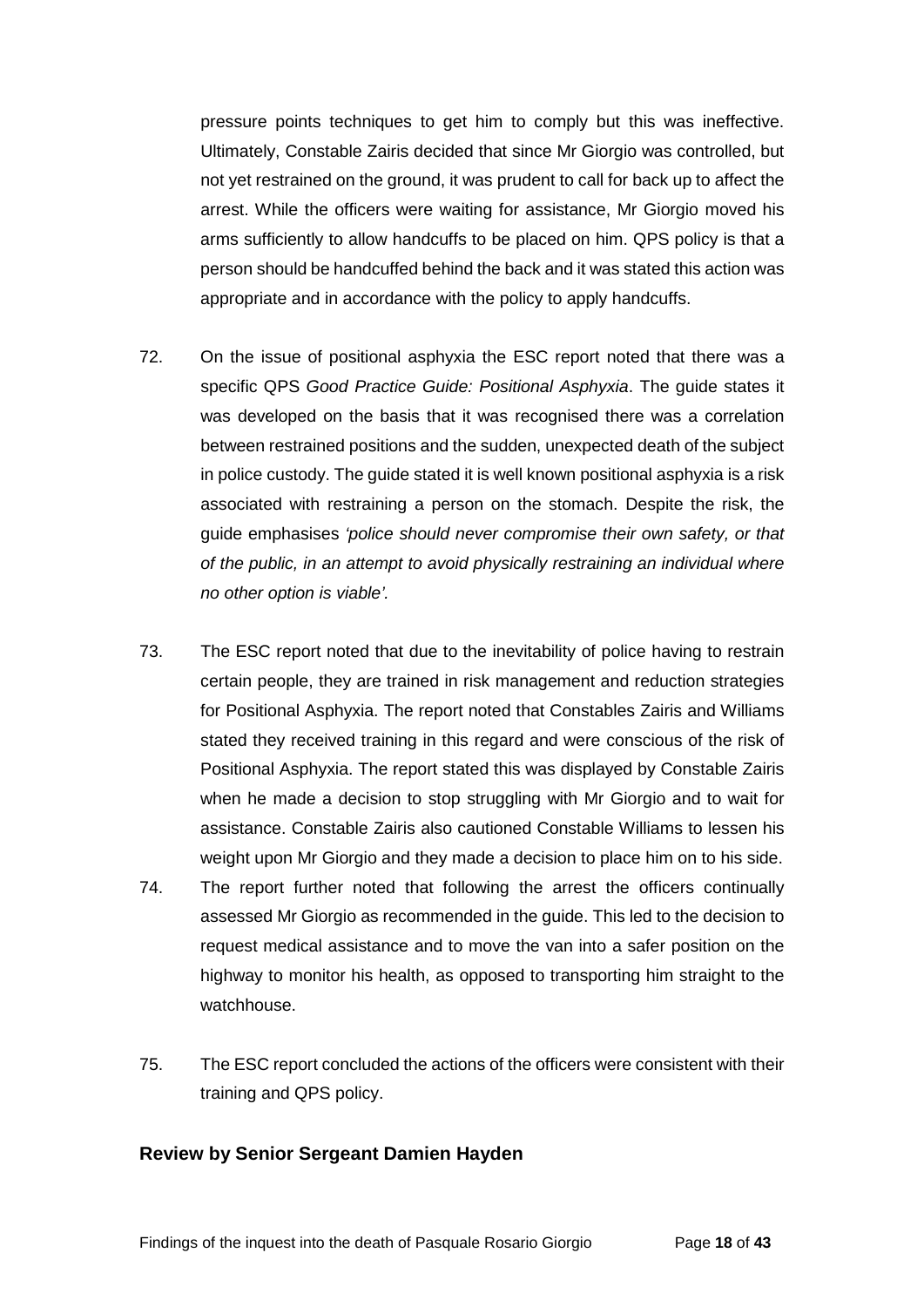- 76. Additional QPS review of the incident by Senior Sergeant Hayden was conducted, particularly focused on the level of force utilised in the arrest of Mr Giorgio on 4 April 2016.
- 77. Senior Sergeant Hayden is the Officer in Charge of the Operational Skills Section located at the Queensland Police Service Academy. The Section runs basically as an instructor school, facilitating Operational Skills and Tactics training courses. The Section is also responsible for the generation of the ongoing Operational Skills Training, in-service skills, and tactics training curriculum. Senior Sergeant Hayden has lengthy experience and qualifications suitable for his role. He has been recognised by the courts as an expert witness with respect to use-of-force, police arrest and control techniques and tactics and TASER matters and has given expert evidence over a wide range of Court jurisdictions including coronial inquests.
- 78. Senior Sergeant Hayden stated there are no official mandated subject behaviours limited as a benchmark that requires police officers to undertake specific actions regarding use of force. As examples he stated there is no requirement that states police must always shoot armed offenders, or police must handcuff every person they arrest. The preferred position is to organisationally support officers by providing operationally relevant tools (such as the *Situational Use of Force Model 2009* and the *Threat Assessment and Technical Decision* making process) to assist them in continually assessing the circumstances to inform the selection of a use of force option, and to reassess those circumstances following initial deployment and prior to the application of any other use of force.
- 79. While avoiding the artificial creation of a maximum use, the QPS does contextualise all use of force options within a paradigm of using the minimum amount of force necessary to resolve the incident and emphasising the decision to apply force is an individual one for which every officer will be held accountable.
- 80. Officers are instructed that it is good policing practice to perform a continual threat assessment as to the level of risk both real and potential. Threat assessment requires continuous re-evaluation being mindful that threat levels rise and fall during use of force incidents. The product of the continuous threat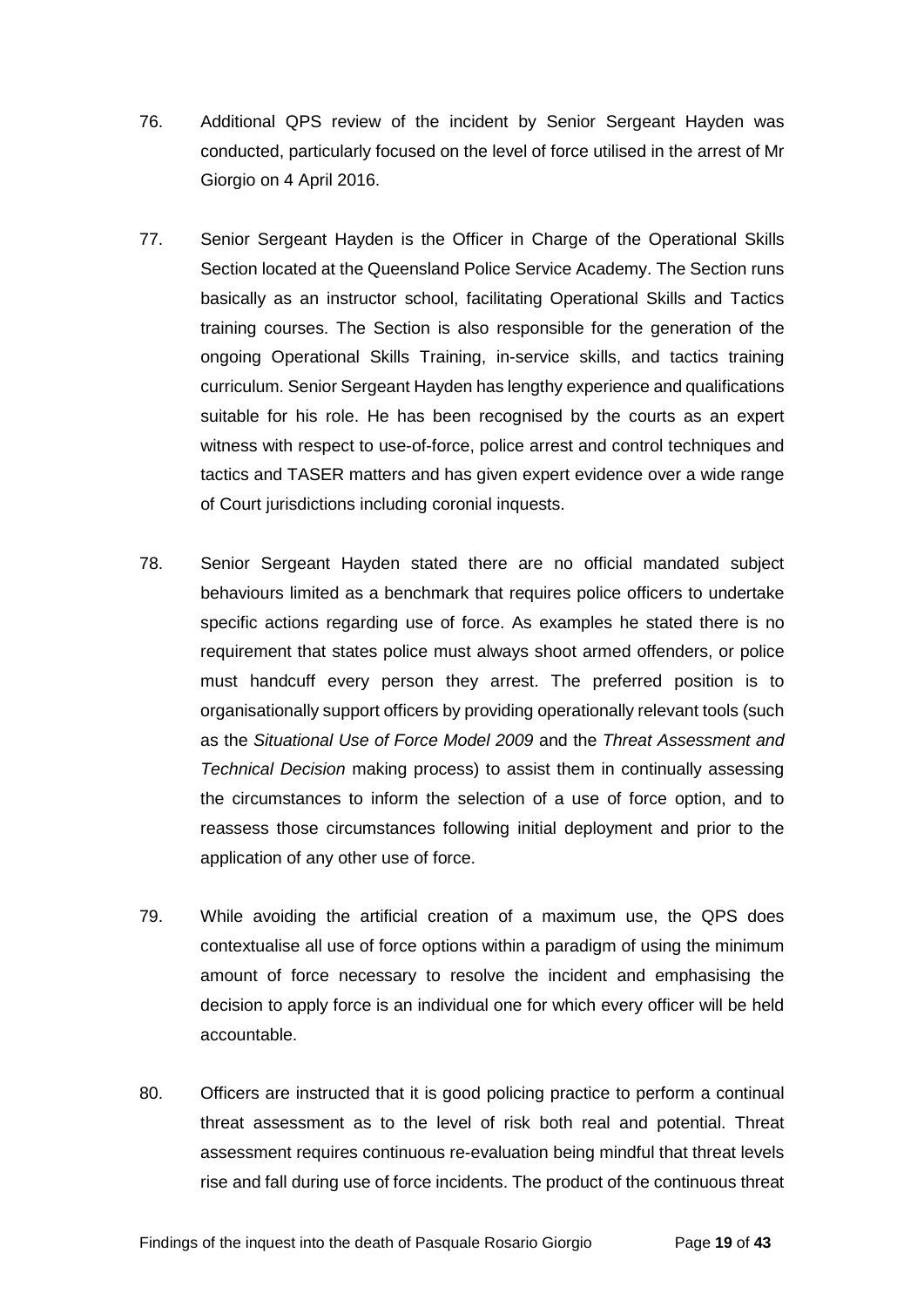assessment process is the creation of situational awareness. As with all use of force options, the decision must be judged on according to the circumstances characterising the incident at the specific time, and may be influenced by risks either actual or potential.

- 81. The policy requiring the QPS Use of Force matters is contained within the *Operational Procedures Manual* chapter 14. This specifies the five conditions that must be satisfied for application of force to be regarded as appropriate and in accordance with the QPS organisational position as it relates to the law for application of force.
- 82. The first condition is that all use of force applications must be authorised. Senior Sergeant Hayden stated the Constables were performing a function of the QPS in that they were on duty at the time and were investigating a report relating to Mr Giorgio entering a premises and causing a disturbance. He stated the decision to use force during the arrest was reasonably necessary to take Mr Giorgio into custody. When taken into custody he began to struggle and resisted the efforts of police to control him.
- 83. The second condition is that all use of force applications must be justified. Senior Sergeant Hayden stated he formed the view the Constables were able to justify the decision to apply physical force including the initial restraint holds, take down to the ground, ground restraint and application of handcuffs to obtain control of Mr Giorgio.
- 84. The third condition is that all use of force applications must be reasonable/proportionate/appropriate. Senior Sergeant Hayden was of the view that the actions of the Constables were a reasonable response and due to the escalating nature of the incident and the potential threat posed to police the decision to take Mr Giorgio to ground was an appropriate response. He was also of the view the decision to handcuff Mr Giorgio at that particular time was not a disproportionate or an inappropriate response to his actions of bracing up and locking his arms to prevent the application of handcuffs.
- 85. Senior Sergeant Hayden considered the level of force used to insert Mr Giorgio into the rear of the POD was appropriate in that the officers moved him to the door of the POD, requested he enter the van, gave clear directions as to what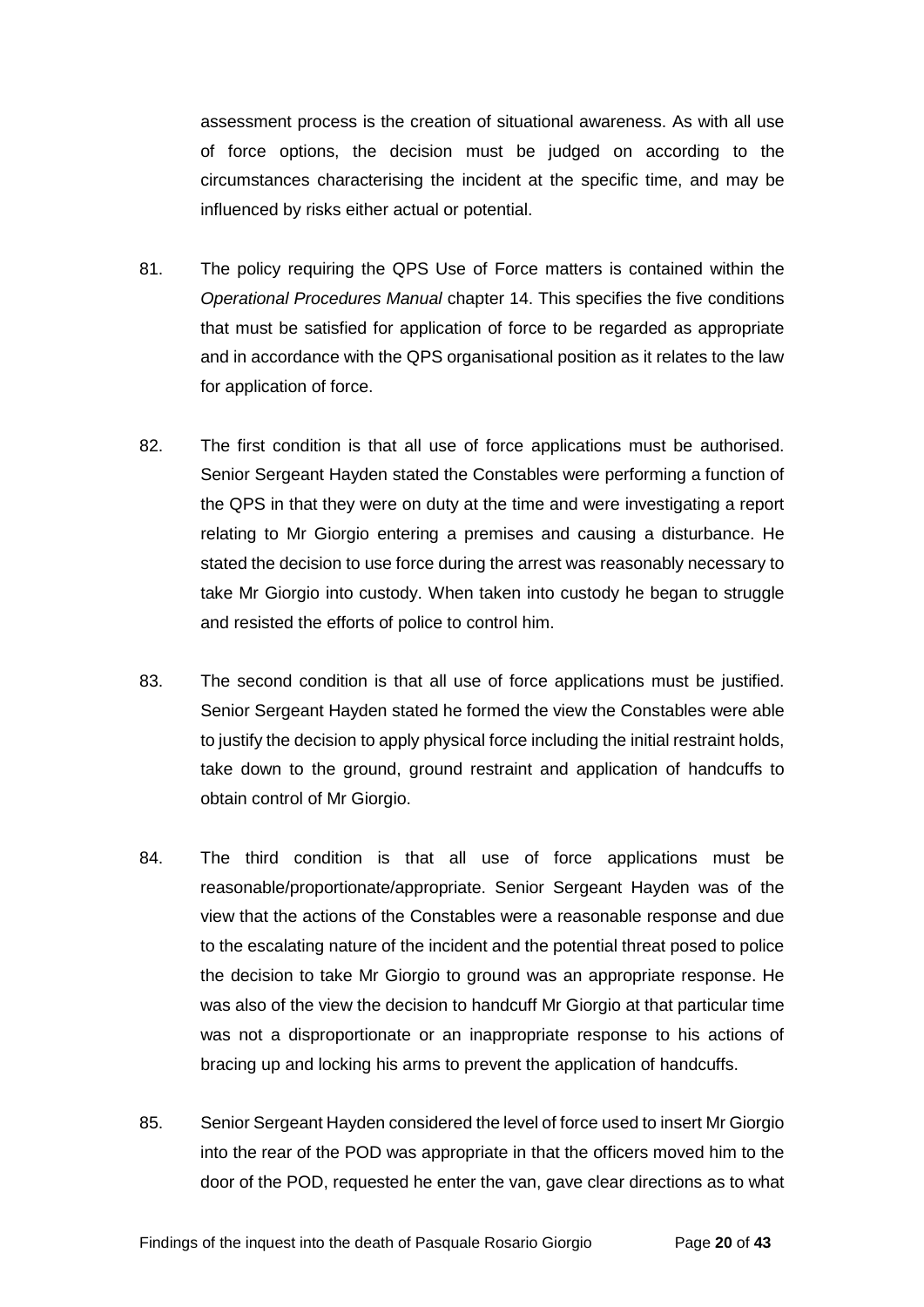they wanted him to do and explained the process. Mr Giorgio appeared to acknowledge this and would not/could not comply. As a result, he was inserted into the POD face first on his belly and his legs were lifted into the van. He was observed to reposition himself and sit himself up with his back against the rear of the van.

- 86. The fourth condition was that all use of force applications must be legally defensible. Senior Sergeant Hayden was of the belief the level of force used was reasonably necessary and was not excessive or gratuitous.
- 87. The fifth condition is that all use of force applications must be tactically sound and effective. Senior Sergeant Hayden was of the view the techniques and tactics utilised were in accordance with established QPS operational skills, training and doctrine. The decision to take Mr Giorgio to ground with a view to restraining him and applying handcuffs was the most tactically sound and effective method of rapidly establishing control over him. The method of insertion into the rear of the POD was found to be appropriate for the circumstances.
- 88. In this case Senior Sergeant Hayden stated Mr Giorgio was non-compliant and pulling away. Officers are instructed that the safest and most effective way to establish control over a resisting subject is to have the person pinned face down on the ground, with their hands behind the back. This position also facilitates the application of handcuffs. In this instance the takedown was appropriate as Mr Giorgio was not thrown, slammed or tackled to the ground using a high impact technique. He was delivered to the ground under control of police.
- 89. Senior Sergeant Hayden also reviewed the body positioning of the two Constables during the restraint to see if Mr Giorgio was subjected to the unnecessary application of body weight. Caution is required when applying compressive body weight techniques during restraint situations due to the potential risk of death or serious injury. Body weight can rapidly fatigue the diaphragm muscle and restrict the person's ability to maintain ventilation.
- 90. In this case Senior Sergeant Hayden stated the officers are seen to apply body weight with their knees in accordance with their training. Officers are taught to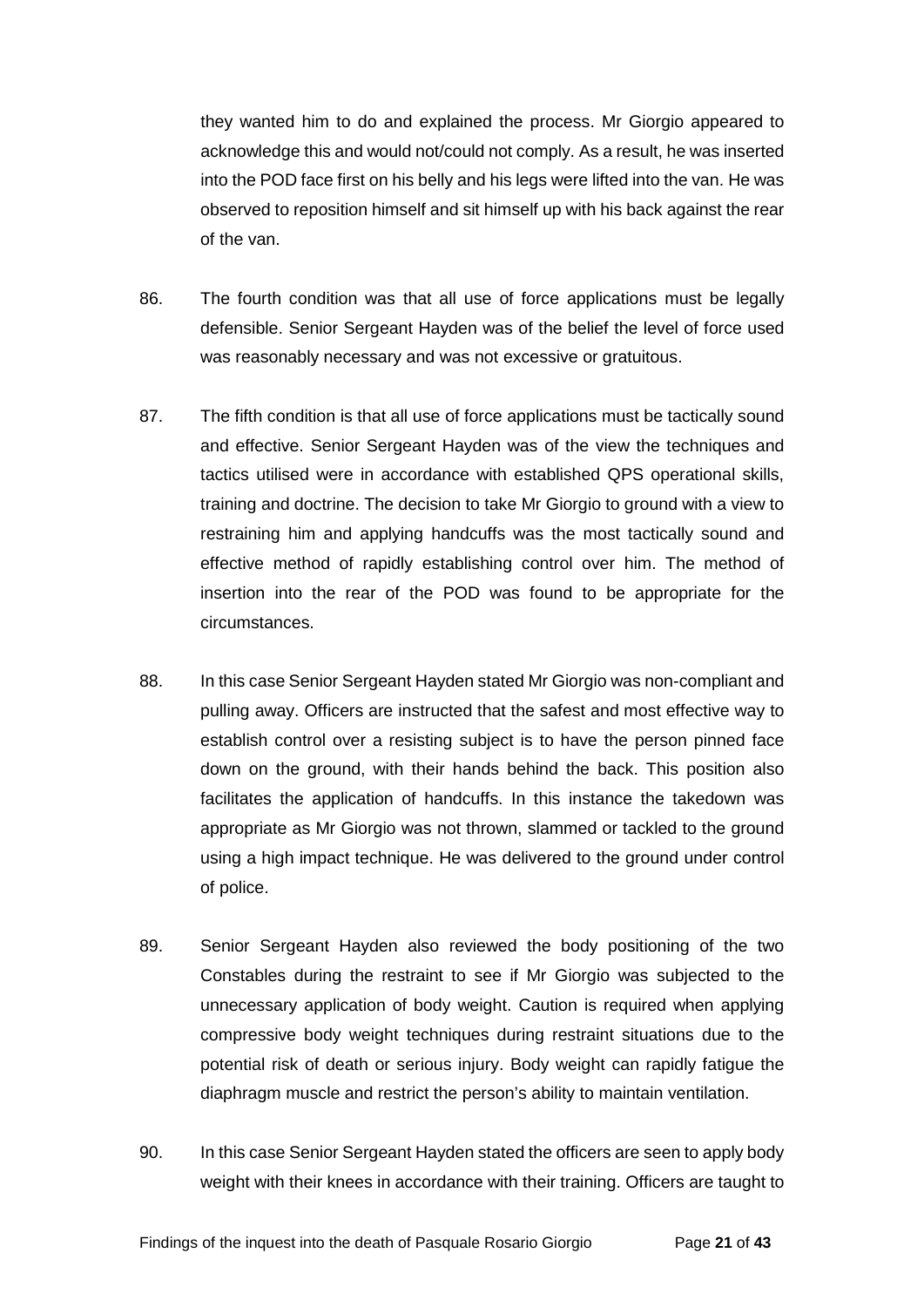perform a three point pin with the knees of the officer being placed on the rear of the hips and the shoulder blade of the person who is face down. Officers are instructed not to unnecessarily maintain this position once they have the subject person under control or when they are compliant, due to the risk of injury to the person. In this case he was of the view the Constables acted appropriately and were mindful of unnecessarily exposing Mr Giorgio to body weight and unnecessary stress. As an example, at one stage a Constable is observed to tell Constable Williams to "just get off him a bit". Mr Giorgio is then rolled to the side to allow him to breathe easier. Lateral positioning of a prone subject is encouraged during training to facilitate ventilation of person's breathing, particularly where they have a 'beer belly' or obese build.

- 91. Senior Sergeant Hayden stated that police officers are specifically instructed during training that if they are required to restrain a person on the ground for a period of time they should be mindful that the subject is not placed in a position where they are unable to breathe effectively. This takes into account the phenomenon identified as "restraint asphyxia", "positional asphyxia" or "compressive asphyxia".
- 92. Senior Sergeant Hayden noted in situations where persons are engaged in muscular activity at maximal effort over a period of several minutes such as was the case here, the body undergoes several significant physiological changes that can considerably increase the risk of sudden death in certain persons particularly those with pre-existing underlying illnesses, general obesity and suffering a mental illness. These matters have been identified on a number of occasions in coronial inquests. Summarised, he stated these incidents can be typified by: deaths usually involving a violent or irrational individual; deaths usually involving police who have restrained or are attempting to restrain a person; the deaths occurred proximal to the arrest or very shortly after; and in the event of a post arrest sudden death, data indicates the subject either died at the scene, during transport or very shortly after arrival at a police facility or hospital.
- 93. Senior Sergeant Hayden stated that in 2008, QPS introduced education and training with a view of minimising the risk of sudden in custody deaths generally, and especially arising from use of force situations including restraint asphyxia, positional asphyxia and excited delirium. Officers are given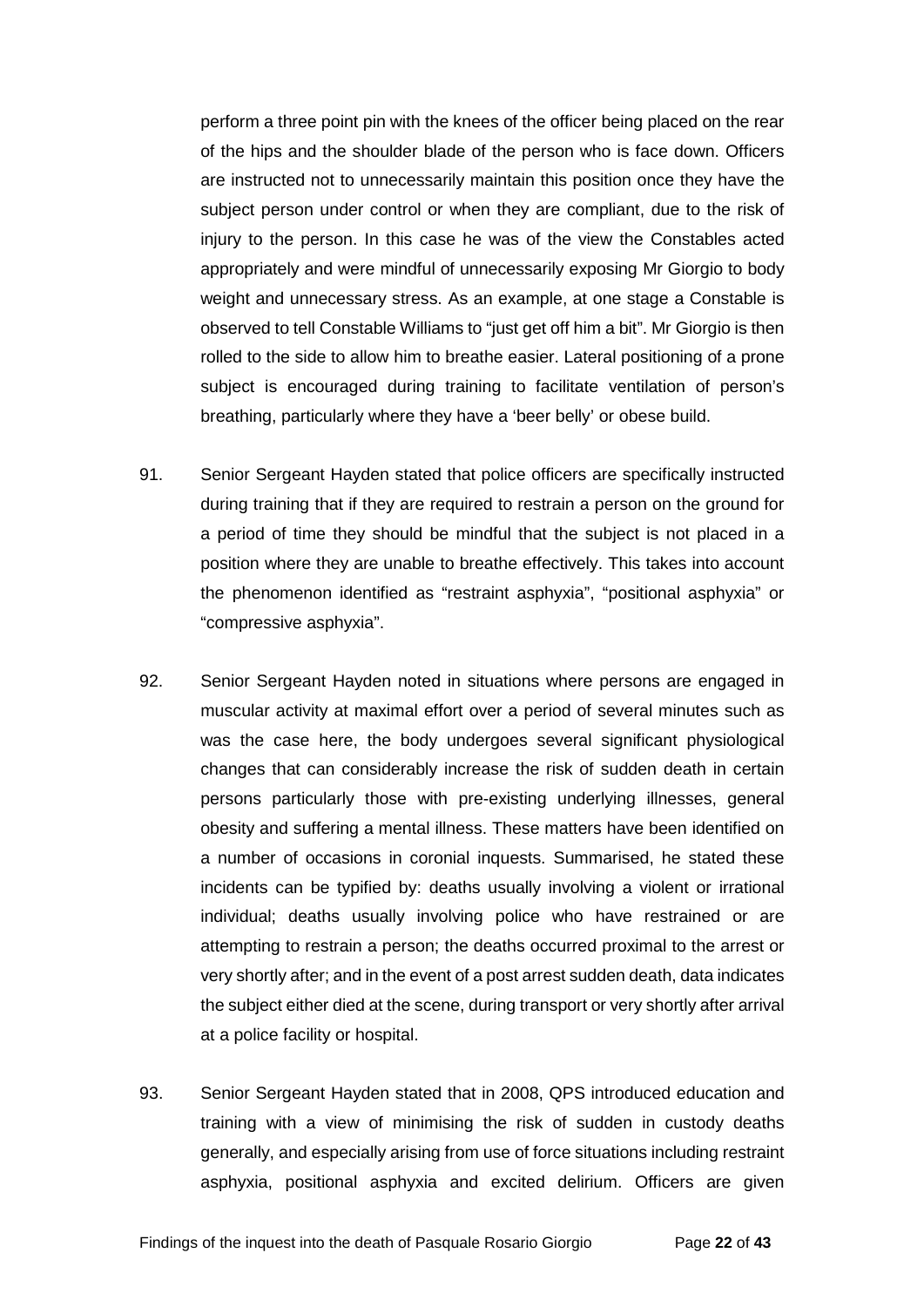instruction regarding the potential health issues of subjects who have been taken into custody and are instructed to continually assess and monitor every arrest/custody situation, and are instructed in what health issues may occur during and immediately after an arrest situation that has involved exertion and heavy physical restraint. Officers who observed/detect health risks are instructed they should exercise diligence regarding the person's health and obtain medical attention where appropriate.

- 94. Senior Sergeant Hayden was of the view the Constables used appropriate techniques to restrain Mr Giorgio and he was not exposed to prolonged or unnecessary body weight, and as soon as control was effectively established pressure was released.
- 95. Senior Sergeant Hayden stated they also exercised due diligence with regards to the health and welfare of Mr Giorgio in accordance with their training. They asked him if he was on any medication prior to inserting him in the POD. After he was in the van they observed him to check on his welfare as they were concerned he may have overdosed on drugs. They confirmed he was not face down or in a position that would compromise his health. They took steps to get him water. Doors were opened to better observe and monitor his condition. Medical assistance was summoned to attend to him. When observations were made that he was frothing at the mouth and non-responsive, a request was made to increase the urgency of the ambulance response. At no stage after the doors of the van were re-opened was he left unattended by police.
- 96. Senior Sergeant Hayden stated at one point Constable Zairis is observed applying a "Closed Hand Tactic" to Mr Giorgio. Closed Hand Tactics are skills used by police officers to overcome resistance and achieve control of policing situations. Pressure points controlled tactics are taught to police officers. In this instance pressure was applied to the mandibular angle (at the base of the earlobe between the mastoid and the mandible). This pressure can stimulate the hypoglossal, vagus and the glossopharyngeal nerves causing pain. This was applied in this case for continuously over 30 seconds and Senior Sergeant Hayden stated this was an incorrect application of the technique. Officers are instructed to apply the technique in short applications for a few seconds only whilst giving a clear verbal command. Although the decision to use a pressure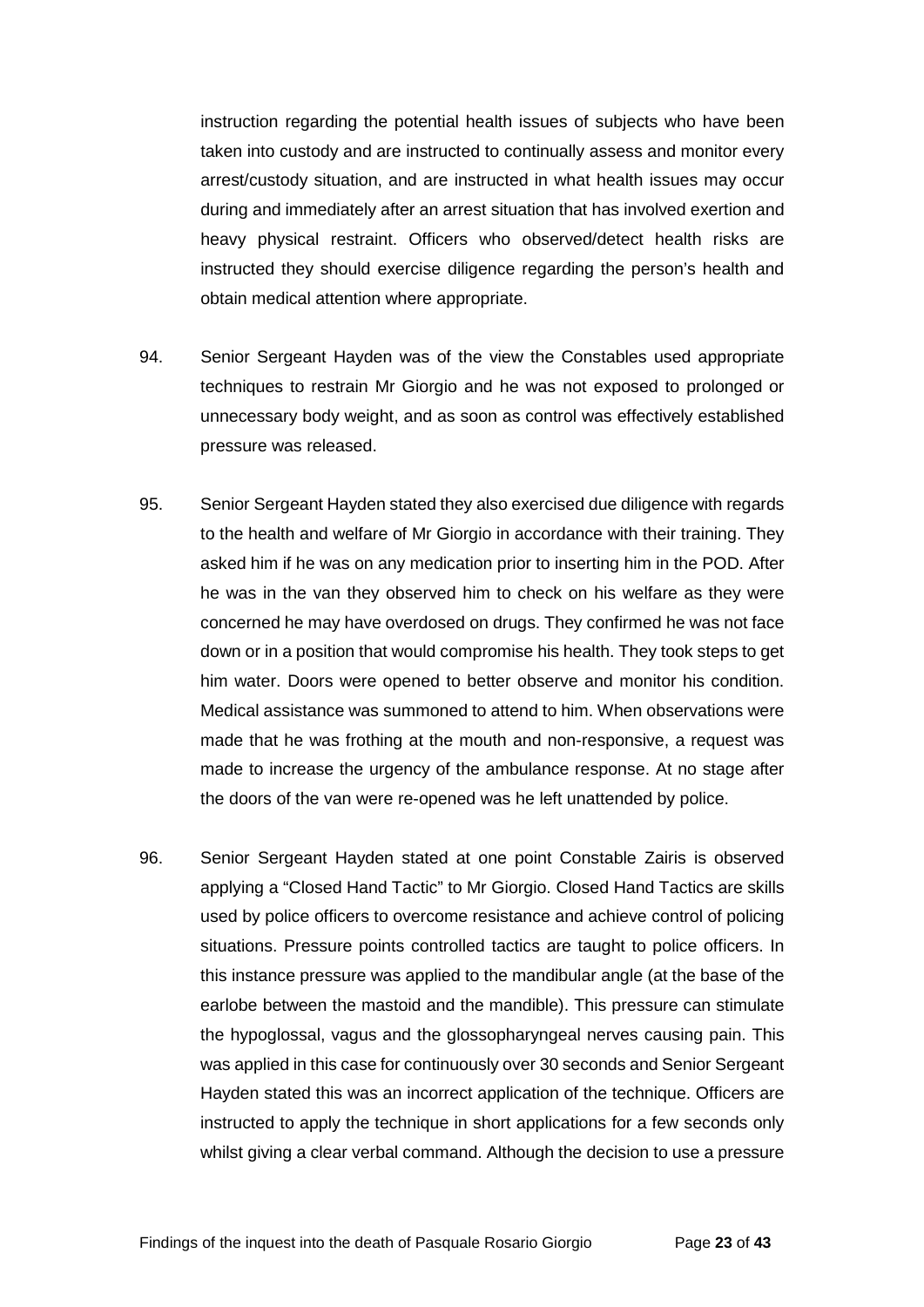point controlled tactic was appropriate, the preferred option would have been for the technique to be used as instructed.

- 97. Having heard from both Constable Zairis and Senior Sergeant Hayden on this issue, it is evident the incorrect application of a pressure point control tactic to Mr Giorgio's neck region was more in the nature of a technical breach, and was not a factor in Mr Giorgio's subsequent deterioration. Constable Zairis gave evidence about the proactive steps he had taken following the incident to ensure he now has a correct understanding of the technique.
- 98. Senior Sergeant Hayden stated that from information provided to him, Mr Giorgio was suffering from significant pre-existing medical conditions that could have significantly contributed to his sudden collapse and subsequent death. Multifactorial issues including mental illness, diabetes, dehydration, morbid obesity, lack of cardiovascular fitness combined with sudden physical exertion of being restrained would have a role in triggering the medical emergency that led to his death.
- 99. Senior Sergeant Hayden stated he did not detect any breach of policy or legislation with regards to the actions recorded on the body worn video cameras. He is of the view Constables Zairis and Williams acted in accordance with their training.

## <span id="page-25-0"></span>**QAS response to attending incident**

- 100. The QPS ESC investigation identified a potential issue regarding the time it took QAS to respond to the incident, noting there was a lapse of approximately 19 minutes from when the first request for assistance was made through the Police Communications Centre until the arrival of QAS officers at the scene.
- 101. Further information was therefore requested from QAS, and a covering letter and QAS documentation on the incident, including statements from the QAS officers who attended the scene, was subsequently provided by Dr Stephen Rashford, Medical Director for QAS.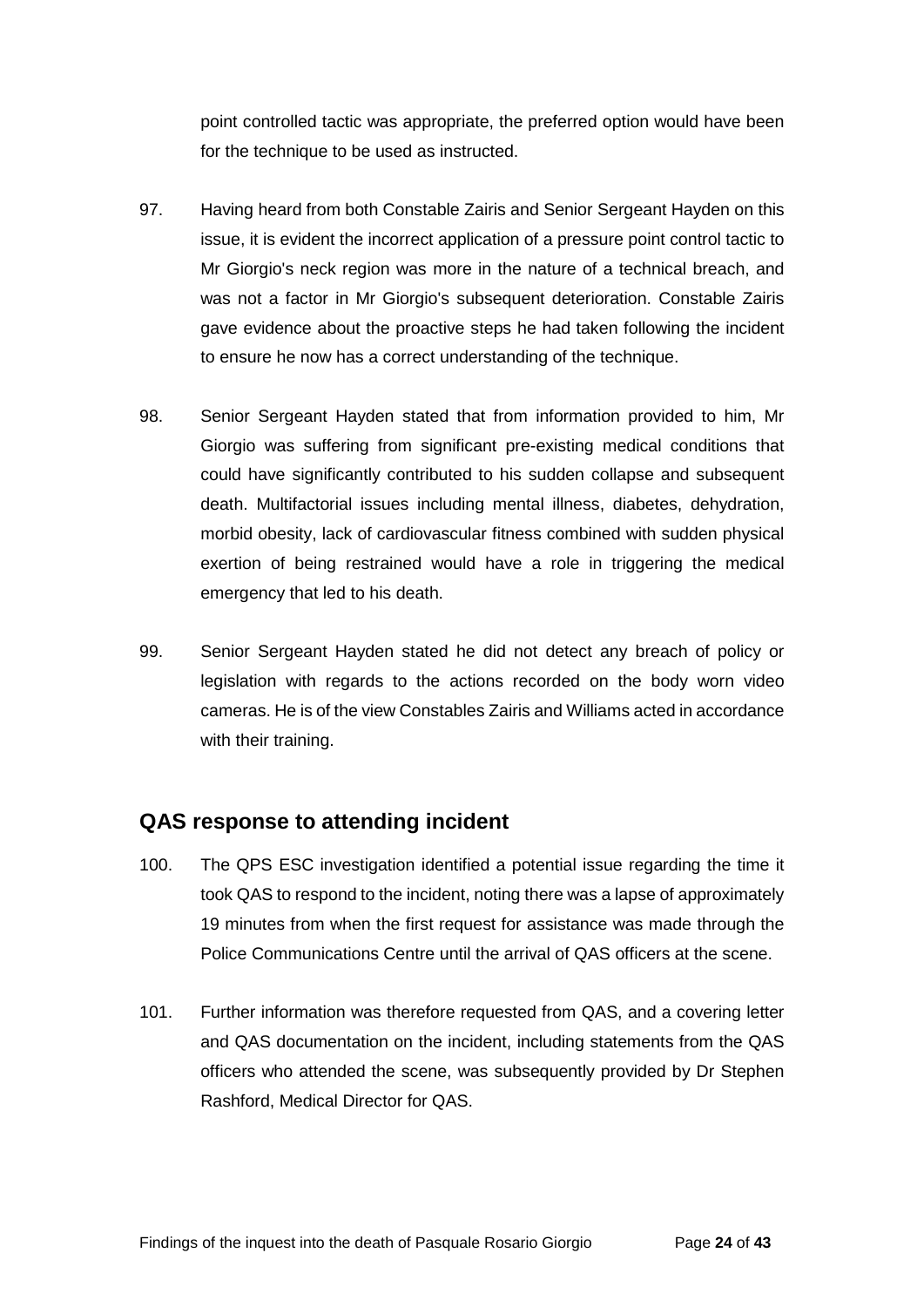- 102. Dr Rashford noted QAS first received a call about the incident at 1054hrs and were at the scene at 1110hrs, a response time of 16 minutes. The officers who were first in attendance were a second crew consisting of Advanced Paramedics, Matthew Gamble and Kate Scriven. The first crew was diverted to a higher priority based on the triage of information then known. They were dispatched at 1100 hours. The code was a 1C which was lights and sirens and upgraded at 1107 as a 1A (the highest priority). This made no difference to the speed they got there but gave the QAS officers an indication this was now a high acuity event.
- 103. Dr Rashford stated the way in which information was categorised by the QAS Operations Centre on allocation of a 'Code 1C' response for the incident was appropriate based on the information received at that time (namely that the patient was bleeding from minor abrasions, conscious and breathing but frothing from the mouth).
- 104. The QAS ambulance vehicles available at that time and the way in which they were allocated (both to this incident and to other competing priorities) was also reviewed and found to be appropriate. Once QAS received information that CPR was in progress, the case was immediately upgraded to a Code 1A (the highest response category available) and two additional units were allocated to respond.
- 105. Once the officers arrived it was noticed QPS were giving effective CPR. The officers shifted Mr Giorgio back up the footpath to a safer area and given his status moved into the cardiac protocol. Paramedic Gamble's impression was Mr Giorgio was in a very critical condition but they proceeded according to the cardiac protocol until it was clear no response was possible.
- 106. At least one QPS officer was in a distressed state and concerned they (QPS) had not been able to activate the defibrillator and he was given reassurance they were performing effective CPR and the defibrillator was not in error and only worked in certain situations and not when there was no heart rhythm.
- 107. A clinical audit of the care provided to Mr Giorgio by QAS officers once they arrived at the scene found that all cares provided were appropriate.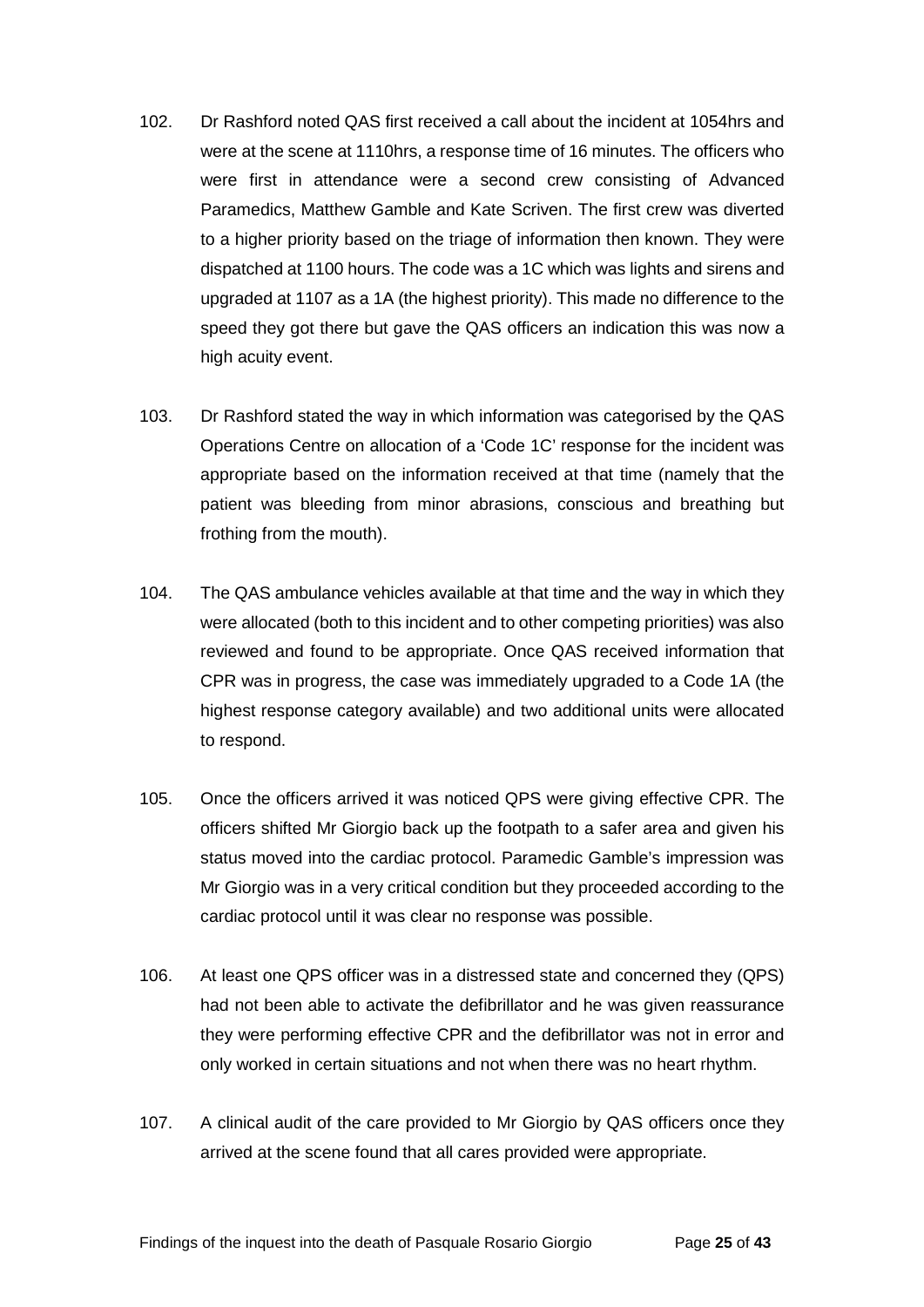# <span id="page-27-0"></span>**Review of incident by Dr Rashford**

- 108. Dr Stephen Rashford is the Medical Director for the Queensland Ambulance Service. He is also a registered Emergency Medicine Specialist. He has extensive experience in emergency medicine and in one form or another has been involved with the QAS since 1999. Dr Rashford has a very broad understanding of the cultural and operational requirements of the service. Apart from his role to provide the QAS Commissioner advice on all aspects of clinical care and governance, he has provided expert medical reports to external organisations, including in coronial matters. He regularly attends prehospital resuscitation scenes and has attended well in excess of 10,000 such cases. Dr Rashford was requested by the Coroners Court to review the incident.
- 109. Dr Rashford stated that it was important to understand the context of his opinion in that he was an experienced emergency physician and his observations are based on a significantly better understanding of the background medicine and its practical application to scenarios such as the presentation of Mr Giorgio than the attending QPS officers. Dr Rashford acknowledged his opinion was also given with the benefit of hindsight.
- 110. Dr Rashford's opinion was that the QPS officers acted with good intent at all times. He noted however, there are a number of learnings from this case that can contribute to better care and performance in the future. The QPS have both mental health education and first aid training. Whilst medical assessments and patient care are not their primary role, it must be understood that by the very nature of their evolving work, QPS officers have become emergency medical first responders by default. QPS officers are not paramedics, but they must now be able to recognise individuals suffering acute illness above a basic level of understanding. Dr Rashford is concerned that the current level of QPS education does not provide the staff with a tailored understanding in this area, often resulting in delayed recognition of the patient with a deteriorating clinical status. This potentially results in delayed requests for the attendance of paramedics and delays in basic life support intervention. Mr Giorgio's case demonstrates many of these principles.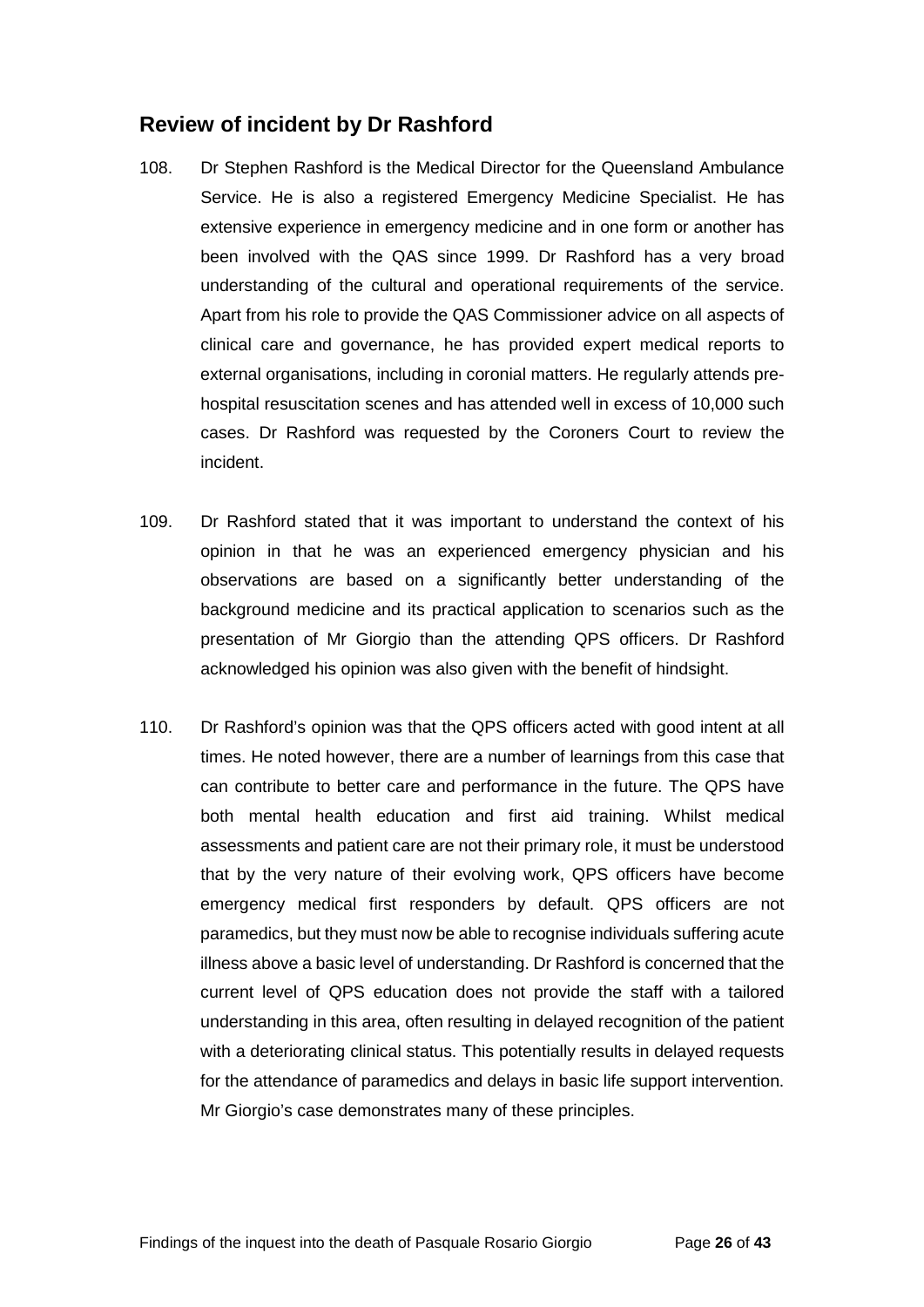- 111. Dr Rashford was asked to give an opinion as to Mr Giorgio's clinical course from the time he was first approached until he was declared deceased. Dr Rashford noted that when Mr Giorgio was physically restrained the procedure involved forcing Mr Giorgio to the ground in a prone position with his hands cuffed behind his back. He understands this to be a standard initial QPS position for control in this scenario. In this position, downward pressure was applied to Mr Giorgio's head and lower back.
- 112. Dr Rashford stated the prone position, with arms handcuffed behind the back is a potentially dangerous position for certain individuals susceptible to airway and respiratory insufficiency. These factors include underlying medical illness, acute clinical insult (trauma, overdose etc.) and body habitus. In Mr Giorgio's case, Dr Rashford said his body habitus was the primary concern. He was significantly overweight and in poor physical condition. The initial struggle completely exhausted him. Dr Rashford reported that whilst QPS officers were concerned about recurrent agitated behaviour and an ongoing physical distress, there was evidence to the contrary. Mr Giorgio became very breathless, finding it difficult to utter any words. The words he did utter were related to his shortness of breath and the 'feeling' he was dying. Mr Giorgio's obesity contributed to impaired respiratory ventilation by just being placed in the prone position. Dr Rashford thought it likely Mr Giorgio suffered undiagnosed sleep apnoea and had not laid flat, let alone prone, for some time. There were quite significant pathophysiological consequences of this action.
- 113. Dr Rashford stated this is an invidious position for the police officers. There were significant human factors at play in this situation. The QPS officers have just undertaken significant physical activity to restrain an individual who was perceived as a threat. There is no doubt there were concerns about an ongoing threat to themselves, should Mr Giorgio re-engage. Dr Rashford stated it is an incredibly difficult scenario, but with Mr Giorgio there were clues that he was in real trouble at this early stage. This included the impaired voice, his cries for help, suffused red/blue face, morbid obesity and his respiratory distress. Mr Giorgio was completely exhausted, which made his respiratory embarrassment worse in the prone position. This would have placed significant strain upon his body, particularly his cardiovascular system.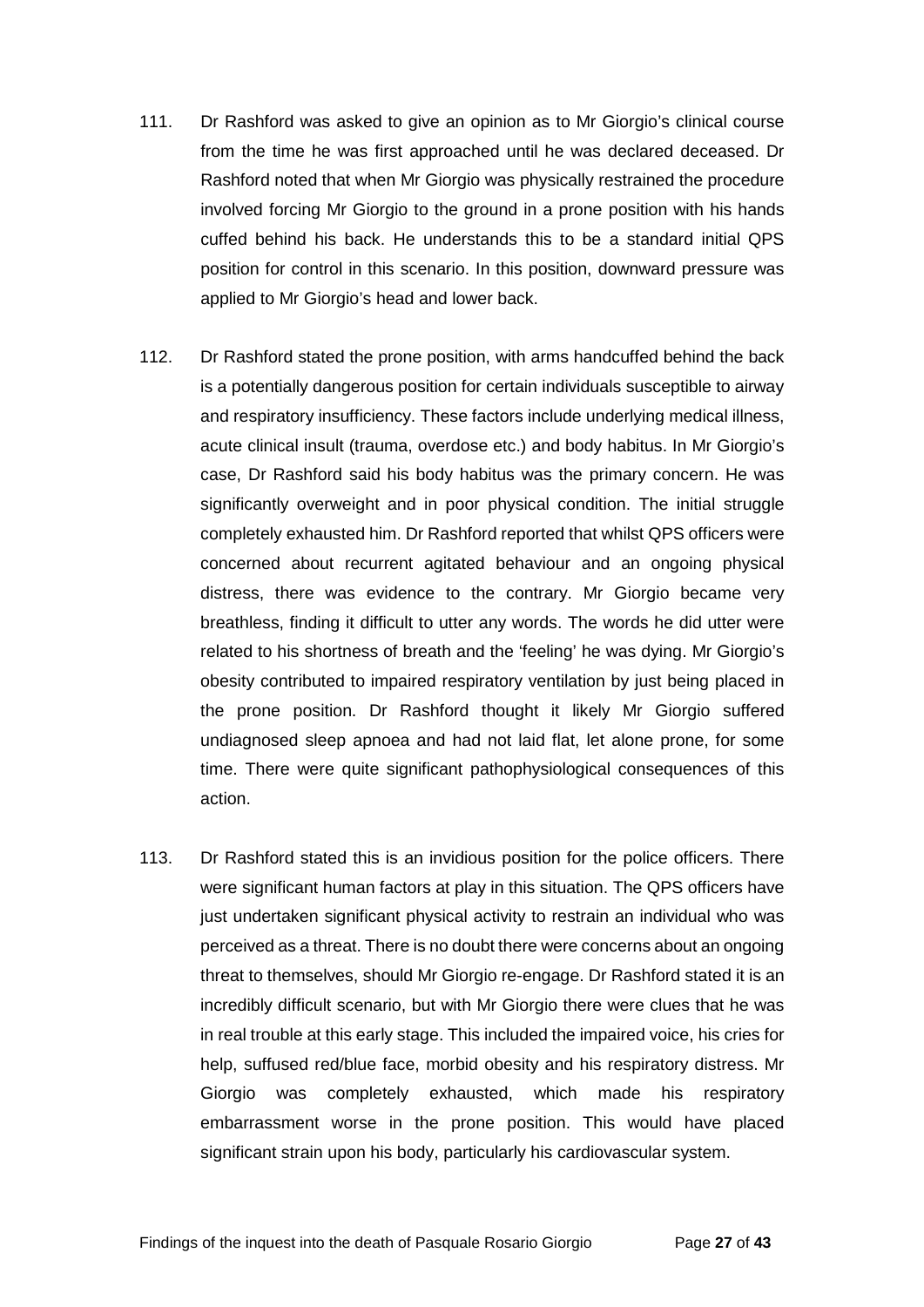- 114. Dr Rashford noted importantly, the QPS officers did move Mr Giorgio into the lateral position once they realised his distress. This provided some relief from the physiological issues of being restrained in the prone position, but his exhaustion and his arms cuffed behind his back will still have caused issues for his cardio-respiratory system. At a minimum, Mr Giorgio should have been sat up against the concrete wall at this point.
- 115. Mr Giorgio was assisted to his feet and helped to walk to the rear of the police wagon. To get into the POD, Mr Giorgio was required to raise his leg to enter. Dr Rashford stated the reason Mr Giorgio could not do this was that he was physically exhausted and had just underwent significant stress to his cardiorespiratory system. Given his underlying conditions of morbid obesity, cardiomyopathy, coronary atherosclerosis and probable undiagnosed sleep apnoea, it is not surprising to find his physical inability to lift himself up. He was then essentially manhandled to assist him to enter the POD headfirst. The position he found himself in the POD, essentially given the arms restrained behind his back, would have done little to assist his status at that time.
- 116. It was Dr Rashford's opinion that it would have been more prudent for the QAS to have been called at that time to assess Mr Giorgio and that he be placed in a seated position in an area of adequate ventilation outside of the vehicle, with the ability of the QPS officers to constantly monitor him.
- 117. Dr Rashford stated he was not recommending QAS assessment of all individuals who require restraint by police, but Mr Giorgio's obvious physical status at the time was not good. Placing Mr Giorgio in a confined poorly ventilated space, complicated by very awkward positioning was not appropriate given his condition at that time. There were both historical and physical clues that he was not well. The most obvious clue was that his condition was completely changed from one of agitation to one of physical exhaustion and compliance associated with breathing difficulty. The QPS officers at this point requested QAS assessment, but not as a high priority.
- 118. Dr Rashford said that given Mr Giorgio's compliance at this stage there was no advantage of having him inside the POD and there were significant disadvantages.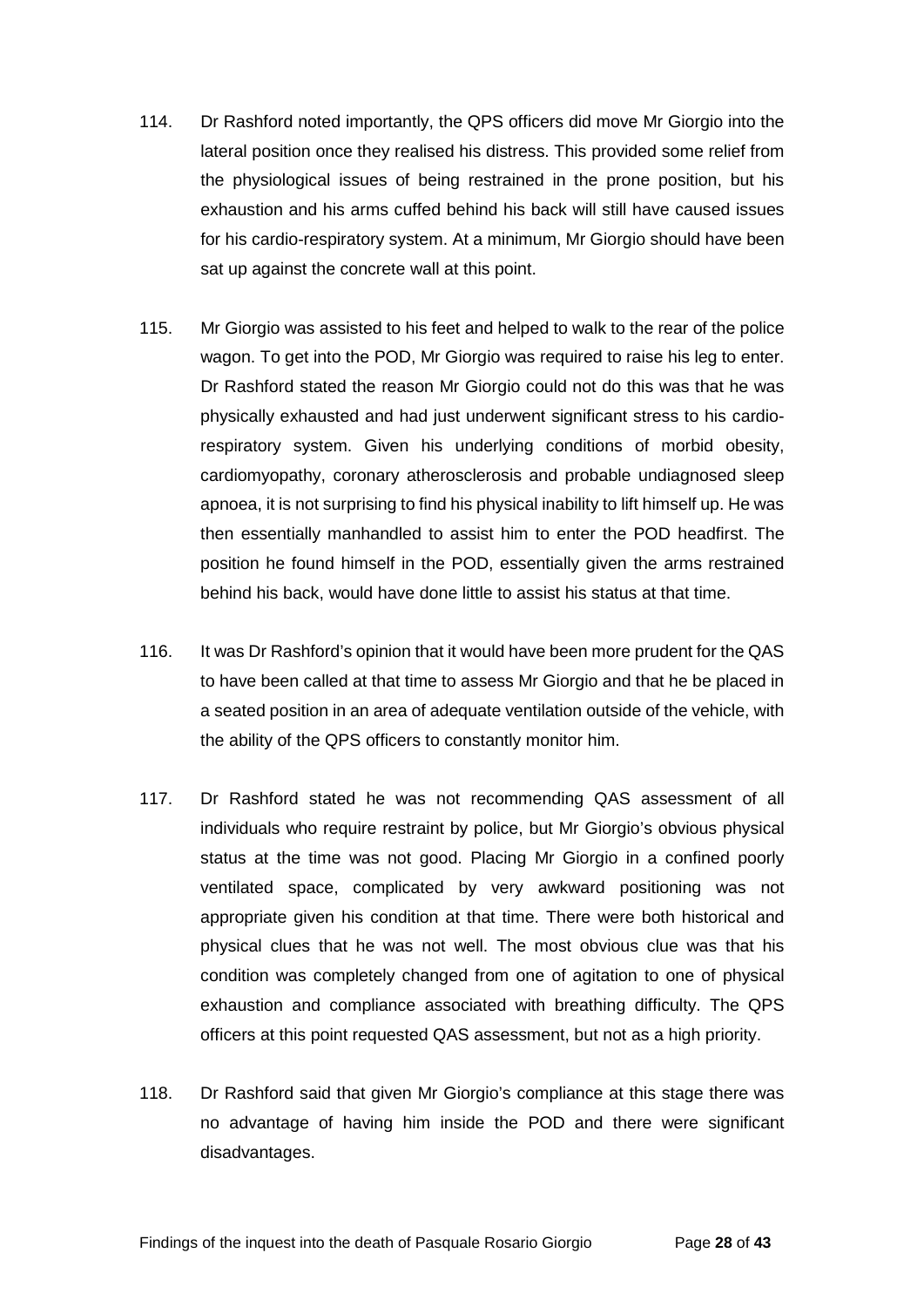- 119. Dr Rashford noted that once in the POD Mr Giorgio was reviewed by the attending QPS officers. The position he was in was one of sitting semirecumbent, right leg extended and left leg flexed at the knee. At this point Mr Giorgio can be seen breathing, albeit it is abnormal. It is at this stage that a police officer is heard to tell Constable Zairis to get the QAS quicker. A request was then made for an upgraded QAS response. The request was for an ambulance Code 2. It was described that Mr Giorgio was starting to froth at the mouth and he is still conscious and breathing but he does not look too well. Dr Rashford stated that at this point Mr Giorgio should definitely have been removed from the POD, from a clinical perspective. This was the start of a rapidly downward spiral in his condition.
- 120. At this stage the police van is repositioned a short distance off the road. When re-examined by one of the police officers, he is concerned that Mr Giorgio is not breathing. Dr Rashford stated the most striking feature was that he was non-responsive, with foam and froth emanating from his nose and mouth. His head is in a flexed position against the wall of the POD, with it almost being certain that his airway was partially obstructed. This is a very ominous situation and he almost certainly had inadequate breathing.
- 121. The QPS officer attempted to give Mr Giorgio a drink of water and then tips the water over his head when there was no response. Dr Rashford stated that given his lack of response and obvious physical features of illness, he should have been immediately removed from the POD at this point.
- 122. The other attending QPS officer recognises Mr Giorgio's position is suboptimal but cannot change his position. He then undertakes a left-sided carotid pulse check, stating that Mr Giorgio had a pulse. Dr Rashford stated the taking of a carotid pulse in a morbidly obese man, who was heavily bearded and had his neck significantly flexed would be extremely difficult, even for a skilled medical provider. Mr Giorgio's unconsciousness, inadequate breathing and foaming at the mouth are more in keeping with a man verging upon cardiac arrest.
- 123. Dr Rashford then stated that compared to previous vision, there is no movement of Mr Giorgio's stomach with breathing. Given Mr Giorgio was obviously suffering from fulminant pulmonary oedema (fluid backing up into the lungs due to cardiac insufficiency), a marked respiratory effort would have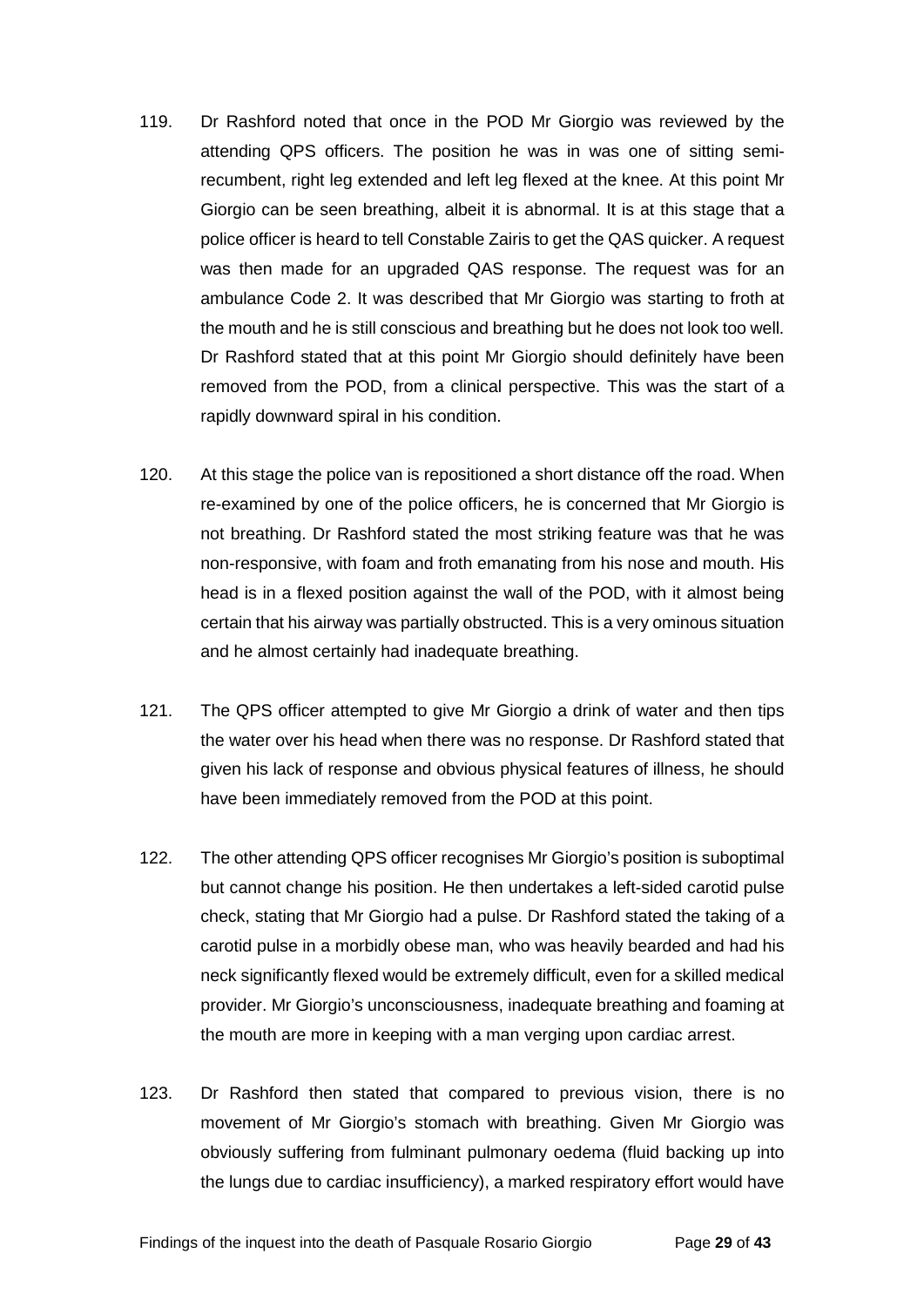been expected, not minimal as what was present. Dr Rashford was of the opinion that a normal carotid pulse would not have been palpable under the circumstances.

- 124. Constable Walsh was adamant he could feel a pulse. I accept Constable Walsh held a genuine belief that he could feel a pulse from Mr Giorgio's carotid artery but he was probably mistaken. Unfortunately this appears to have been a factor in the officers being falsely reassured that Mr Giorgio's condition was not as dire as was subsequently realised.
- 125. I heard evidence from both Dr Rashford and Inspector Dwyer that officers are now trained, consistent with ANZCOG guidelines and as part of the tactical first aid training, that CPR is to be given in all circumstances where a person is unresponsive and with abnormal breathing, with a pulse check no longer being part of that decision making process. Dr Rashford explained that it has been recognised that individual assessments as to whether someone can in fact feel a pulse are often incorrect and therefore unreliable, and a better approach is just to instruct people to commence CPR on persons who are unresponsive and not breathing properly.
- 126. Constable Walsh and his fellow officers had not had the benefit of that tactical first aid training at the time of this incident in April 2016, and Constable Walsh reasonably sought to monitor Mr Giorgio's pulse at his carotid artery, not knowing he might be falsely reassured by what he thought he could feel. I am therefore not critical of Constable Walsh's actions in this respect.
- 127. Shortly thereafter the QPS officers consider drug overdose as a possible cause of his changing condition. Whilst possible, it would be highly unlikely given the recent history. The change in condition was immediate and followed the period of restraint. Attempts to rouse him failed to elicit a response. The QPS officers did not remove Mr Giorgio from the POD at this time, as they felt it would be too stressful. Dr Rashford opined this was flawed logic, albeit well intentioned at the time.
- 128. Although the QPS officers thought Mr Giorgio was either awake or semiconscious, he still had not moved from the position he was in a few minutes earlier. Dr Rashford considered this was very suspicious and should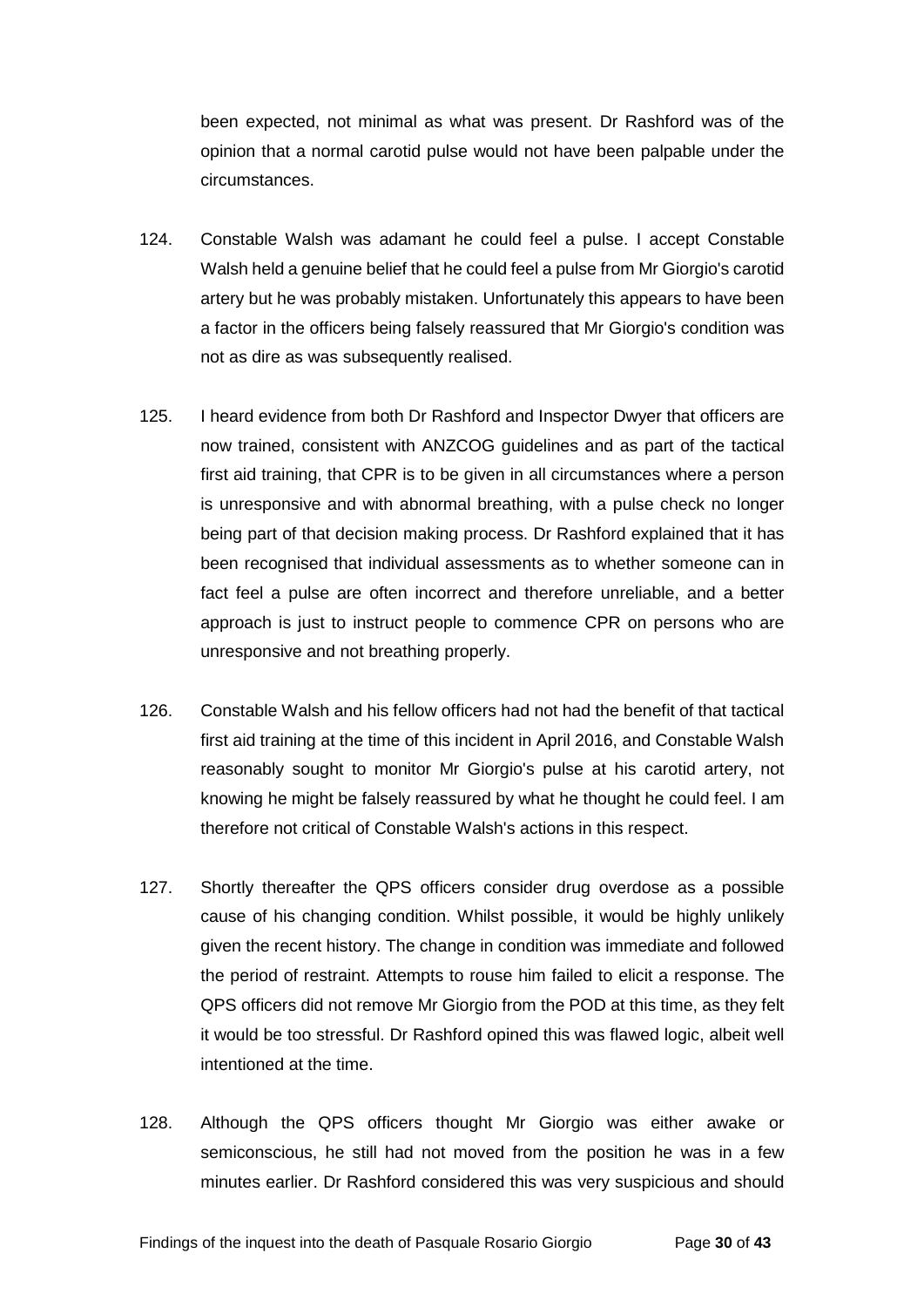have been a marker for significant concern. Dr Rashford stated that he can see no evidence of adequate breathing at all. He can see minimal head movement, consistent with head bobbing. This movement of the head was an accessory muscle usage during periods of respiratory distress. His accessory movements were grossly inadequate and he was rapidly proceeding to cardiac arrest.

- 129. One of the QPS officers then undertakes repeated pulse checks and tells police communications that his pulse was steady and he is in a much more relaxed position but was not coherent or able to communicate. Dr Rashford stated that this summary by the QPS officer drastically underestimates Mr Giorgio's condition. Mr Giorgio is not settled but is critically unwell, verging or now in cardiac arrest. In Dr Rashford's experience in reviewing such cases, this level of false reassurance is a common factor after an initial struggle. A rapid change in condition is assessed as compliance rather than the acute medical event that the physical interaction has precipitated or contributed to.
- 130. As soon as Sergeant Wright arrives on the scene, he immediately recognises that Mr Giorgio is critically unwell and directs the officers to immediately remove the handcuffs and Mr Giorgio from the POD. This action was rapid and direct and Dr Rashford stated Sergeant Wright should be commended for swiftly identifying the salient issues.
- 131. Mr Giorgio had now been in exactly the same position for almost 10 minutes. He had not made any purposeful movement during that time. This should have been identified significantly earlier than occurred.
- 132. Mr Giorgio is then removed from the POD rapidly. An enormous amount of pulmonary oedema can be seen draining from his nose and mouth. Once on the ground it is now correctly identified he is suffering cardiac arrest. Chest compressions were commenced but no ventilation was performed. Dr Rashford stated that CPR involving chest compression only was appropriate. Mouth-to-mouth ventilation would not have been appropriate due to cross contamination issues nor would it have been successful, given the level of pulmonary oedema present. A mouth to mask with filter should have been available to the police in the first aid kit. Even so, that device would have been difficult to use in the circumstances.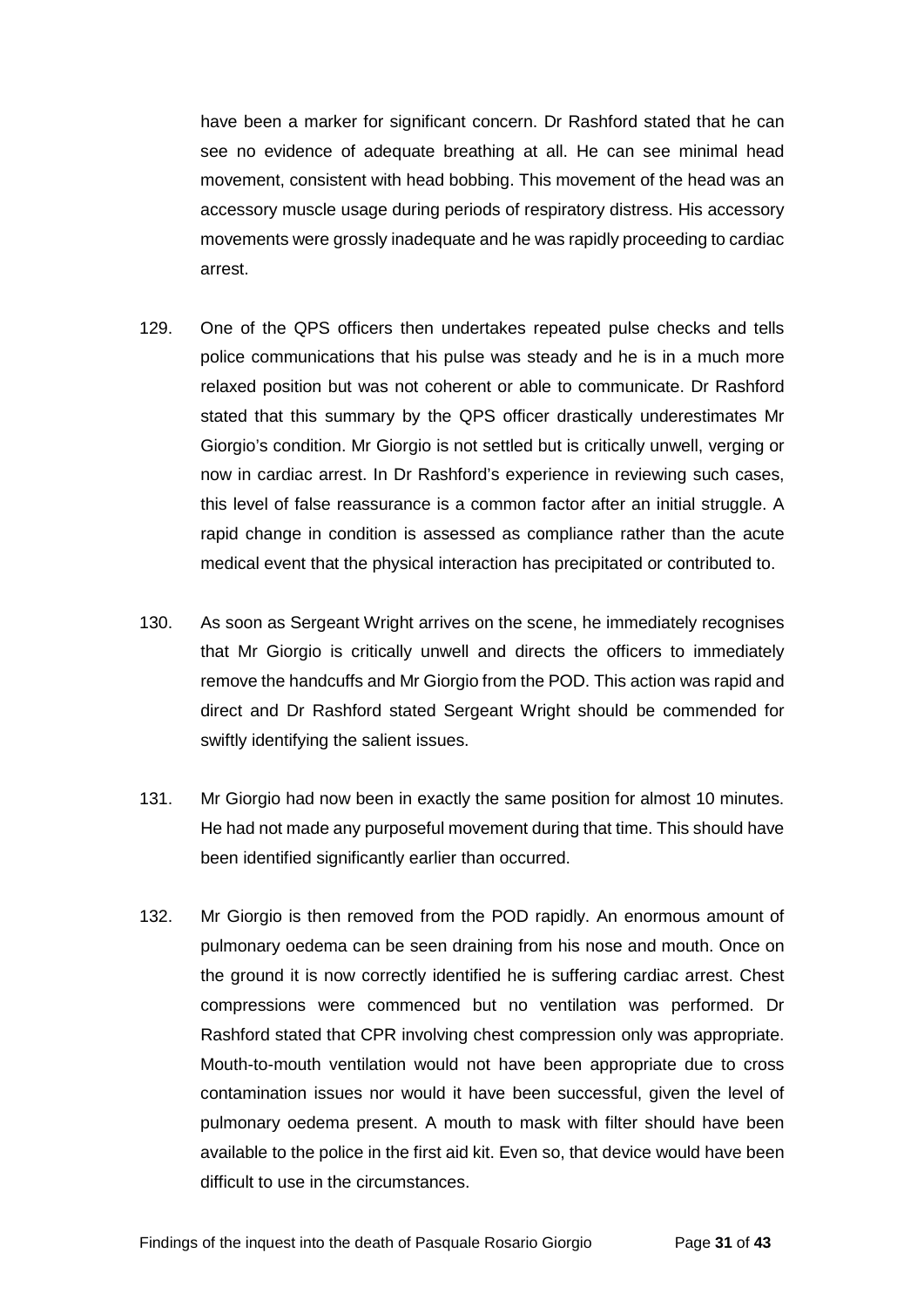- 133. At this stage a defibrillator was brought to the scene and no shocks were recommended. Dr Rashford stated this means the underlying cardiac rhythm was either asystole (no electrical activity) or PEA (pulseless electrical activity). In the circumstances the known survival rates vary between 0-5% and in Mr Giorgio's case likely survival was closer to 0% at this point. Overall, Dr Rashford opined the QPS undertook effective CPR given the circumstances. He suggested a basic resuscitation mask should be available in every responding police vehicle.
- 134. Dr Rashford noted the treatment by the QAS paramedics met the current cardiac arrest guidelines and the cessation of treatment under the direction of the QAS specialist emergency physician was appropriate.
- 135. Dr Rashford was asked to give an opinion as to the adequacy and effectiveness of communication and information sharing between QPS and QAS during that period. He stated that overall, the information was accurately passed to QAS from QPS but perhaps a simplified approach would be better. Rather than using QPS response codes, a simple description of the actual clinical problem and either a request for road speed or lights and sirens response. Since this case, the computer aided dispatch systems of the QAS and QPS have been linked and this allows messages to be immediately sent between organisations attending the scene. This results in faster activation and significantly more information to be passed between the responding agencies, ultimately improving the ability of the respective operatives to undertake their roles.
- 136. Dr Rashford stated the QPS officers' actions were well intentioned but they failed to notice the significant change in Mr Giorgio's condition. In cases like this there is a common theme. The QPS officers currently received first aid training and have now been educated in initial medical care. However, such cases as Mr Giorgio, are more complex and are more common. Dr Rashford felt simple first aid courses are not contextualised enough for incidents such as this. Reassuringly, Dr Rashford noted the QPS officers in this case did recognise the dangers of prone positioning of a morbidly obese man but then failed to recognise his significant change in condition, subsequent to the initial restraint. This was coupled by a false reassurance of compliance. Sadly, Mr Giorgio exhibited very significant signs of critical illness yet only Sergeant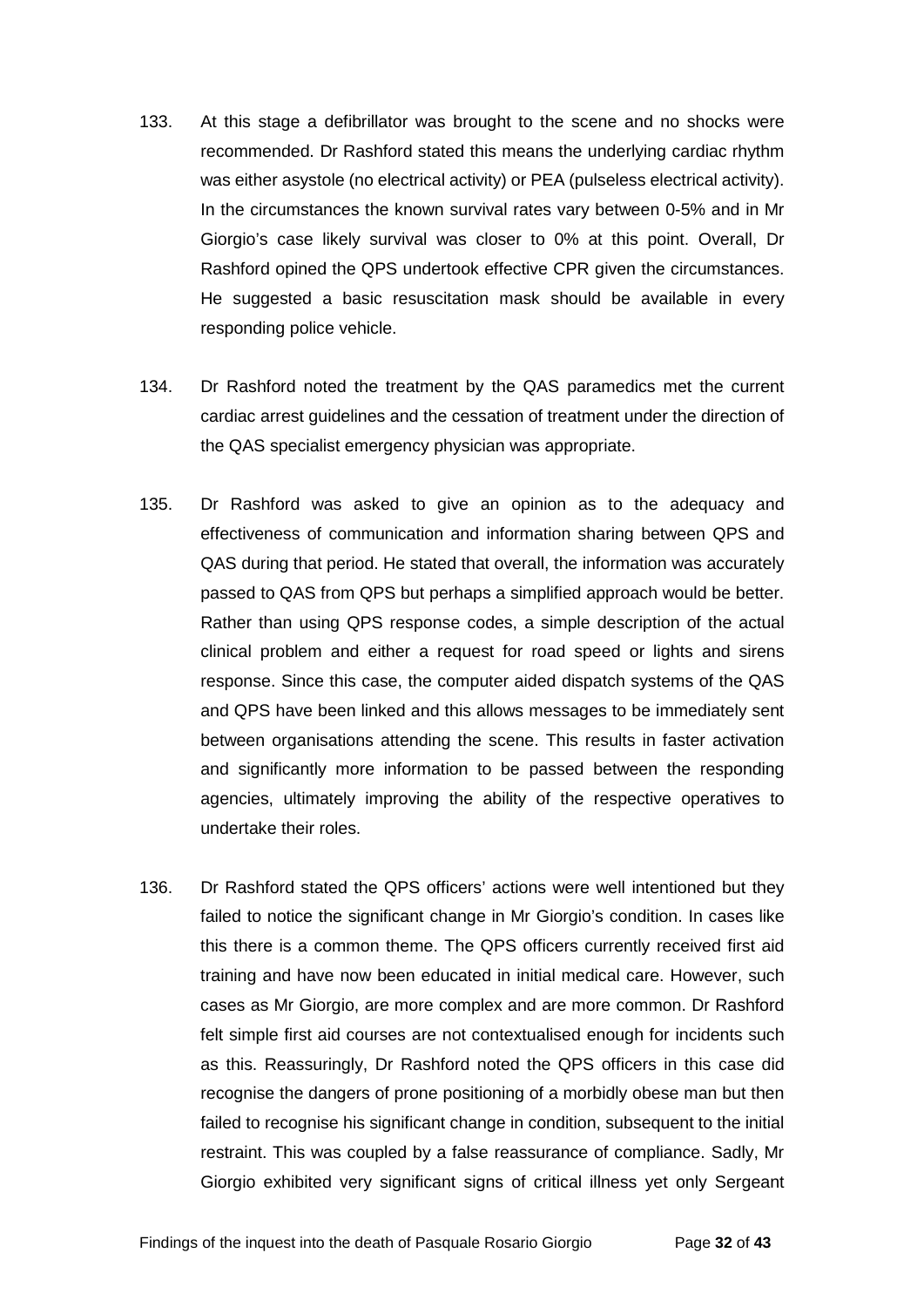Wright recognised this. Mr Giorgio therefore suffered a very significant delay to the treatment that he required. Dr Rashford stated it is impossible to prognosticate as to whether or what contribution this made to the death.

- 137. Similarly to other recommendations made in coronial inquests, Dr Rashford said this case reinforces the education of QPS officers must evolve from its traditional paradigms. There are very well intentioned caring QPS officers but they require better education regarding the identification of the deteriorating individual.
- 138. Dr Rashford strongly recommends that the QAS assist the QPS in the development of these education packages. A nuanced approach to the actual scenarios confronted by QPS officers must be the aim.
- 139. Dr Rashford also recommends that the first aid capability of the QPS vehicle be reviewed. He stated it is inconceivable that the emergency response vehicles do not have basic equipment such as a mouth to face mask available, purely on a workplace health and safety perspective, let alone the patient care principles.

## <span id="page-34-0"></span>**Conclusions on the issues**

- 140. In reaching my conclusions it should be kept in mind the *Coroners Act 2003*  provides that a coroner must not include in the findings or any comments or recommendations, statements that a person is or maybe guilty of an offence or is or maybe civilly liable for something. The focus is on discovering what happened, not on ascribing guilt, attributing blame or apportioning liability. The purpose is to inform the family and the public of how the death occurred with a view to reducing the likelihood of similar deaths.
- 141. A coroner should apply the civil standard of proof, namely the balance of probabilities but the approach referred to as the *Briginshaw* sliding scale is applicable. This means that the more significant the issue to be determined, the more serious an allegation or the more inherently unlikely an occurrence, the clearer and more persuasive the evidence needed for the trier of fact to be sufficiently satisfied that it has been proven to the civil standard.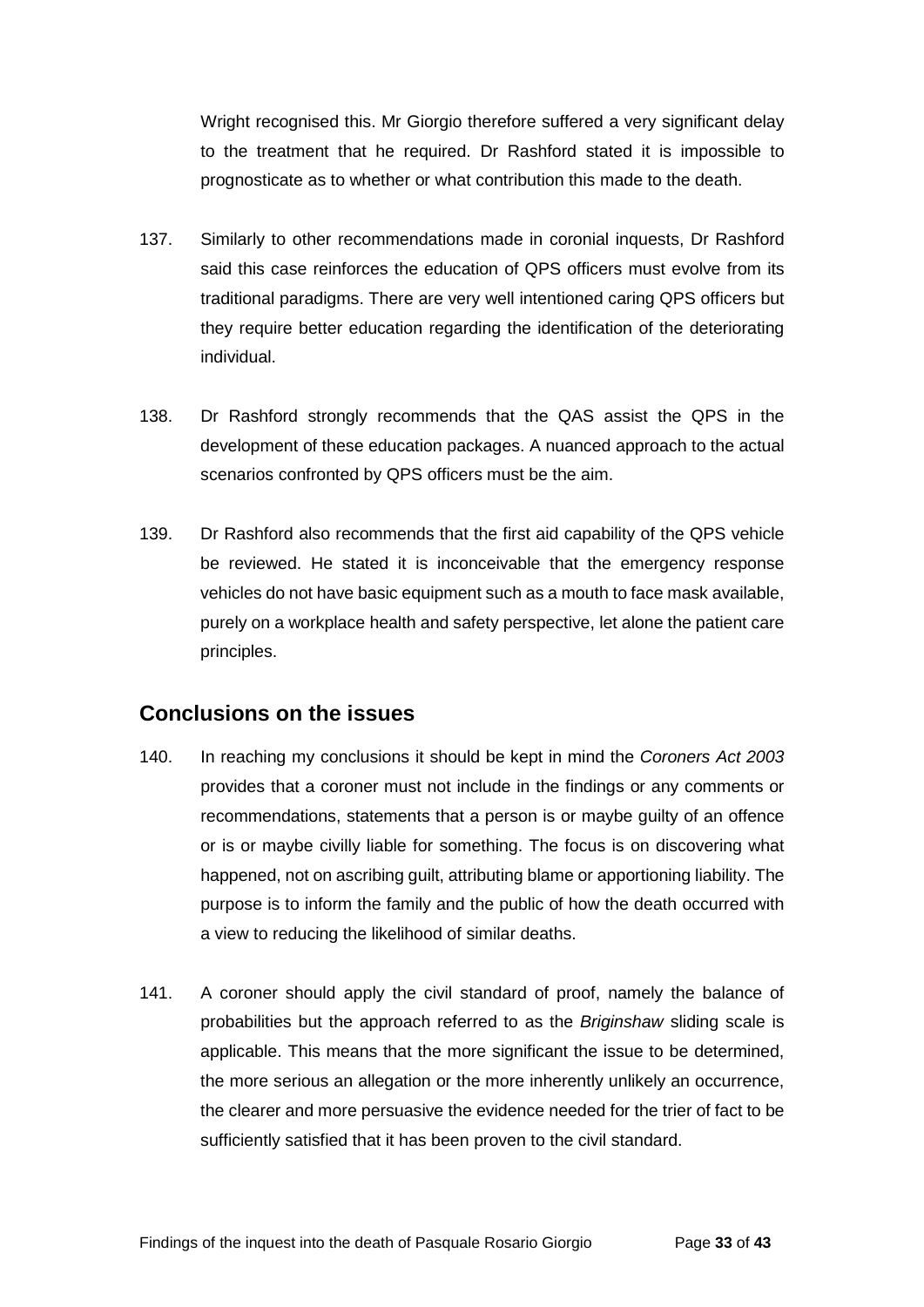142. When determining the significance and interpretation of the evidence the impact of hindsight bias and affected bias must also be considered, where after an event has occurred, particularly where the outcome is serious, there is an inclination to see the event as predictable, despite there being few objective facts to support its prediction.

#### <span id="page-35-0"></span>*Whether there was a missed opportunity, the day before Mr Giorgio's death, for QPS officers to take him into custody for mental health issues*

- 143. This was an issue that was raised by Mr Giorgio's family. Whilst Constable Engels observed some odd behaviours from Mr Giorgio he was otherwise coherent and explained that he was homeless and wanted some help with a 'community assist'. The officers gave Mr Giorgio verbal information in relation to accommodation, food and other support services, and recommended he go to the Southport Courthouse to obtain more information about these. Mr Giorgio said he would go to the courthouse and started walking in that general direction.
- 144. The officers did not otherwise deem it necessary to refer Mr Giorgio to a mental health service as he '*had a slight touch of humour in his conversation, was calm and (ultimately) cooperative with no mention of self-harm'* (which is consistent with what can be seen of Mr Giorgio in the BWC footage taken during that interaction). There was nothing in Mr Giorgio's behaviour that day that gave officers cause to detain him for an Emergency Examination Order under the (former) *Mental Health Act 2000* (now an Emergency Examination Authority under the *Public Health Act 2005*).
- 145. I am satisfied there were no grounds for police to detain Mr Giorgio for a mental health examination and the steps they did take to refer Mr Giorgio to services that may be able to help him were reasonable and in accordance with policy.

#### <span id="page-35-1"></span>*Were there alternatives to arresting Mr Giorgio*

146. Mr Giorgio was being arrested for what are classed as public nuisance offences. Given the gravity of the outcome relative to the offences for which Mr Giorgio was arrested that day and that his vulnerabilities related to his mental illness and homelessness, it is open to consider whether there were diversionary alternatives to arresting Mr Giorgio, such as moving him on, referring him on to a welfare agency or simply taking no further action.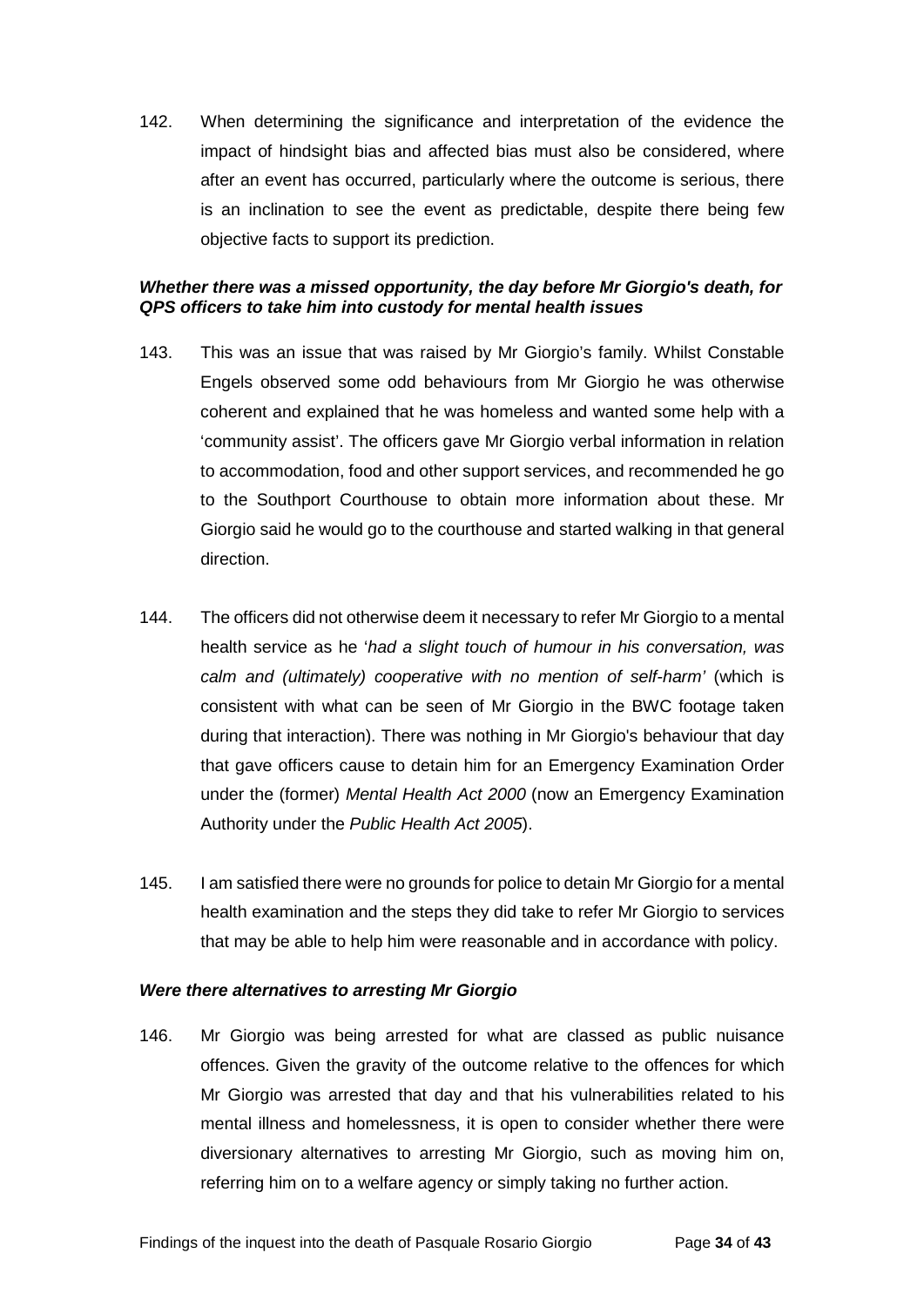- 147. There has been debate and research over many years concerning the policing of public order laws and the impact on disadvantaged populations such as the homeless and mentally ill people.<sup>[5](#page-36-0)</sup> Concerns have been identified over time regarding public order laws and the penalties imposed and how they are policed. I of course am dealing with one case and I did not hear evidence on these matters sufficient for me to comment. This is for others to advocate about.
- 148. In the case of Mr Giorgio it is noted that diversionary alternatives were utilised by police in Nerang and Canungra as well as in Surfers Paradise the day before he died. He was moved on by police at each of these locations; he was brought to Southport where it was thought he could avail himself of better welfare options; and in Surfers Paradise he was referred to Rosies and otherwise moved on. Mr Giorgio was very new to the area but had been flagged in the QPrime system early on as having mental health and homelessness vulnerabilities.
- 149. What occurred on this tragic day was different to the earlier contact with police. A complaint had been made by the restaurant about Mr Giorgio and police were asked to intervene. He was approached by police officers on the side of the Gold Coast Highway only steps away from fast flowing traffic. His behaviours during that interaction, including exposing himself and resisting efforts to be physically restrained in a "come along" hold, were likely related to his mental illness. Neither of the two police constables knew Mr Giorgio. He had just provided paperwork to enable him to be identified but before police were able to check him in their system he exposed himself. They presumed he may have mental health and homelessness issues. In the very short period of time they had available to them, the officers assessed a risk of harm to both Mr Giorgio and themselves and attempted to minimise this risk by then physically restraining Mr Giorgio on the ground. As Senior Sergeant Hayden explained, whilst bystanders might see police officers take someone to the ground and be concerned at how violent or possibly harmful such action looks, police policy and training suggests this is a relatively safe method of controlling a person or situation and reducing risk of harm.

<span id="page-36-0"></span><sup>5</sup> *Policing Public Order*, Crime and Misconduct Commission review, 2008; *From Park Bench to Court Bench*, Tamara Walsh 2004  $\overline{a}$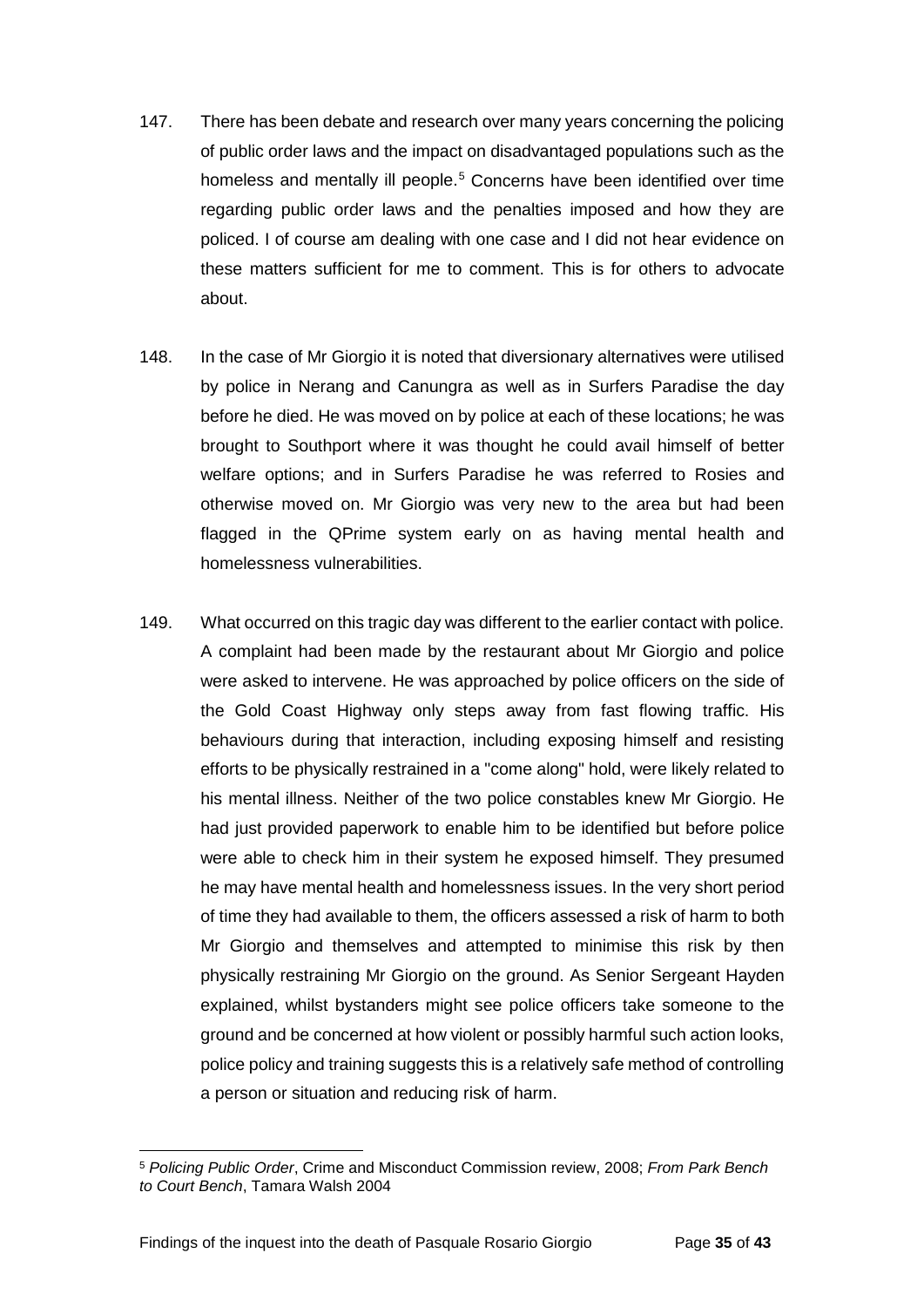- 150. The ESC investigation, which relied in part on the review undertaken by Senior Sergeant Hayden regarding the use of force that day, found the officers acted in accordance with legislation, policy and training (apart from the technical breach regarding the pressure point tactic, and there is no suggestion that would have in any way contributed to Mr Giorgio's deterioration).
- 151. The ESC investigation considered in particular the decision to apply force to and then arrest Mr Giorgio after he exposed himself, including whether those decisions would have been better informed by earlier knowledge of Mr Giorgio's mental health warnings on the QPS computer system. The ESC investigation noted:
	- The officers did not have time to conduct computer checks prior to Mr Giorgio's arrest due to the rapid escalation of the incident
	- The officers only had a very brief moment to comprehend and interpret Mr Giorgio's behaviour when he suddenly exposed himself and, even if that behaviour was interpreted as that of a person suffering a mental illness, this only reinforced the need to restrain and control Mr Giorgio given the close proximity of the highway
	- They applied the Person Object Place threat assessment process
	- The use of force and subsequent arrest (for wilful exposure, disorderly behaviour and obstruct police) was otherwise lawful having regard to the Police Powers and Responsibilities Act 2000 (Qld) PPRA and the Summary Offences Act.
- 152. Whilst post-restraint sudden deaths were a known risk to the service and to those officers at the time, they happen only infrequently and it was not for the officers to predict that their arrest and restraint of Mr Giorgio might trigger a chain of events that would subsequently result in his death, and then take this into account in those few seconds they had to make that decision.
- 153. It is clear that the police officers acted in accordance with their training, legislation and policy when they lawfully arrested Mr Giorgio. It can also be said that police utilised a restraint method they had been trained in and it is evident there was no gratuitous or excessive violence perpetrated. The police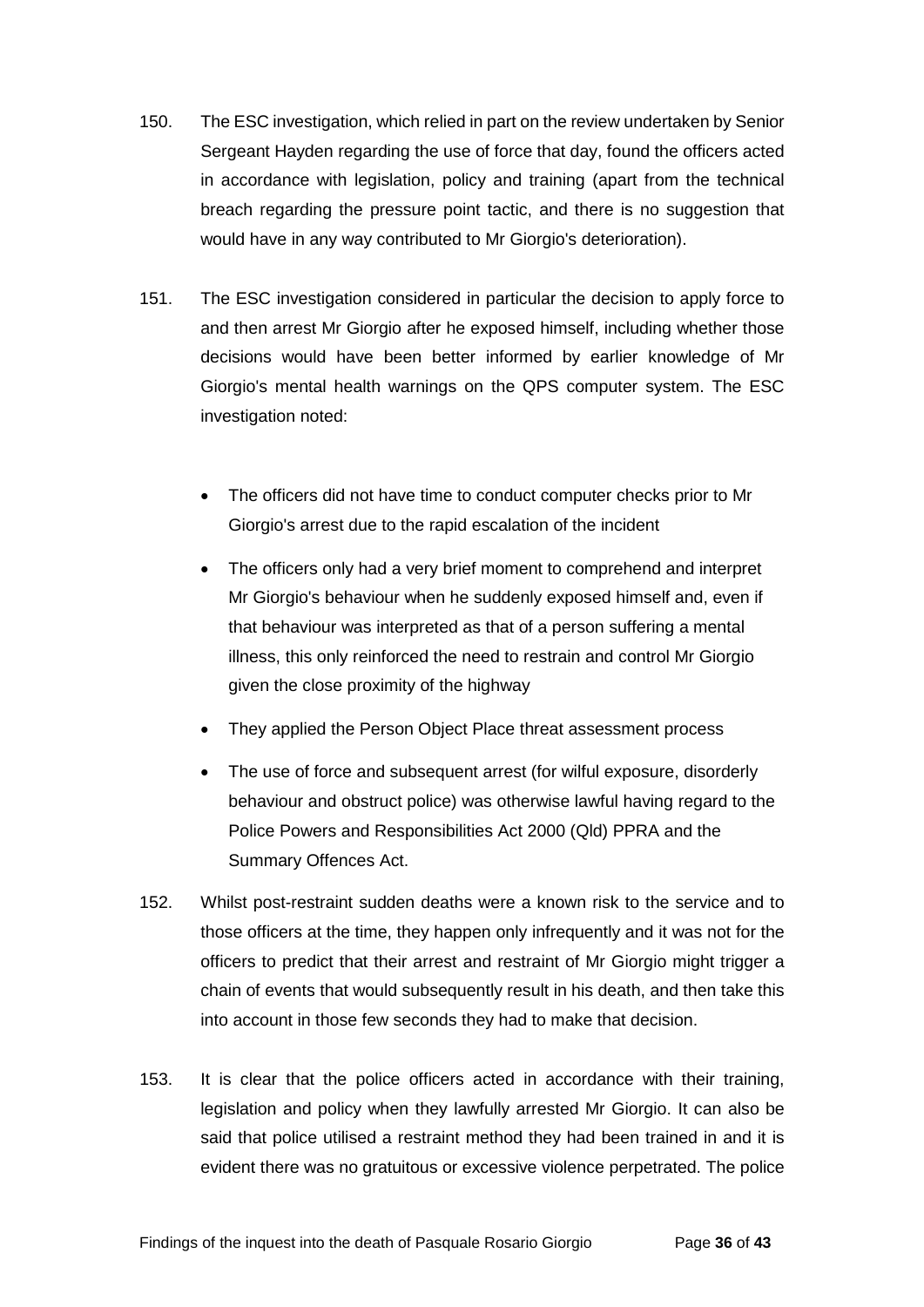properly enabled their body worn camera. In this case, there was no evidence of any disregard for Mr Giorgio's wellbeing.

154. The real problem in this case is what occurred subsequent to his arrest.

#### <span id="page-38-0"></span>*Whether Mr Giorgio should have been removed from the van earlier than he was*

- 155. With hindsight and with all his years of clinical experience, Dr Rashford was able to point to a number of markers or clear signs that Mr Giorgio was in a very poor condition, including very soon after he was placed in the police van. Dr Rashford suggested Mr Giorgio should have been removed from the van and provided medical treatment much earlier than he was. He also questioned whether there was any advantage to having Mr Giorgio in the van.
- 156. Senior Sergeant Hayden was not critical of the officers' decision to place Mr Giorgio in the van, stating this was consistent with their training which emphasises gaining control of a person or situation. Senior Sergeant Hayden pointed out that having someone in a van means they pose less of a risk of harming themselves or others or escaping police custody.
- 157. Dr Rashford acknowledged that whilst he observed a number of missed opportunities for Mr Giorgio to be removed from the van and provided medical treatment much earlier than he was, the actions of the officers that day appeared well-intentioned and they did appear to be genuinely trying to monitor his condition and 'work things out'. I accept this is the case.
- 158. Dr Rashford and Inspector Dwyer agreed that ideally as soon as Mr Giorgio became unresponsive and with abnormal breathing he should have been removed from the van and given CPR. Unfortunately this did not happen.
- 159. Counsel Assisting, Ms Jarvis, submitted the failure to identify Mr Giorgio's clinical deterioration and remove him from the POD earlier was not a failure of any individual officer, but rather attributable to a number of broader systems factors including:
	- that police are there to perform a law enforcement and community safety role and will naturally approach situations through that particular lens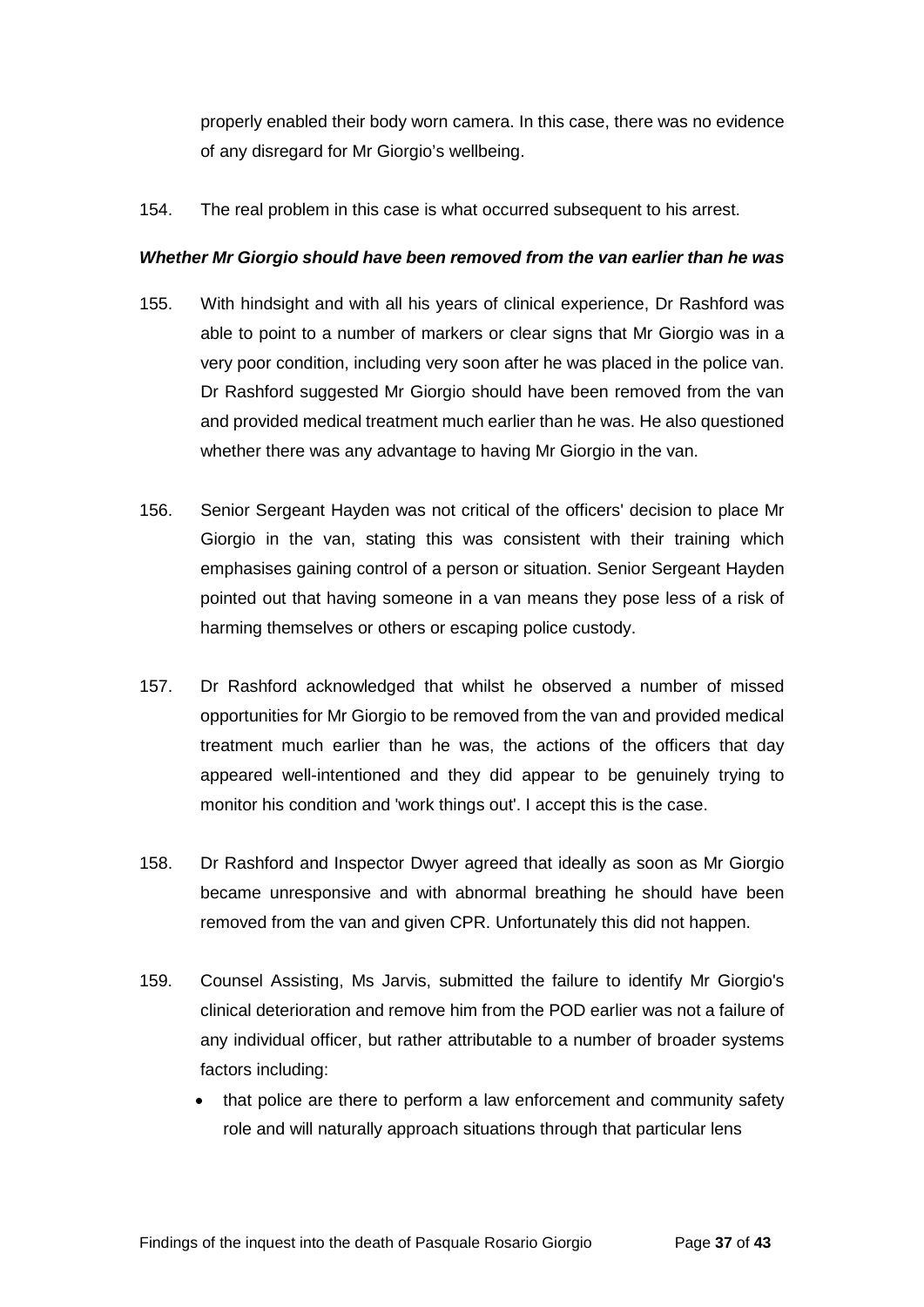- that police are trained to consider risk of harm to themselves and others when dealing with a "high risk" person or situation, which may result in them making decisions that give particular weight to reducing that risk (such as placing and keeping Mr Giorgio in the van)
- that whilst sudden deaths in custody in situations involving use of force was a known risk to the QPS, and training was developed to alert officers to that risk, there will always be inherent limits to what such training can achieve in terms of arming officers with the necessary information and skills to be able to identify a deteriorating individual in every single circumstance.
- 160. I accept that analysis. The actions and decisions of the officers were consistent with their training and experience (both relatively junior in operational terms) but with hindsight it is evident there was a missed opportunity to remove Mr Giorgio from the POD earlier and this resulted in a delay in him receiving the medical treatment he required.
- 161. Dr Rashford was careful to point out that clinically it is very difficult to say whether this would have made any difference to the outcome, as Mr Giorgio may have died even with earlier medical attention.
- 162. Dr Rashford stated*, 'we have very well-intentioned caring QPS officers' who will continue to be placed in situations where they are required to care for someone who is gravely unwell or at risk of becoming gravely unwell, and it is important we arm them with the knowledge and skills to be able to carry out that role to the best of their ability, particularly where there are some relatively simple things they can effectively do (such as protecting someone's airway and providing CPR) to save someone's life.*
- 163. In this case, the officers were potentially in such a position but unfortunately did not recognise that Mr Giorgio needed that assistance. This was a tragic outcome not only for Mr Giorgio and his family, but also for the officers involved.

# <span id="page-39-1"></span><span id="page-39-0"></span>**Findings required by s. 45**

**Identity of the deceased** – Pasquale Giorgio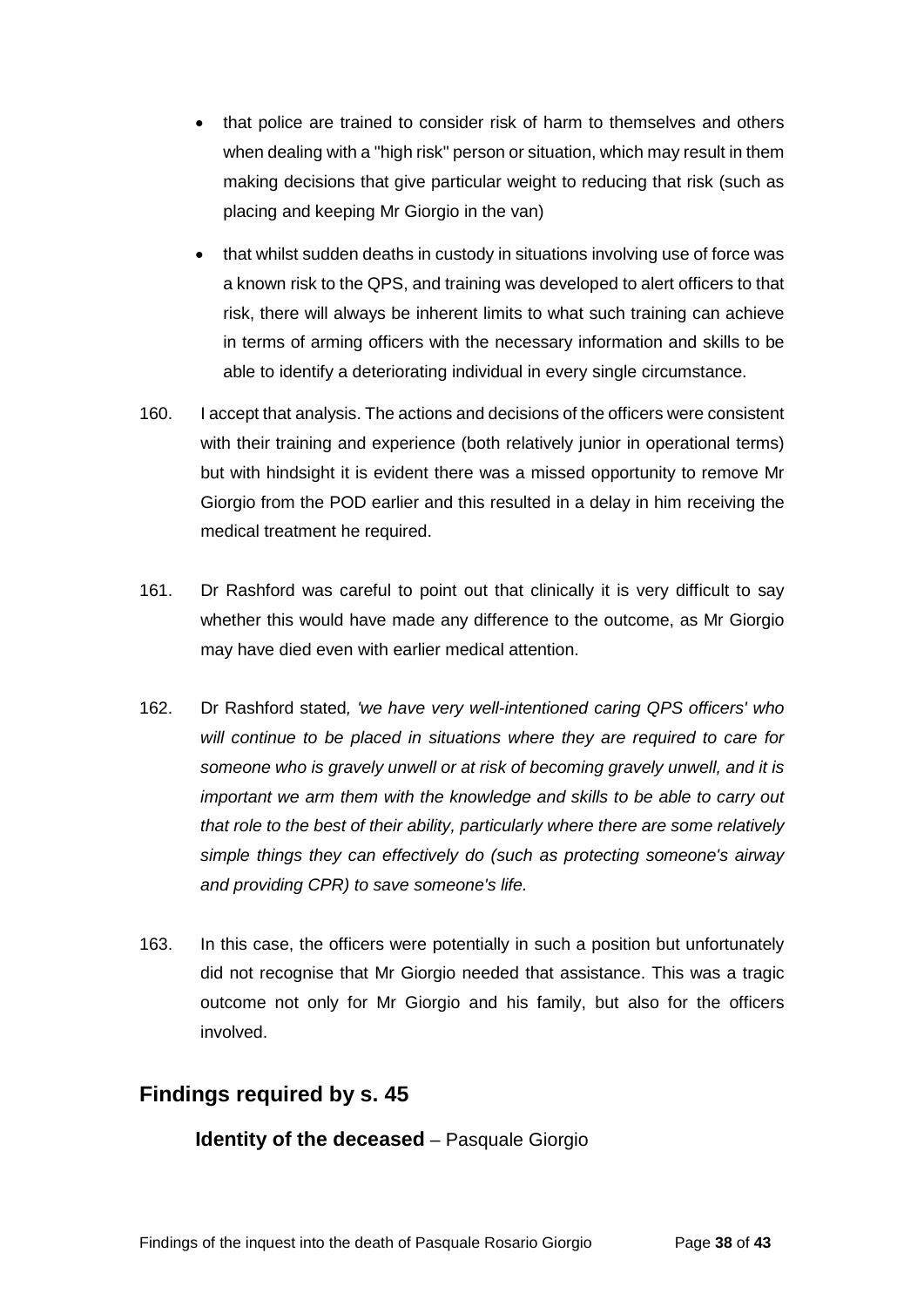<span id="page-40-0"></span>**How he died** – Pasquale Giorgio suffered from a number of medical and mental health co-morbidities making him a particularly vulnerable person in the community. He was homeless, mentally unwell, and morbidly obese with consequent heart disease. On 5 April 2016 he came to the attention of police and was arrested on public nuisance offences. He struggled with police and was brought to the ground, placed in the prone position on his stomach and continued to struggle for some minutes until he stopped struggling and he was handcuffed. The arrest itself was lawful and the ensuing struggle involved some degree of force applied to him but this was not excessive or gratuitous.

> The police were aware that Mr Giorgio was a person who was vulnerable to the effects of positional asphyxia and monitored him in the back of a police van and requested paramedics to attend. Unfortunately police considered his lack of continued agitation as compliance and believed his breathing was not abnormal and he had a pulse. This reassured them that he could remain where he was in the back of the van. When his condition appeared to deteriorate and he began frothing at the mouth more urgent attendance of an ambulance was requested.

The attending police did not recognise that Mr Giorgio's unconsciousness, inadequate breathing and foaming at the mouth were strong indicators of a man verging upon cardiac arrest and he should have been removed from the van and CPR commenced immediately. It was not until a more senior experienced police officer arrived that this was recognised and CPR was commenced but by this time it was too late. Whether earlier commencement of CPR would have been able to change the outcome is unable to be determined with any clinical certainty.

- <span id="page-40-1"></span>**Place of death** – Gold Coast Highway BROADBEACH QLD 4218 AUSTRALIA
- <span id="page-40-2"></span>**Date of death**– 05 April 2016
- <span id="page-40-3"></span>**Cause of death** – 1(a) Ischaemic cardiomyopathy
	- 1(b) Following a period of restraint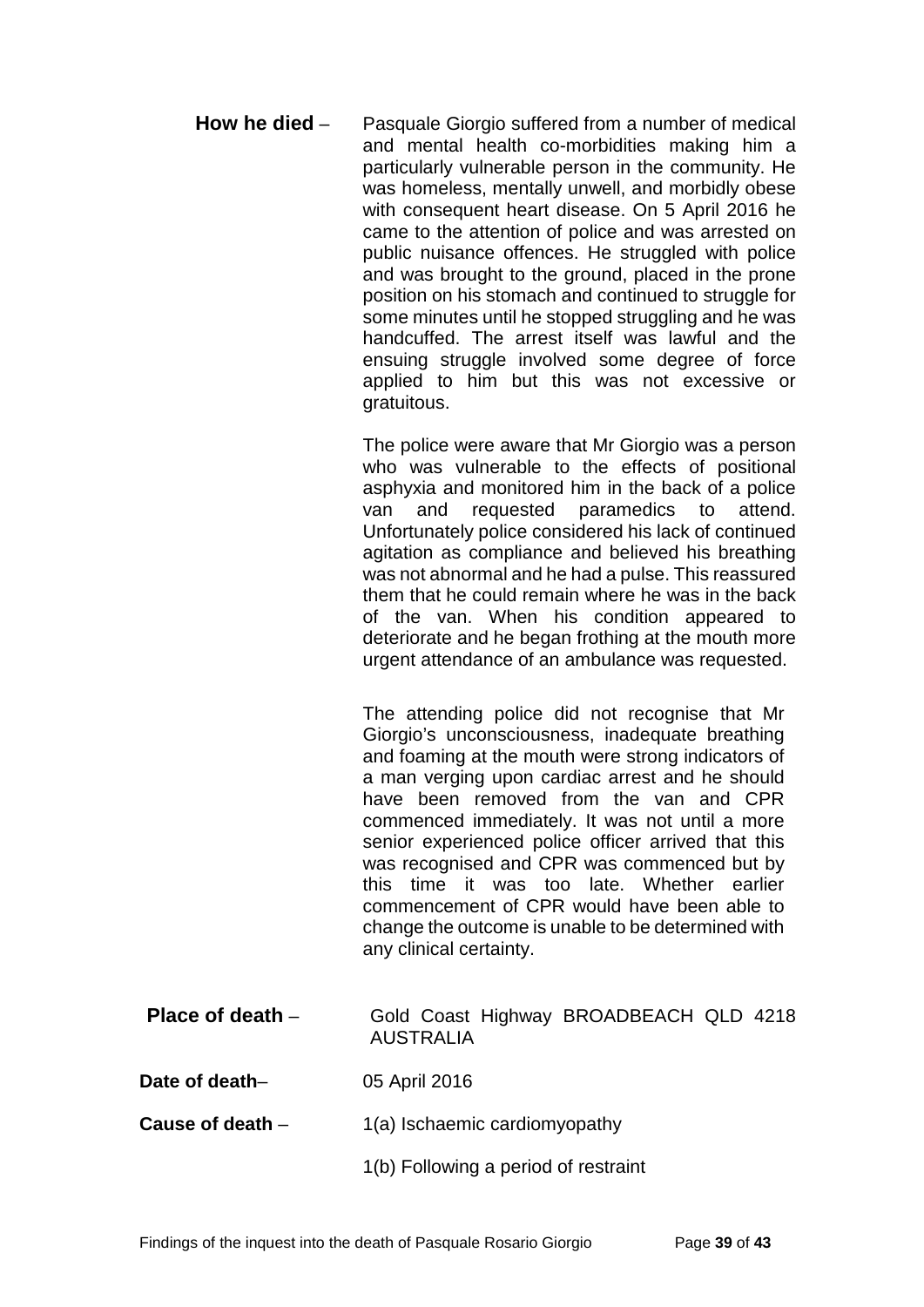1(c) Morbid obesity

### <span id="page-41-0"></span>**Comments and recommendations**

- 164. Witnesses to the inquest, including the officers themselves as well as those who reviewed the incident from both a clinical and policing perspective, all agreed that better education and training would increase the likelihood that police officers, faced with a similar set of circumstances in the future, would have the knowledge and skills to be better able to identify and help someone who is gravely unwell, like Mr Giorgio was that day.
- 165. Dr Rashford suggested emphasising to officers that, when someone goes from 100 to zero, they should immediately treat this as "suspicious" and assume it was a medical issue rather than compliance, unless and until they established otherwise. Senior Sergeant Hayden pointed out that this would still need to be balanced with officers' need to ensure the safety of themselves and others, but otherwise did not take issue with this suggestion. Inspector Dwyer agreed that current training provided to officers in relation to tactical first aid and positional asphyxia could easily be reviewed and enhanced in some way, to incorporate learnings arising from Mr Giorgio's death.
- 166. Rather than making a specific recommendation as to what training, guidelines, instructions or tools should be developed and incorporated into the QPS' training and education program and to what extent, Ms Jarvis submitted it may be better to make a broad recommendation, consistent with Dr Rashford's suggestion that he would assist in reviewing the QPS training program.
- 167. I therefore recommend that education specialists from both QPS and QAS jointly review the circumstances of Mr Giorgio's death and identify the most appropriate means for enhancing the ability of police officers to respond more effectively to similar circumstances in the future.
- 168. I also recommend consistent with the opinion of Dr Rashford that the first aid capability of the QPS vehicle be reviewed to ensure they carry basic equipment such as mouth to face masks.